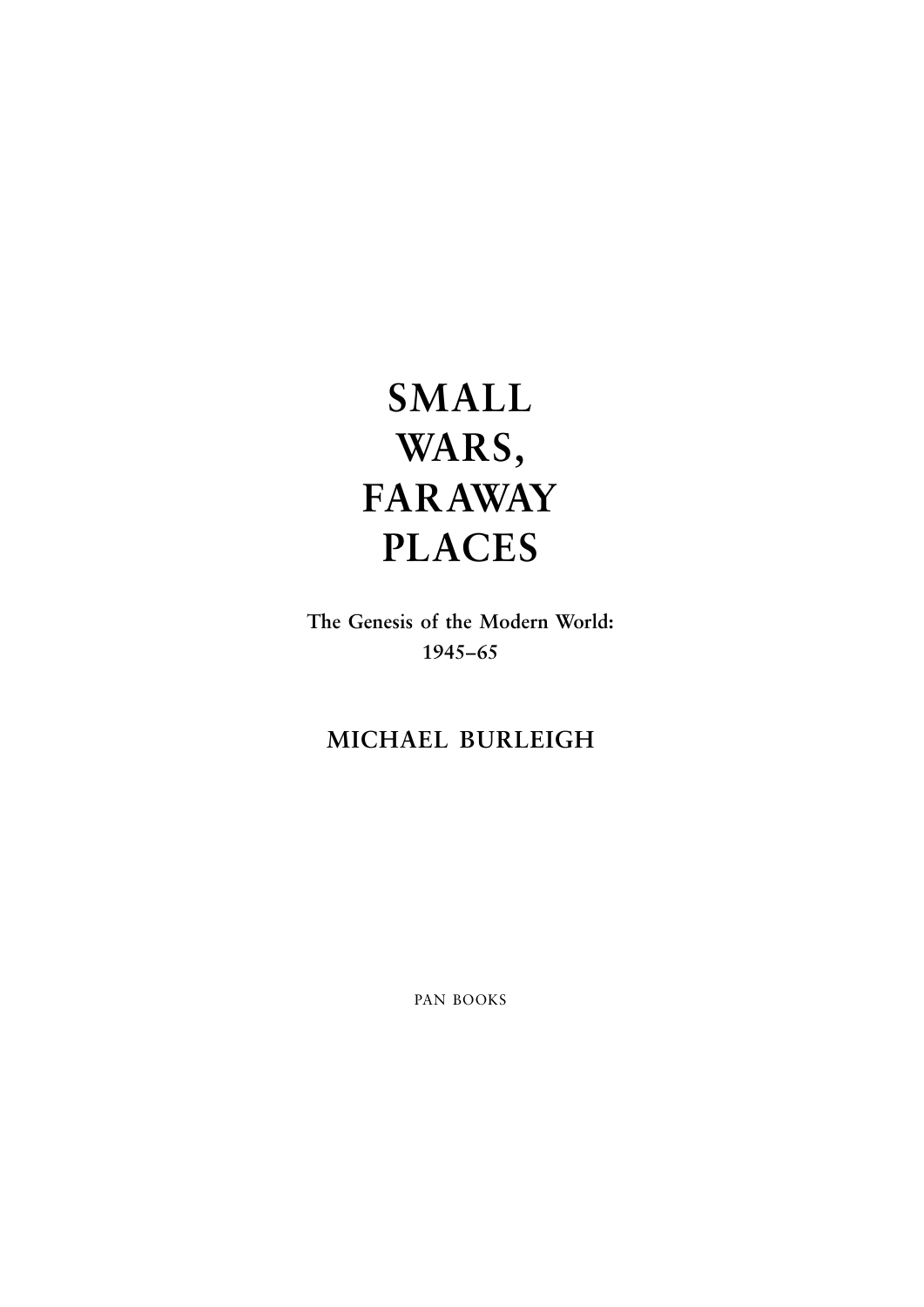

First published 2013 by Macmillan

First published in paperback 2014 by Pan Books an imprint of Pan Macmillan, a division of Macmillan Publishers Limited Pan Macmillan, 20 New Wharf Road, London N1 9RR Basingstoke and Oxford Associated companies throughout the world www.panmacmillan.com

ISBN 978-0-330-52948-8

Copyright © Michael Burleigh 2013

Maps by Hugo Bicheno

The right of Michael Burleigh to be identified as the author of this work has been asserted by him in accordance with the Copyright, Designs and Patents Act 1988.

Every effort has been made to contact the copyright holders of the material reproduced in this book. If any have been inadvertently overlooked, the publisher will be pleased to make restitution at the earliest opportunity.

All rights reserved. No part of this publication may be reproduced, stored in or introduced into a retrieval system, or transmitted, in any form, or by any means (electronic, mechanical, photocopying, recording or otherwise) without the prior written permission of the publisher. Any person who does any unauthorized act in relation to this publication may be liable to criminal prosecution and civil claims for damages.

1 3 5 7 9 8 6 4 2

A CIP catalogue record for this book is available from the British Library.

Typeset by Ellipsis Digital Limited, Glasgow Printed and bound by CPI Group (UK) Ltd, Croydon, CR0 4YY

This book is sold subject to the condition that it shall not, by way of trade or otherwise, be lent, re-sold, hired out, or otherwise circulated without the publisher's prior consent in any form of binding or cover other than that in which it is published and without a similar condition including this condition being imposed on the subsequent purchaser.

Visit **www.panmacmillan.com** to read more about all our books and to buy them. You will also find features, author interviews and news of any author events, and you can sign up for e-newsletters so that you're always first to hear about our new releases.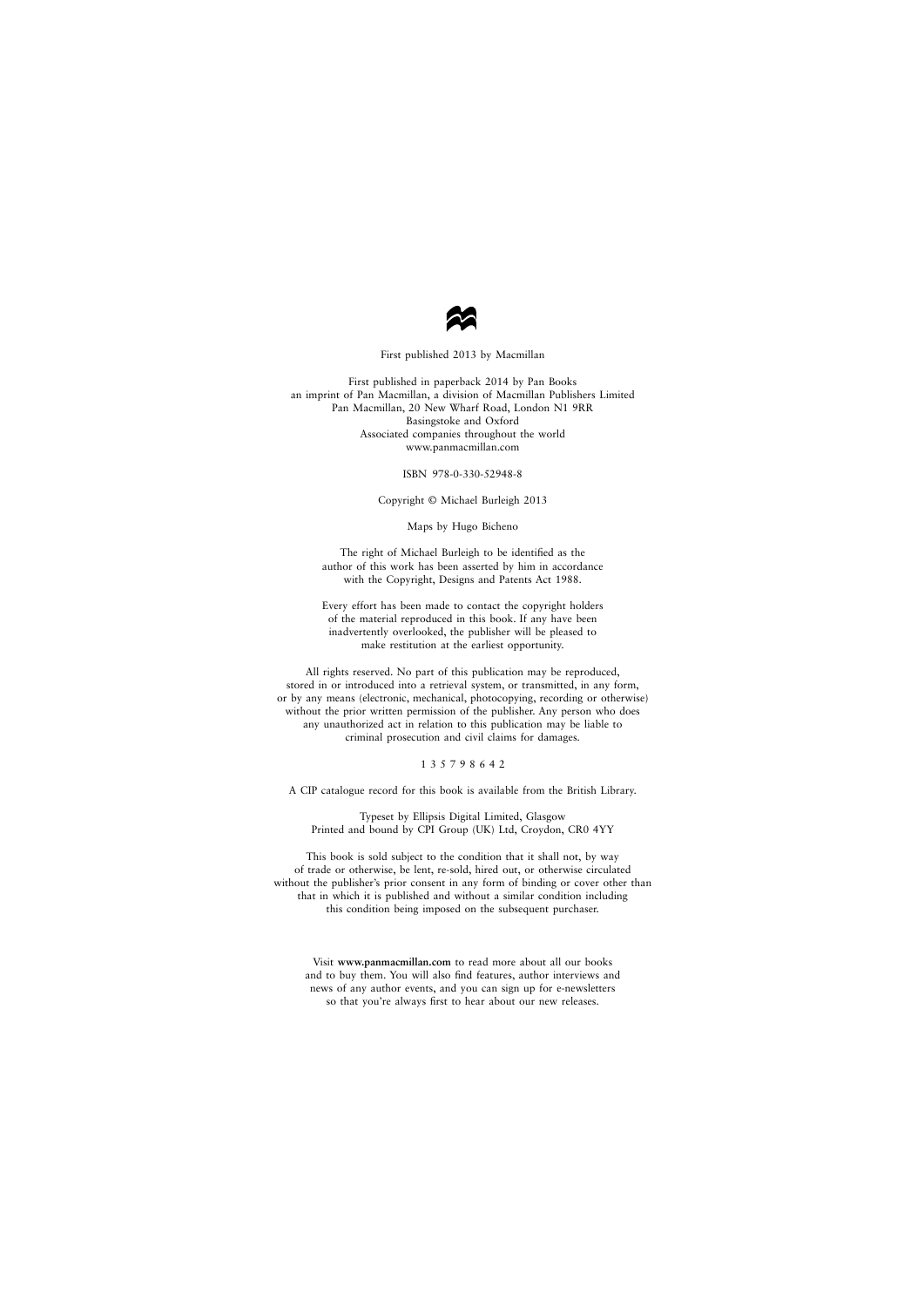# **CONTENTS**

# Maps *xi*

Introduction: From the Halls of Montezuma to the Green Zone of Baghdad

*1*

1. Japan Opens Pandora's Box *13*

2. Harry Truman's World *49*

3. Arab Nationalism, Jewish Homeland *77*

4. Some More Victorious than Others *107*

> 5. 'Police Action': Korea *139*

6. 'Emergency': Malaya *165*

7. By Huk or by Crook: The Philippines *199*

8. Parachute the Escargot: Indochina *219*

9. Sometimes Special Relationship *253*

> 10. Hungary and Suez *285*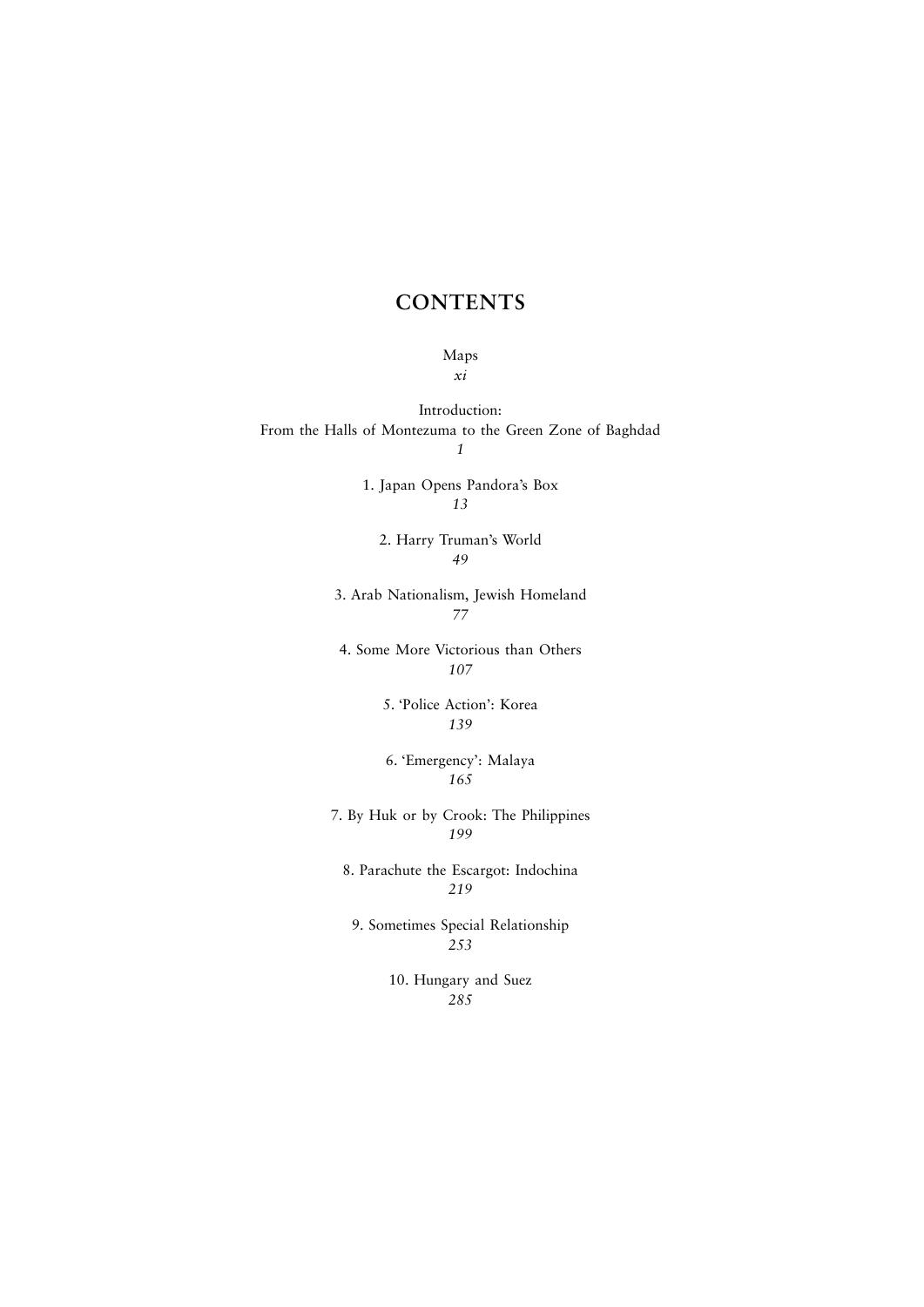11. With Us or Against Us: The Sub-Continent *313*

> 12. Losing by Winning: Algeria *329*

13. Terror and Counter-Terror: Kenya *363*

14. The Cold War Comes to Africa *389*

> 15. Backyard Blues: Cuba *421*

16. To the Brink: The Missile Crisis *451*

> 17. Overreach: Vietnam *471*

18. Watershed of the American Century *491*

> Epilogue: Legacies *507*

Acknowledgements *513*

> Notes *515*

Select Bibliography *557*

> Index *571*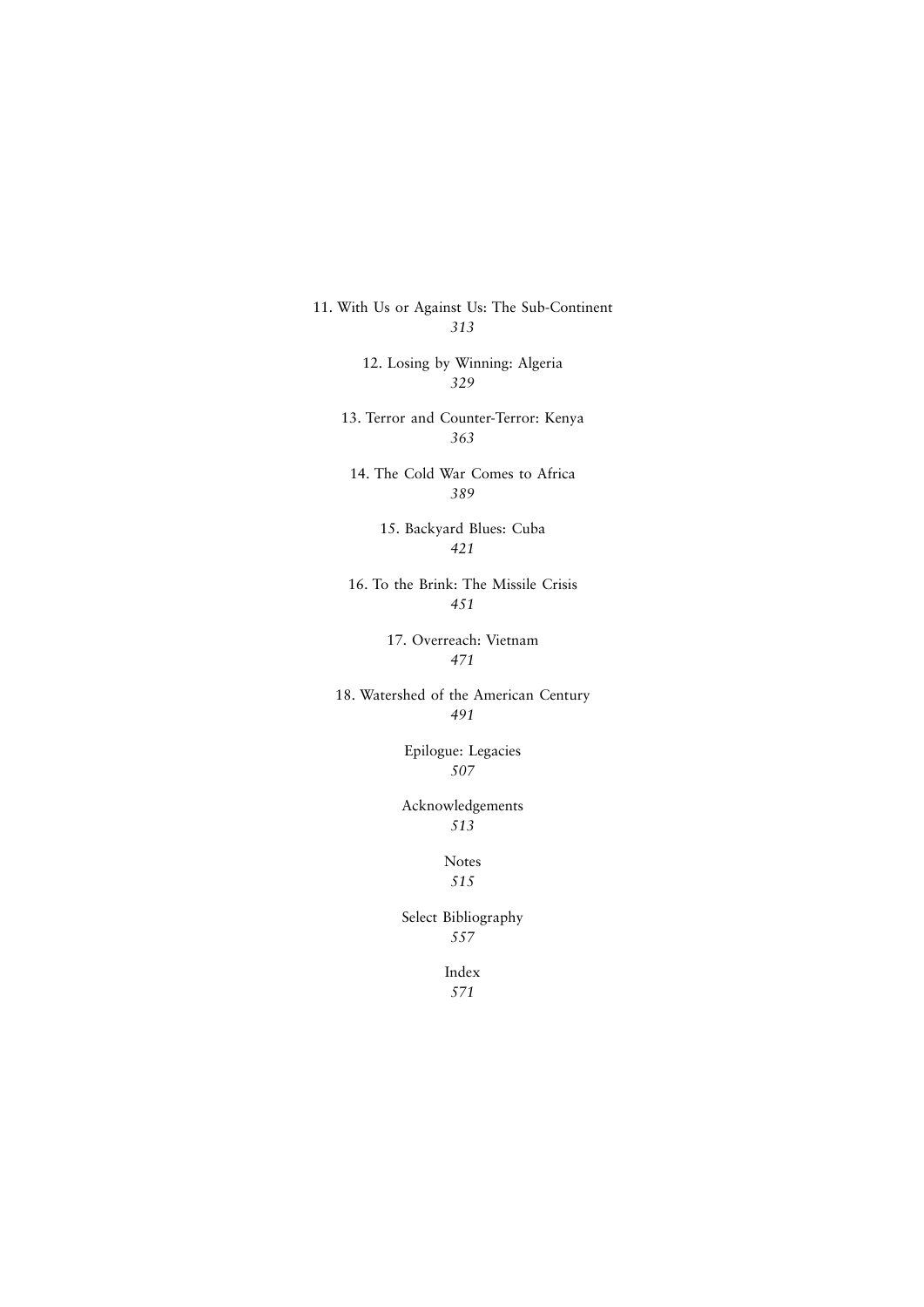# **INTRODUCTION**

# **From the Halls of Montezuma to the Green Zone of Baghdad**

At the height of President George W. Bush's 2003 intervention in Iraq, bold spirits urged the United States to do as Rudyard Kipling once urged in 1899, following the lightning US conquest of the Spanish overseas empire:

> *Take up the White Man's burden – Send forth the best ye breed – Go bind your sons to exile To serve your captives' need . . .*

Yet in mid-1945, when the US assumed leadership of the free world, half a century after Kipling wrote and another before President Bush acted, history and tradition rendered such a choice a more equivocal affair for Americans than it is often made to seem. The pitifully needy condition of Europe after 1945, resembling the continent's million wandering orphans, sealed the fate of its distant colonies. In Asia these fell like ninepins to the marauding Japanese from early 1942 onwards. The example of Nazism more generally discredited the notion that race determined political destinies, as did Imperial Japan's occupation of Asia, with which this book begins.

It tells the story of the eclipse of those empires, of the birth of some of the nation states that replaced them, and of how the US (and the Soviet Union) reacted to these developments. These struggles for independence, in Africa, Asia and the Middle East, coincided with the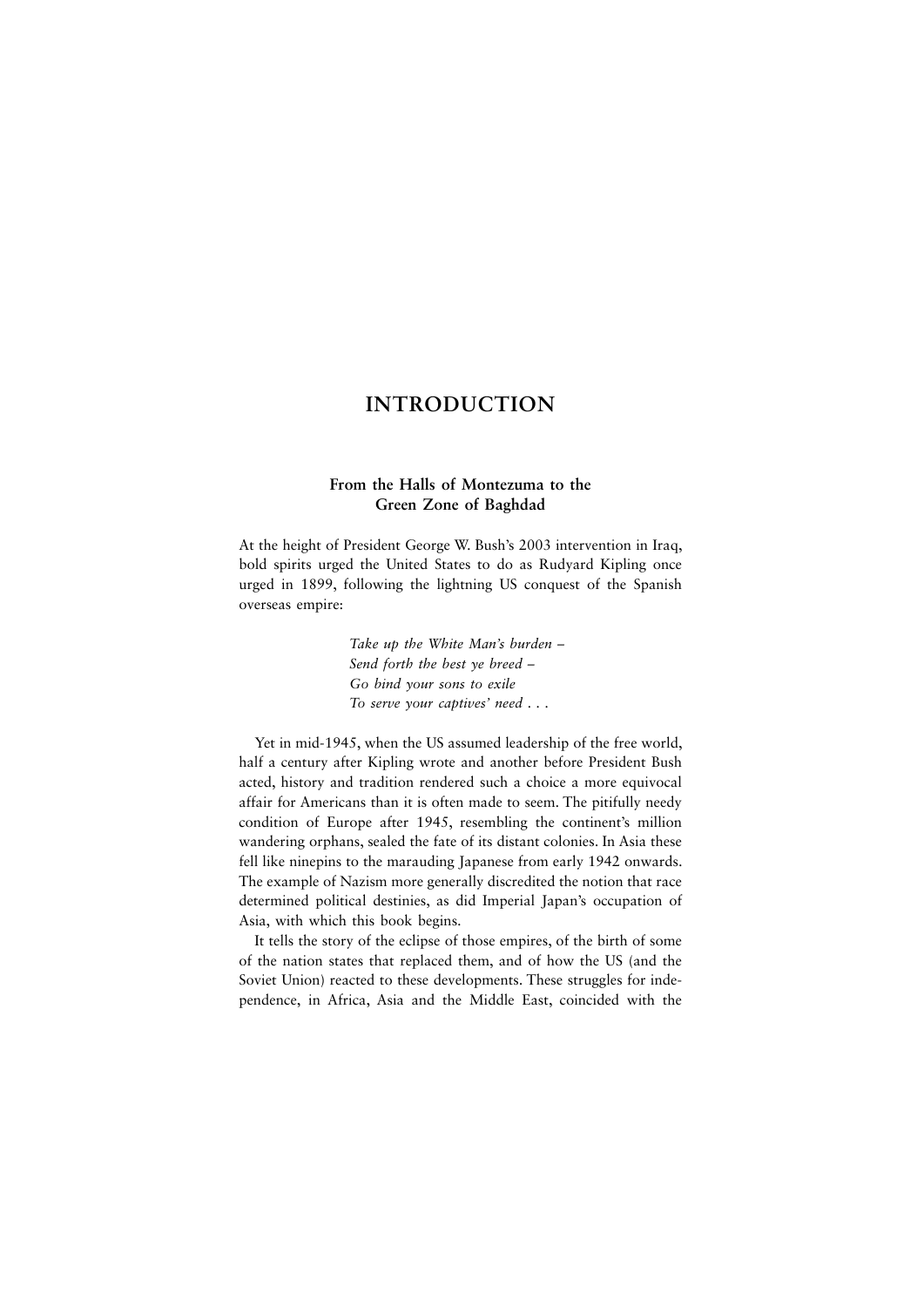intense superpower competition called the Cold War. The Americans had to suppress a long-standing disinclination to meddle in other countries – a view caricatured as 'isolationism' – and an inherent dislike of colonial rule stemming from their own freedom fight against the British. That was notwithstanding an imperialist spasm of the Republic's own just before and after the dawn of the twentieth century, or intensified interference in Mexico and the Caribbean. Colonies shocked Americans, from the Presidents downwards, and despite racial segregation in the Southern states. After a wartime visit to Gambia, President Franklin D. Roosevelt wrote to his son Elliott: 'Dirt. Disease. Very high mortality rate. I asked. Life expectancy – you'd never guess what it is. Twentysix years. These people are treated worse than livestock. Their cattle live longer!' In the case of French Indochina, Roosevelt agreed with Stalin that French rule there was 'rotten to the core'. As an article in *Life* magazine had it in October 1942: 'One thing we are sure we are *not* fighting for is to hold the British Empire together.'

However, by the late 1940s, when the Cold War had begun in earnest, the United States calculated that propping up colonial empires was cheaper than deploying US troops, while accepting the argument that European metropolises economically weakened by decolonization would become as susceptible to Communist subversion as their colonies. Because the Soviet Union was the sole Communist state, it was assumed that its directing hand was responsible for subversion everywhere: it had after all established the Communist International, or Comintern, for that purpose in 1919. In fact, despite being Lenin's former Commissar responsible for nationalities, Stalin was uninterested in the Third World. A red mist clouded the vision of America's governing class, even when Yugoslavia and then China took another route. State Department experts also sometimes failed to detect reds under every bed and President Dwight Eisenhower warned of the dangers to democracy of a military–industrial complex. Of course, American inability to discriminate between Communist regimes was as nothing compared with the incapacity of successive Communist regimes to learn from the disasters of those who went before them, so that Mao repeated many of the same 'errors' – meaning murderous experiments in collectivization – as Stalin, whose own radicality was eclipsed by Cambodia's Pol Pot.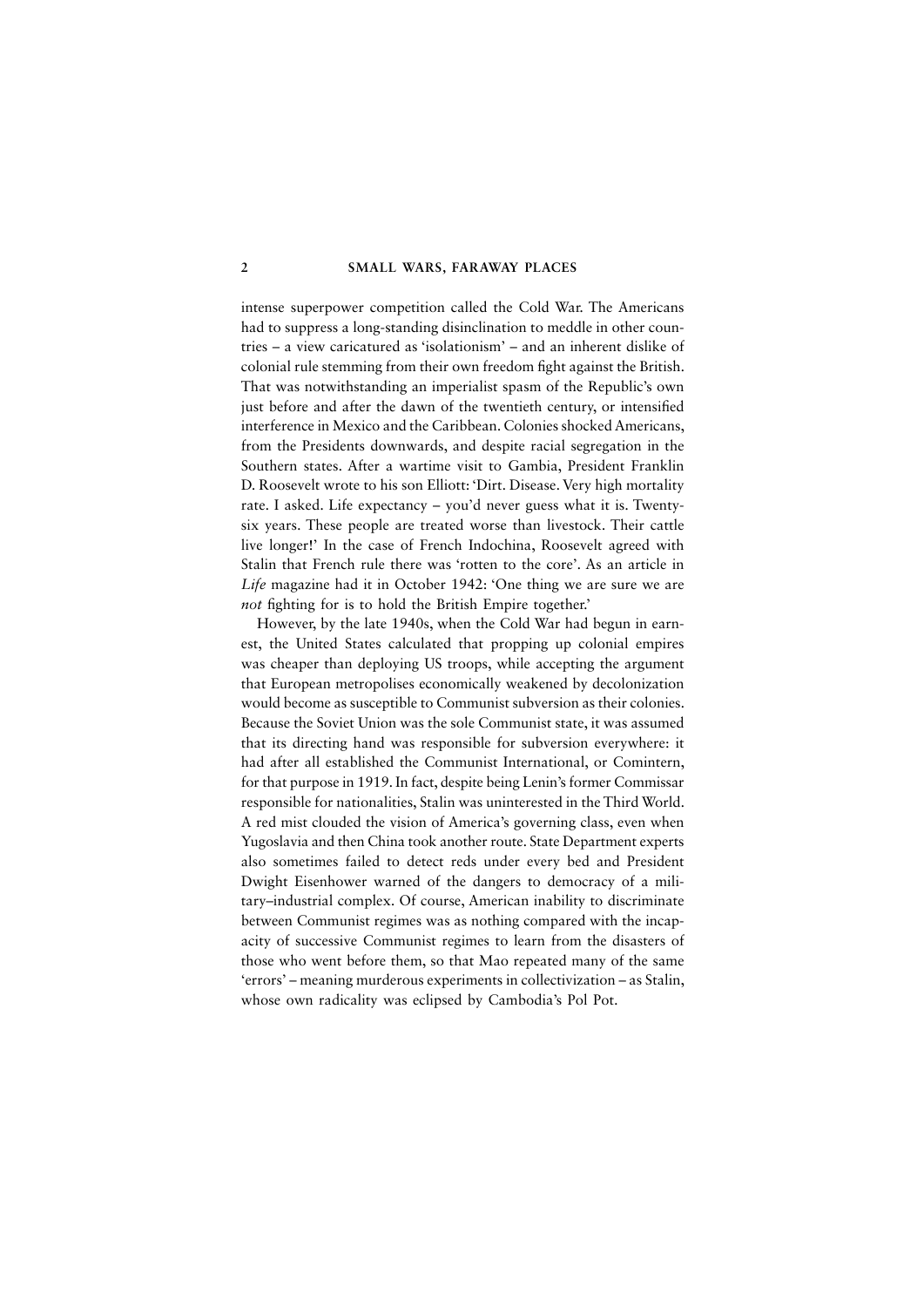## *Introduction 3*

Not all Americans were enamoured of their new world role. US Congressmen routinely opposed any spending on new embassy buildings the State Department thought commensurate with post-war US power, because they and their constituents resented 'striped pants' elitists bent on squandering their hard-earned cash on glass ziggurats in faraway places. Actually, foreign service officers often worked in dangerous places, where the air they breathed or the water they drank could kill them, not to speak of air travel, which was far more lethal than it is now. The resentments were reciprocal. US Secretary of State Dean Acheson, an East Coast elitist and Anglophile, once gave the game away by publicly remarking: 'If you truly had a democracy and did what people wanted, you'd go wrong every time.' That is more relevant than ever at a time when Western intervention in Afghanistan is massively unpopular in Europe and the US.

This US accommodation with late European empire was eased by the fact that the colonial powers had themselves adopted the rhetoric of happy families progressing towards self-rule (notably the British Commonwealth but also the French Union) even as they fought vicious rearguard actions against nationalists in their colonies. What commenced as a response to Britain's admission that it no longer had the means to support Greece and Turkey became the 1947 Truman Doctrine of potentially limitless global security undertakings. Republican Senator Robert Taft spoke up to oppose the conversion of the United States into 'a meddlesome Mattie, interfering in every trouble throughout the world'. This linked him to a venerable tradition in US foreign policy going back to John Quincy Adams's reluctance to support Greek nationalists in the early 1820s, no mean gesture in a land with a city called Philadelphia, and forward to the pre-9/11 foreign policy of George W. Bush, which defined itself in opposition to the fitful humanitarian interventions of William Jefferson Clinton. In the 1940s, the influential newspaper columnist Walter Lippmann was among the first to see that this newly achieved American 'globalism' also passed the initiative to the Soviets, who could defeat the US by 'disorganizing states that are already disorganized, by disuniting peoples that are torn with civil strife, and by inciting their discontent which is already very great'. The US would become embroiled in 'recruiting, subsidizing and supporting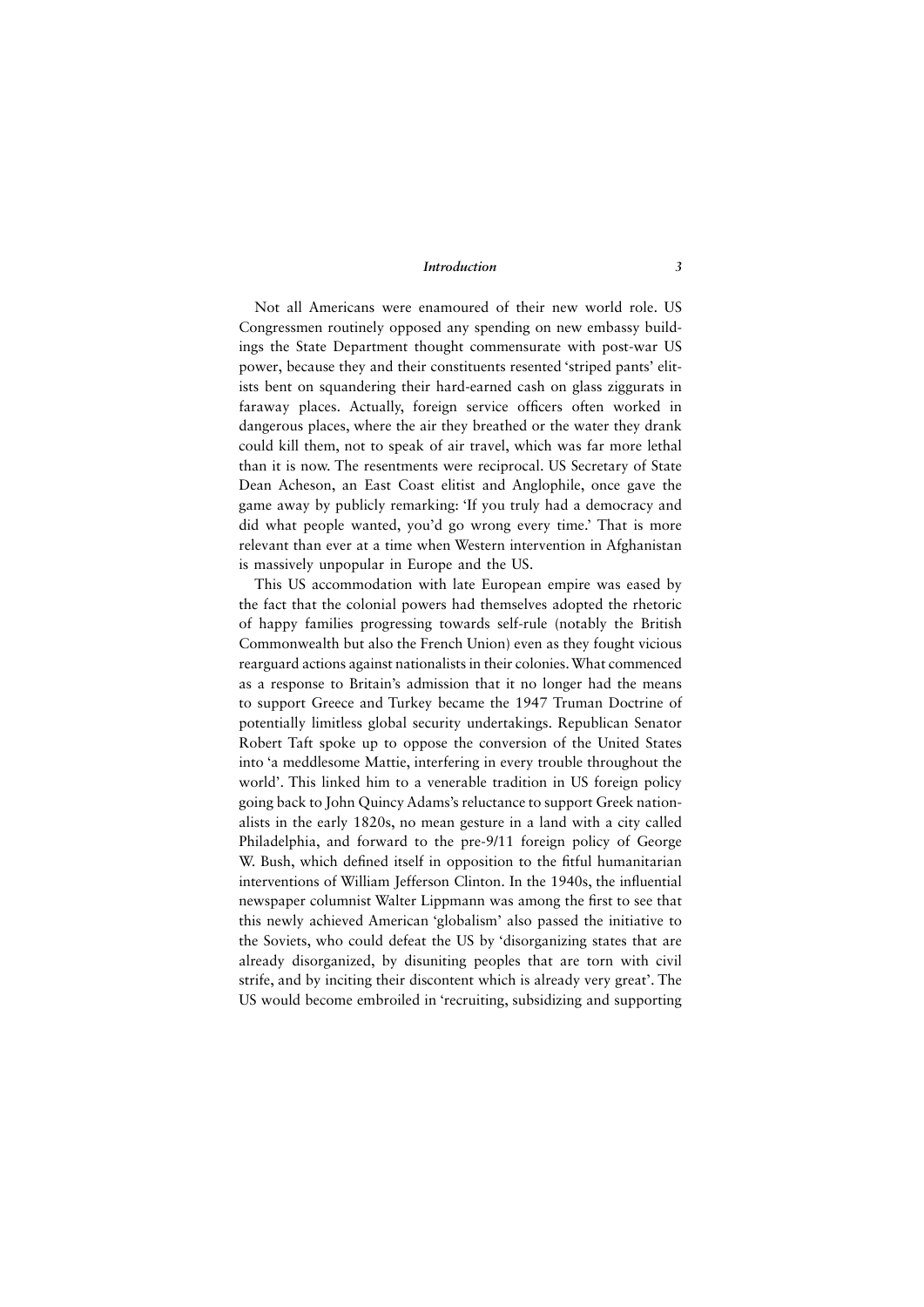a heterogeneous army of satellites, clients, dependents and puppets', a highly prescient description of the decades covered in this book, 1945–65. Mindful not to alienate large numbers of West European Communists attached to their respective empires, the Soviets also reluctantly adjusted their theoretical doctrines so as to accommodate 'bourgeois' nationalists – for there were not many industrial proletarians in the Third World, before Khrushchev decided to compete with the US for influence in the developing world. By the end of the 1960s, Mao's China made a bid to lead all Third World revolutionary struggles. While relations with the Soviets cooled, Mao also grew impatient with India's pretensions to being an equal partner in the affairs of Asia. This led to war between the two most populous Asian nations over disputed territories in the Himalayas. Nations seeking to free themselves from colonialism were sucked into this vast superpower conflict, often with devastating local effects, despite attempts begun by Yugoslavia and taken over by India to non-align the new Asian and African states in a distinctive Third World camp at the April 1955 Bandung Conference. The two major empires were those of Britain and France, though there is some attention paid to the Netherlands East Indies too.

Books on empire seem to oblige the authors to give a verdict and/or statement or confession of views about the subject, although this is less contentious in the case of the Macedonian, Roman, Persian or Han empires of the ancient past where the 'civilizing' effects seem less controversial at such a great remove. Contemporary history is more sensitive, even though empires have been more normative than either democracies or nation states in the broad history of humankind. Just as many Americans disliked the US's global role, so not all Europeans were eager for empire, and nor did they all live in castles and chateaux either. There were and are many critics of imperialism. Emotional investment in empire was limited, except in Scotland, to the prefect class from the private schools, inspired by the Christian warriors depicted in the stained glass of their chapels. Its ethos was anti-democratic. As one proconsul wrote from northern Nigeria, 'the duty of colonial trusteeship lay . . . in protecting the virtues of northern [Nigerian] aristocratic life and its communal economy' from the 'barbarizing effects of European capitalism, democracy and individualism'. The British ruling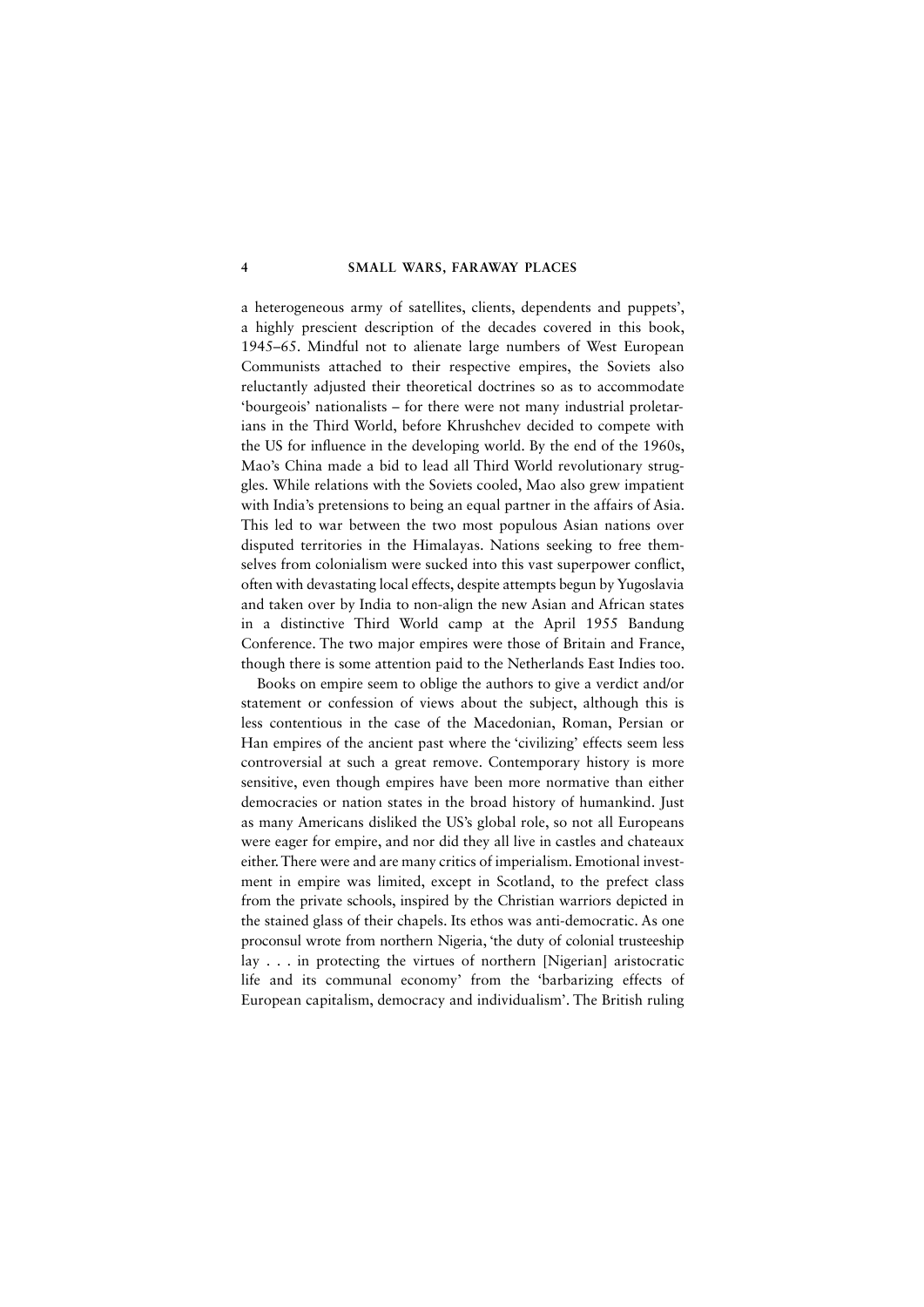## *Introduction* **5**

classes enmeshed indigenous elites in all the fluff and flummery of chivalric orders and titles, for when all was said and done the British knew how to mount a damn good show. Though they may be suckers for 'our' royal weddings, most Americans can separate the fluff from statecraft. They are not Romans to British Greeks, a conceit with unfortunate contemporary undertones. This is not to deprecate or ignore such objective improvements as the eradication of tropical diseases or constructing telegraphs, railways and roads, not to speak of legal systems and (through schools) the Christian virtues, which nowadays are more pervasive in Africa than in the secular former imperial metropolises. Actual literacy rates often told another story. Long after it ceased to exist, empire also left a sense of mass national entitlement and elite Romantic ambition, which endures as Britain punching above its actual capacities and resources, or the assumption lower down the social scale that a defined pool of foreigners would always do the unpleasant jobs. While your author is not a crusader trying to right past injustices, he has a realistic view of empire and its unfortunate legacies to the former colonial powers, including the subconscious ways it affects so many international moralists, for that is part of punching above one's weight too, however much human rights advocates would not appreciate me saying so.

So, this book is about a crucial transitional era in which power tangibly passed from European capitals to the 'World Capital on the Potomac'. Beneath that secular process, dozens of new nations struggled into independent existence, many successfully, some disastrously. Since a book which discussed every struggle for independence would be impossibly long, I have selected those which most interest me, favouring depth of field rather than a wide-angled focus. As it is, I reluctantly decided to cut lengthy sections on Angola, Mozambique and South Africa, despite months spent researching them. In all cases the presence or absence of a charismatic leader such as Chiang Kaishek, Chairman Mao, Ho Chi Minh, Fidel Castro, Patrice Lumumba or Jomo Kenyatta was determinative. Who remembers the Malayan Communist leader Chin Peng, one of the few among my cast of characters who, aged ninety at the time of writing, still lurks somewhere over the Thai border? Much blood was shed in what was not a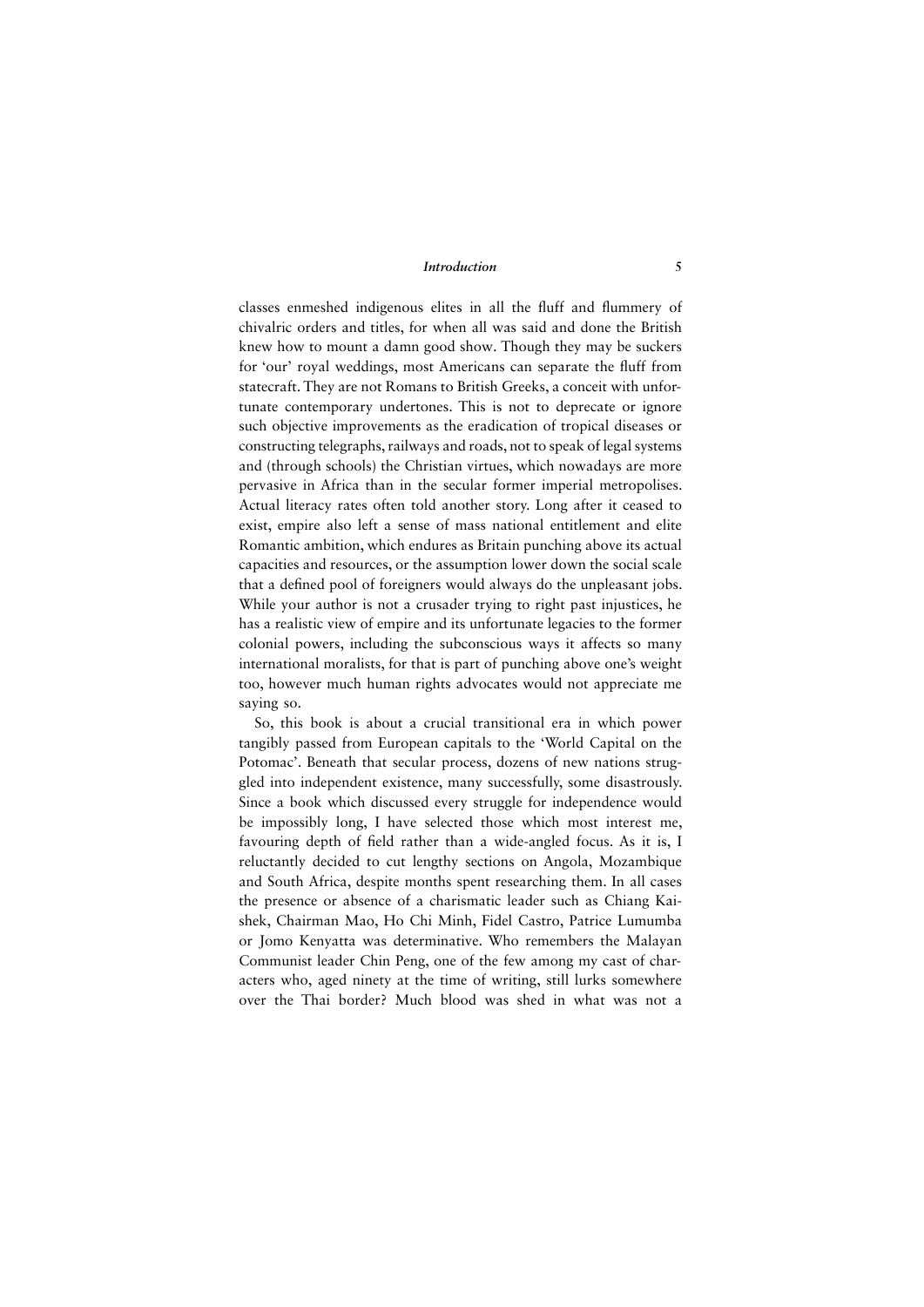sociological process, though it is worth recalling that in Africa – often regarded as uniquely savage – the initial wave of statehood cost less life than the number of Americans killed each year on the roads. That was certainly not true of Algeria or Indochina, where millions died, nor of Korea, where the death toll was similarly colossal as the superpowers fought a proxy war and the Americans came up against Mao's armies.

This period of small wars in faraway places is highly topical, not least in contemporary military circles, which study them obsessively. This book explores a number of those fought by the British and French, or the Japanese before them, questioning some of the received wisdom whereby bludgeoning incompetents were supplanted by quasi-heroic sophisticates practising 'population-centric' hearts-and-minds warfare. Generals and military experts have ransacked this period for 'how to do it' lessons for contemporary Iraq and Afghanistan, often by ignoring what tactics actually won atypical campaigns in favour of what best resembles what they want to do in the present.

I branch out into the parallel experiences of the US in the Philippines and Vietnam, where in the first case the Americans directed a highly successful counter-insurgency campaign, and in the second inherited and compounded the disaster left by the French. In reality, hearts-andminds campaigns only worked once kinetic force – a euphemism for killing people – had achieved population and spatial control, as such contemporary adepts as General David Petraeus do not readily acknowledge in their apparent unawareness that the Japanese also pioneered this style of warfare long before the British in Malaya. The British triumphed in Malaya, which they were leaving anyway, against an enemy limited to part of an ethnic minority, just as in Kenya their Mau Mau opponents consisted of marginalized elements of the Kikuyu tribe. In Algeria and Indochina the French had the majority populations against them and lost against guerrillas who could weave in and out of neighbouring states. China and the Soviet Union also poured men and weapons into Indochina. Able to dissociate leftist Algerian nationalists from Communists, the Americans proved unable to do the same in the case of the Vietnamese and ended up fighting a disastrous war that became uniquely their own. Obviously the ability to discriminate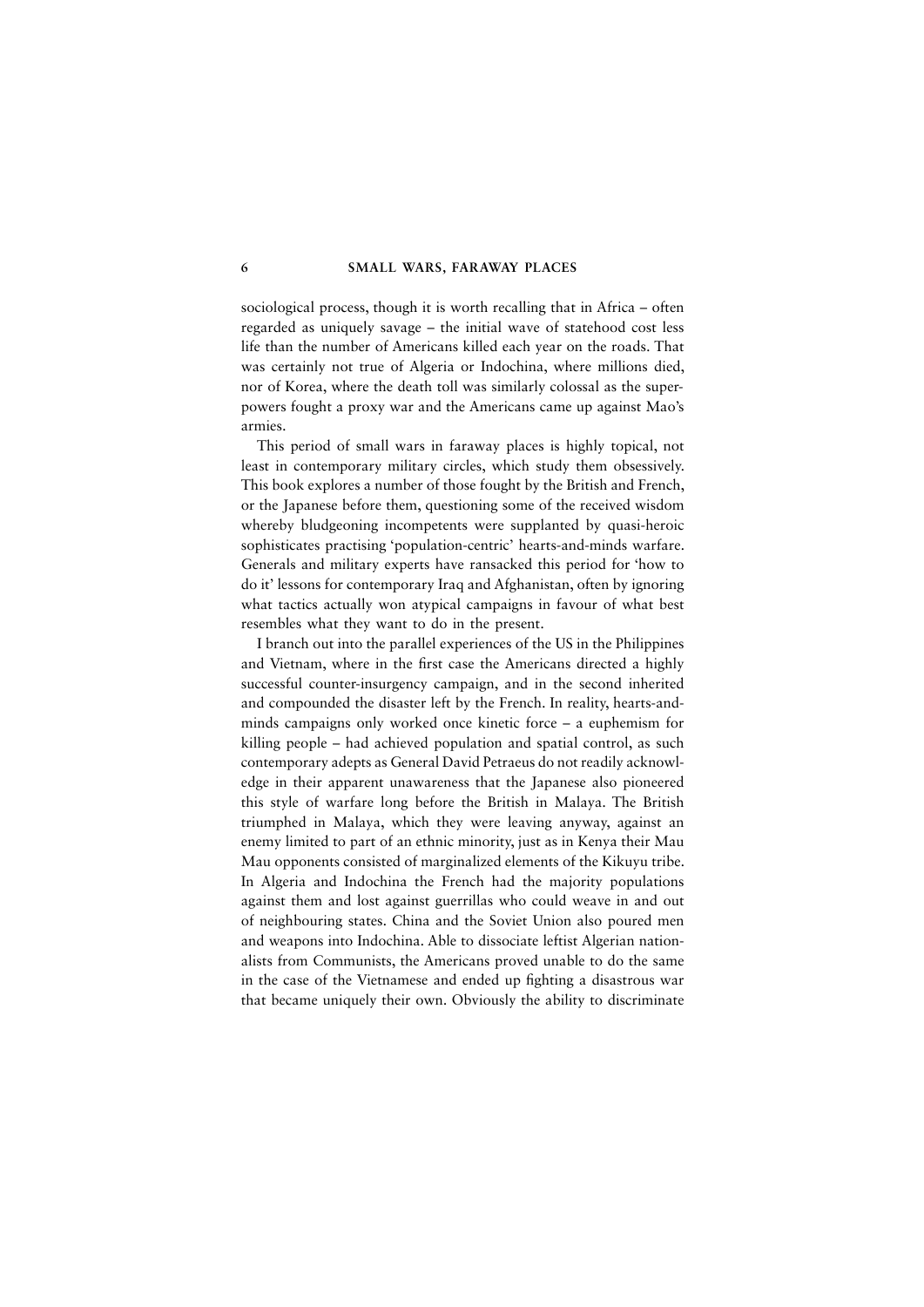## *Introduction* **7**

between Communist states was hampered by their generic internal similarities, with secret policemen consigning broadly defined opponents to concentration camps, whether in Albania, Bulgaria, China or Vietnam.

Using counter-insurgency campaigns as paradigms for contemporary practice also involves ignoring their less savoury aspects. These were deliberately concealed by the destruction of incriminating written mater ials relating to brutality, murder and torture. Even the ashes of burned papers were pulverized by the British, while crates crammed with papers were dropped into deep sea, where there were no currents to wash them up again. The so-called legacy files handed on to the post-colonial successor governments were systematically weeded too. When a file flagged as a watch file (stamped W) was surreptitiously removed from an archive, a dummy twin was created to fill its place, with suitably anodyne content. This ever so deliberate work was to be done only by white colonial police officers. The archive policy was decreed by Prime Minister Harold Macmillan's Colonial Secretary Iain Macleod so that materials that 'might embarrass Her Majesty's governments' or 'members of the police, military forces, public servants or others e.g. police informers' or that might be 'used unethically by ministers in the successor government' would never see the light of day. The surviving files were secreted in a Foreign Office communications centre in Buckinghamshire until lawyers acting for Kenyan victims of British maltreatment forced their selective release into the public domain in 2011.

The period I have chosen to write about is one in which many contemporary developments can be discerned, like ships appearing on the horizon, from Cuba to China and Palestine to Pakistan, though I happen to believe that contemporaries also make their own destinies in a past that was no more determined than the present. For many contemporaries, some of the major transformations described here were inconceivable at the time, whether the coming to power of Mao's Communists in China or the swift demise of what seemed to be unassailable global empires. People probably once felt the same way about the impossibility of democracy or racial integration. Then there are the certainties which have been overturned in subsequent decades. How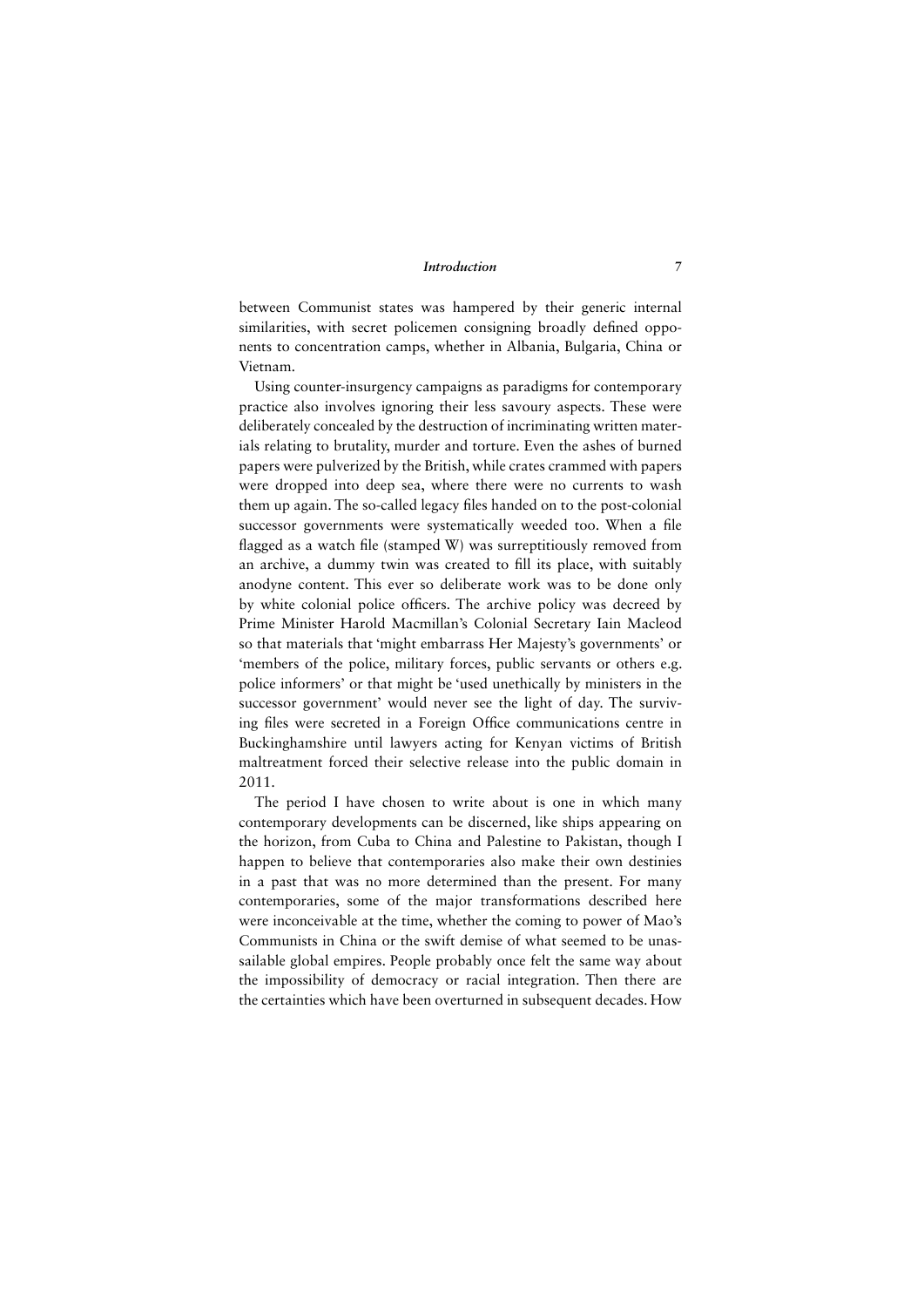many Americans can recall that Pakistan was among the US's most solidly reliable allies, whereas India was regarded as suspiciously pink? Who would have imagined, given the US's tragic invovements in Indochina, that nowadays it would be conducting joint naval exercises with Communist Vietnam designed to contain Chinese claims to a few submerged rocks in the northern Pacific as it asserts its own Monroe Doctrine?

Historians organize decades of history, impressing their own periodization on them – the Age of Discovery; the European Civil War 1890–1945; the Cold War 1947–1989 and so forth – as they have done since the Renaissance implicitly defined a Dark Age following classical antiquity. But the lives of contemporaries rarely fit such divisions neatly, especially since until recently youth was not mandatory for high political office. Throughout I have sought to convey the generational experiences of the men who were at the centres of these events, although it is worth noting how, for example, fear of repeating 1930s appeasement still haunts leaders far too young to have lived it, as it did Presidents Truman, Kennedy and Johnson. That is why I have included biographical sketches of the main players: to emphasize the myriad experiences they brought to the decisions they made during these two decades. What did future nationalist leaders from Africa or Asia think when as young men they gawped at the ornate buildings in huge European capitals, and from within whose elegant façades the destinies of their countrymen were arranged according to abstract or inaccurate anthropological principles, or in line with considerations of international balances of power that had little or nothing to do with them? Speaking of these future leaders, it requires an act of imaginative recovery to grasp the sheer vitality of Marxist-Leninism or the 'national socialisms', which in ensuing decades have in turn been swept aside by Communo-capitalism or political Islamism. I hope I give the worm's-eye view too, that is the perspective of the men and women amid whom cold and hot wars were waged as well as that of the intelligence officers who flit in and out of this story like shifting shadows. Many of the subjects dealt with here also have a remarkable pertinacity, for example Iranian belief in the almost occult role of the British in their national affairs, a form of paranoia they share with the Russians,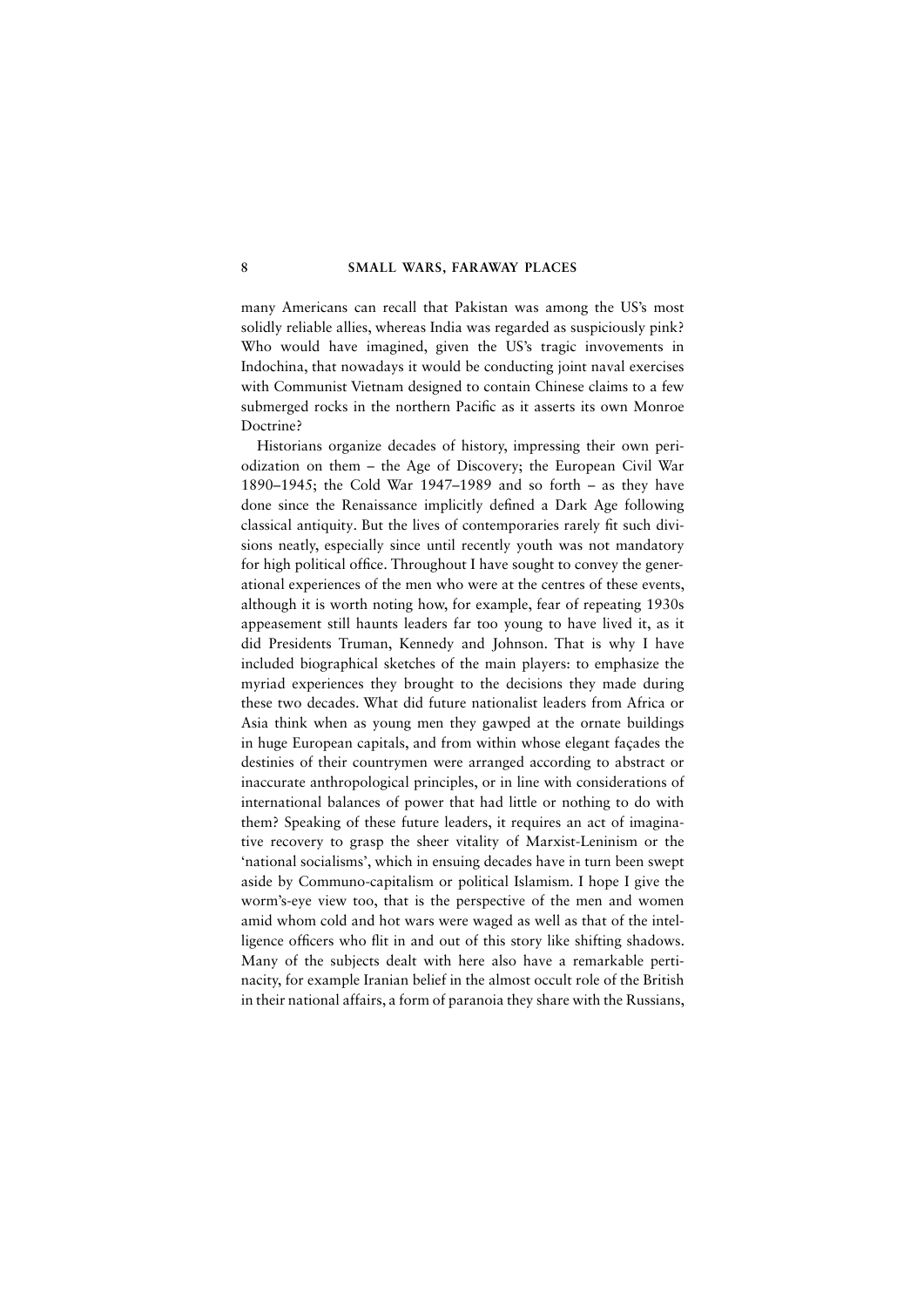## *Introduction 9*

as they uncover cameras placed by the Secret Intelligence Service (popularly known as MI6) in fake rocks in Moscow parks. One can hear this paranoia in the words of the Iranian nationalist leader Mohammed Mossadeq, although he had every justification for feeling very afraid. The most tense borders in the world – in Korea or Kashmir – derive from this period, as do the unresolved problems of Israel and its neighbours, one of over twenty or more extant problems in the postcolonial Middle East.

The following narrative unashamedly swerves, turns in on itself and revisits key events in different contexts, in an attempt to weave them together in something approximating to their multi-layered complexity. It would be impossible for my readers to follow a simultaneous account of events in very different cultures thousands of miles apart from one another, as we would have to jump back and forth from Algeria to Kenya via Malaya and Indochina. Beneath whatever modish stances states struck were also what amounted to cultural demiurges, evident in, for example, India's far-from-smooth relations with China or the latter's with the Vietnamese, which have to be considered too. Although the military mind is often amnesiac, there were clear examples of one campaign influencing another, or of mindsets formed in one context, such as French Indochina, pre-programming a determination to win in another, in this case Algeria, even if this meant mutinous paratroopers descending on central Paris. The connections can be surprising, and the morality involved was usually obscure, most obviously in the Anglo–French–Israeli plot to overthrow Nasser or in the Kennedy brothers conniving with the Mafia to kill Fidel Castro, himself no slouch at assassinating his enemies. 'Good' decisions, such as Lyndon Johnson's not to use military force to stop China becoming a nuclear power, contributed to the 'bad' one of attempting to crush North Vietnam by conventional bombing to reassure Asia-Pacific allies made anxious by China's first nuclear-bomb test in October 1964. I have tried throughout to indicate these connections and ironies.

All maps fundamentally distort the reality they depict, including those using words rather than lines and shading. Thus, for effect, I have tilted on its head the map familiar to many Europeans and North Americans by beginning in East Asia with a series of cascading responses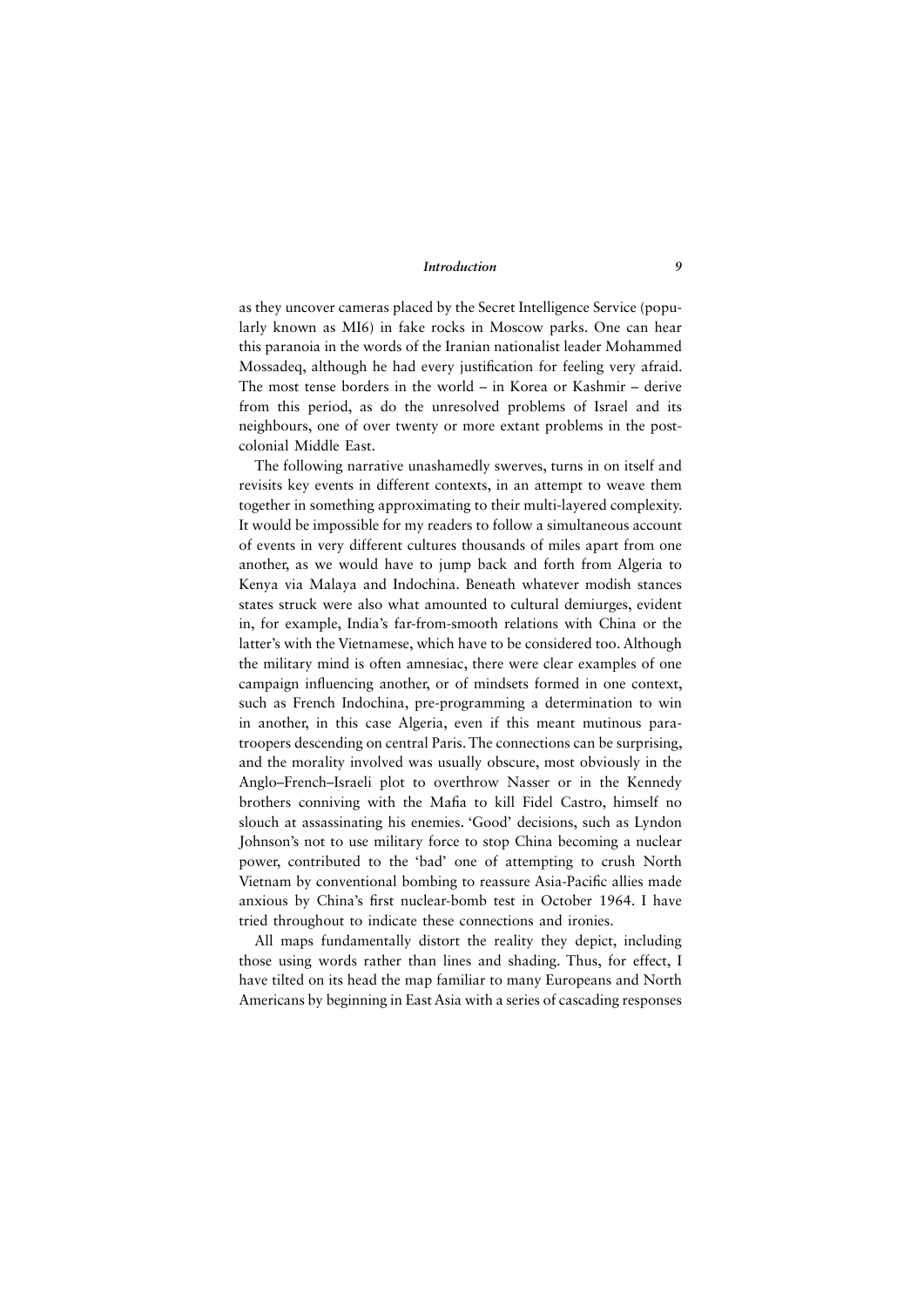to the effect of the Japanese lunge south in 1941–2, followed by the impact of global war on the greater Middle East. This is primarily designed to encourage readers to think on a commensurate scale about places that may not come readily to mind. After the only occasion, in Korea, where US and Soviet forces fought one another in the air, we turn to what in reality were simultaneous counter-insurgency wars, mainly in South and East Asia, with the coup in Iran against Mossadeq in 1953 and the Suez Crisis in 1956 marking the midway point of the book, and the moment when US power was most nakedly revealed to its own allies. This was when thoughtful British people realized they were no longer a great power, although many of their fellows have still not grasped that reality in the twenty-first century.

The extremely costly struggles between colonizers and nationalist insurgents in Algeria and Kenya follow, until we revert to the global superpower contest, and the competition for influence in Africa and South Asia, culminating in the 1962 Cuban Missile Crisis, the most ominous crisis of the entire conflict. In a way all the small wars were surrogates for the avoidance of such a moment when people might have awakened to the northern hemisphere destroyed by huge arsenals of nuclear bombs. Throughout I have intermittently referred to the parallel growth of those deadly stockpiles, to remind readers what was ultimately at stake whenever American or Russian agents clashed in some remote country according to their own 'big boys' rules'. The book ends with the US acting as a colonial power amid the debris of its nation-building efforts in South Vietnam, the event which fixed the widespread perception of the US as another, infinitely more successful, imperial power that persists to this day. And so it may seem, with the Pentagon's thousand or more overseas military bases, ranging from the Green Zone in Baghdad to a drone hangar on the Seychelles, though even America's critics relentlessly continue to admire and consume its high and low material and intellectual cultures.

As Sir Vidia Naipaul has reminded me, historians of ancient Rome from Appian of Alexandria to Edward Gibbon were still striving to understand the long-term significance of major events that had taken place centuries earlier. That is a respectable justification for the endless rehashing of the history of the Second World War in Europe, and of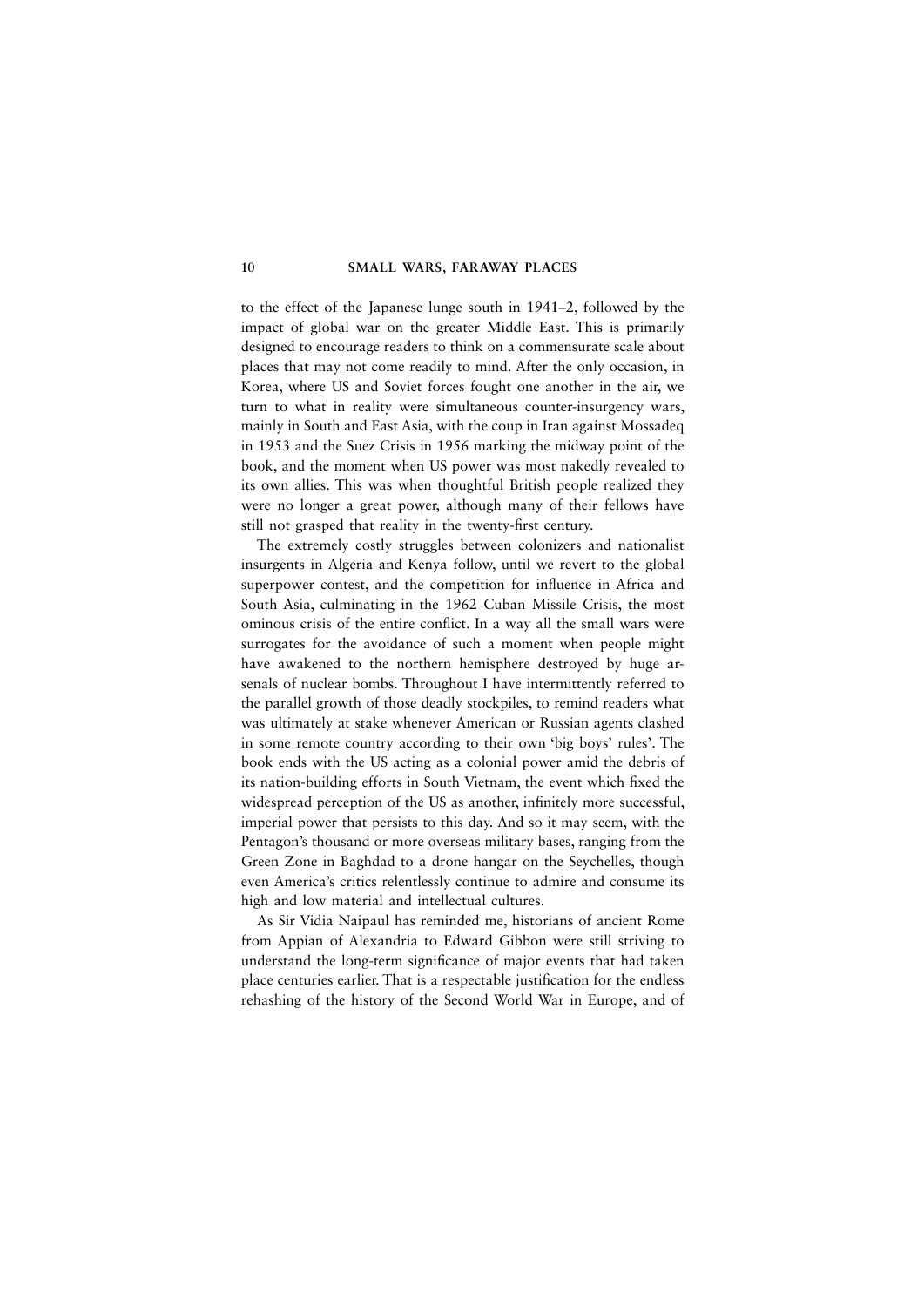#### *Introduction 11*

more or less exiguous episodes within it. Here I want readers to focus on the two seminal decades of the Cold War, which for the older among them is the world they came from, or in my case the one in which I grew up. I wanted a depth of field that would be lost if the global story were dragged out through the 1970s and 1980s. This period really did result in the wider world as we have come to know it – obliged, as every sentient citizen is, to think much more globally than paradoxically was often the case in the first age of globalization.

Imperialism is a touchy subject, although I have tried to avoid a bland 'on the one hand, on the other' median tone. What follows is not a work of advocacy history, for I have little ideological and even less nostalgic investment in the events described, and your historian is not an ancillary to activist lawyers campaigning for empire's victims. But such questions as how to wage war on irregular opponents hidden among entire populations have a contemporary relevance, as do how societies claiming to represent civilization disguise torture with euphemisms. The book will not please those who wish for a reaffirmation of their simple dogmas, but then they seldom read anything outside their own approved canon. Fortunately, most readers do not fall into that narrow category, and people of many ages and national backgrounds will read this book. They include those living in societies still marked by empire's long recessional – such as my own – as well as those who have as yet to find ways of demythologizing the founding myths of their national liberation. The liberation-era pieties of Algeria's ruling FLN seem pretty hollow to many unemployed Algerians under twenty-five, particularly if they see the children of the governing elite driving around in Porsches. I hope the book has the same effect on the open-minded as the surprise of looking at a painting under X-ray to find a messy multi-layered affair of false starts and second thoughts beneath the smooth surface, in this case consisting of choices and decisions by people much as ourselves.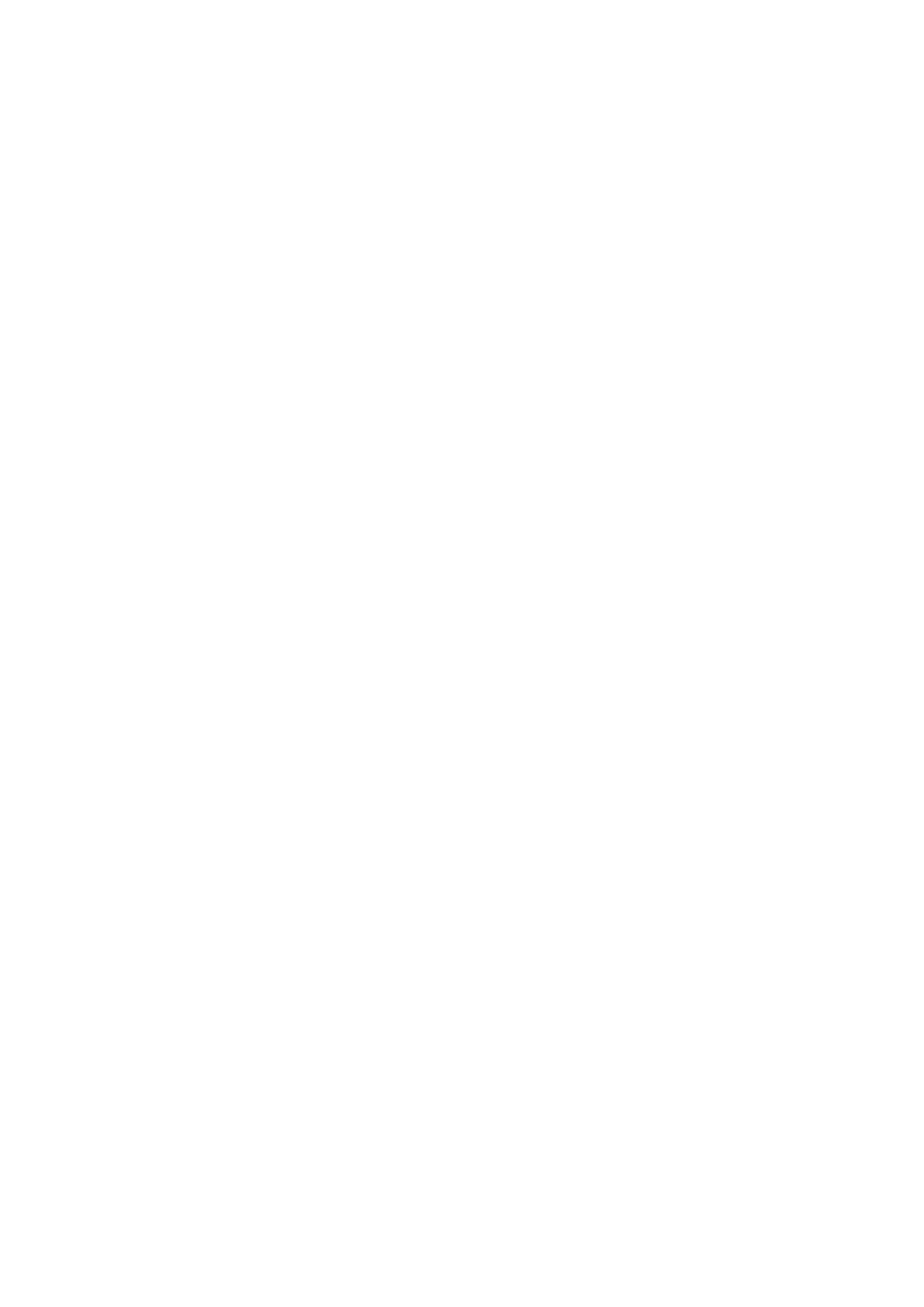# **1. JAPAN OPENS PANDORA'S BOX**

# **A War for the Future of the World**

The end of the Second World War was like a starting pistol for what the uninvolved often dismiss as 'little' colonial wars. From December 1941 Japanese forces had swept all before them, defying the huge latent industrial capacities of their enemies. These were experienced warriors who had been at war in northern China since 1937. A series of powerful thrusts took the invaders into South-east Asia, the Netherlands East Indies and the Philippines, as well as across a vast oceanic Pacific theatre. Their intelligence officers prepared the ground well for a rampage that took imperial forces to the northern shores of Australia. Japanese fishermen mapped the coastlines, while barbers and brothel madams recorded their clients' careless gossip. Even the official photographer inside Singapore Naval Base was a covert Japanese intelligence officer.1

The Japanese advances caused panic among European colonists, among whom it was a case of *sauve qui peut*. Pet dogs and horses were put down, captive birds set free as their owners fled pell-mell from the Japanese. There were also personal betrayals. Leslie Froggatt in Singapore confessed:

I betrayed my Malay gardener. He cut my hedges, watered my flowers, cut and rolled my tennis lawn, and brushed up the leaves that blew down from the trees. I betrayed my round fat amah, who liked me, and amused me with her funny ways. I betrayed my Hokkien cook, who had a wife and four lovely children, whom he kept beautifully dressed at all times on the money he earned from me. I betrayed 'Old Faithful', our Nr. 2 Boy, who knew no word of English or Malay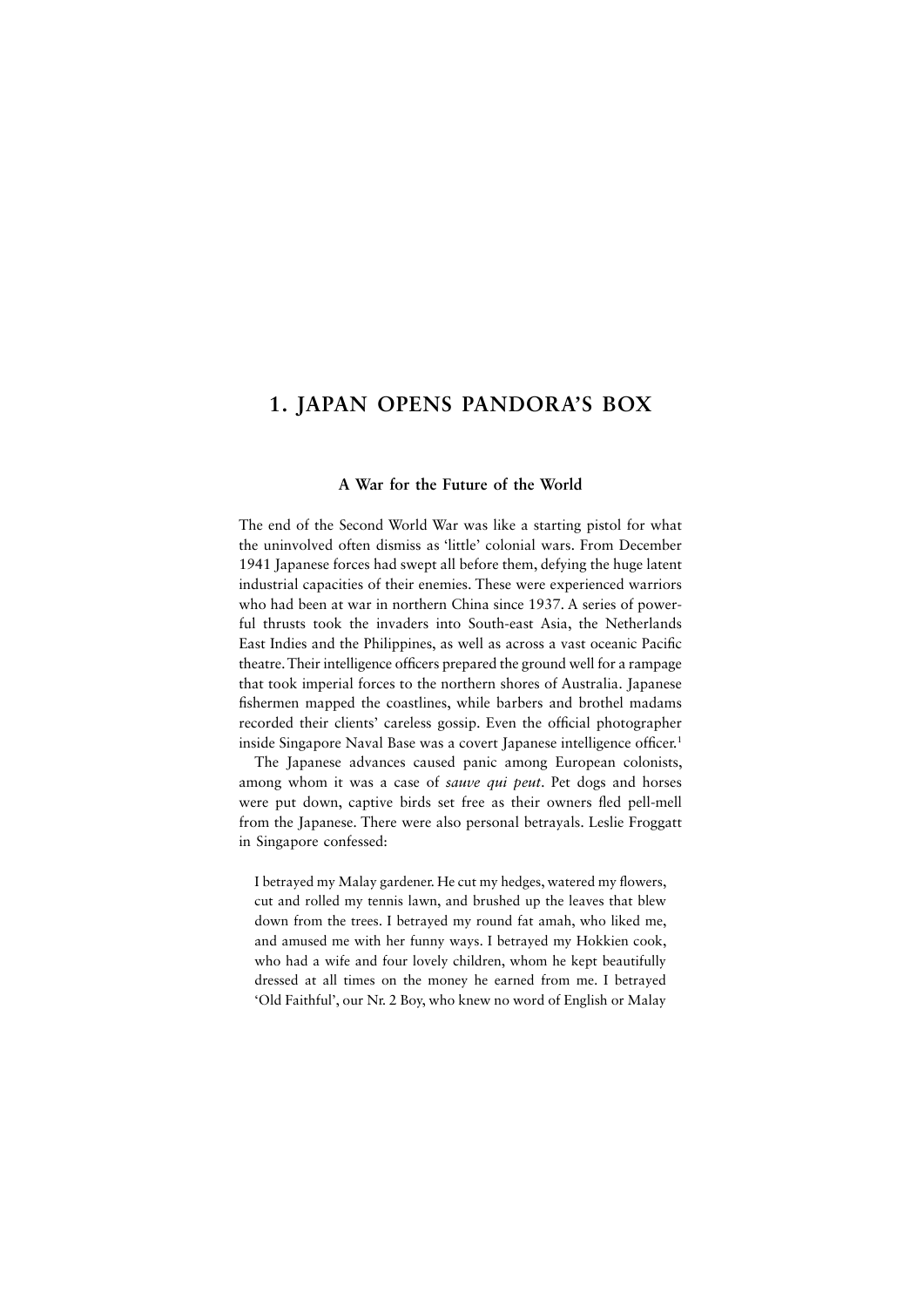and padded round the house silently in bare feet . . . I betrayed the caddie who carried my bag, searched for my ball, and always backed my game with a sporting bet.<sup>2</sup>

When Japanese troops entered Singapore in early 1942, the clocks moved forward two hours to Tokyo time, and the year became 2602, in conformity with the Japanese calendar. Other changes deranged the cosmos of many Asians in more fundamental ways. Unless interned, the European masters and mistresses had to carry cash and stand in line in stores, rather than signing a chit or sending a 'boy' (the general term for servants, even when they were greyheads) to shop in their stead. For the first time in their lives, Asian subjects of European colonial rule witnessed the white man abase himself in the dirt, hands raised in the air, or sullenly sweeping the streets. If disobedient, these white men were slapped, or had their heads chopped off with a samurai sword, wielded by conquerors who regarded themselves as liberating lords of Asia.<sup>3</sup>

The Japanese were given to massed cries of 'Banzai!' when they paraded or assembled. Lopping prisoners' heads off was a competitive sport for their officers, whose brisk manners owed something to classical operas familiar to other Asians. European and Dominion soldiers (half of the defenders of Singapore were Indians, while many of the whites were Australians) seemed slovenly and wilted, even before their morale collapsed amid defeat and heat*.* 4

The surrender of 85,000 British and Dominion troops to 36,000 Japanese under General Yamashita Tomoyuki at Singapore in February 1942 was a comprehensive humiliation. As the opera-singer wife of the British Admiral superintending the docks wrote in her diary while Japanese shells whizzed overhead: 'One can have so little confidence in the powers that be here. It's a tragedy.'5 Gross negligence before the war had been crowned by dithering incompetence during the campaign. 'Never have so many been fucked about by so few / And neither the few nor the many / Have fuck all idea what to do,' observed a British wit.<sup>6</sup>

The war with Japan pitted Washington's vision of a democratic United Nations against Tokyo's paternalist Greater East Asian Co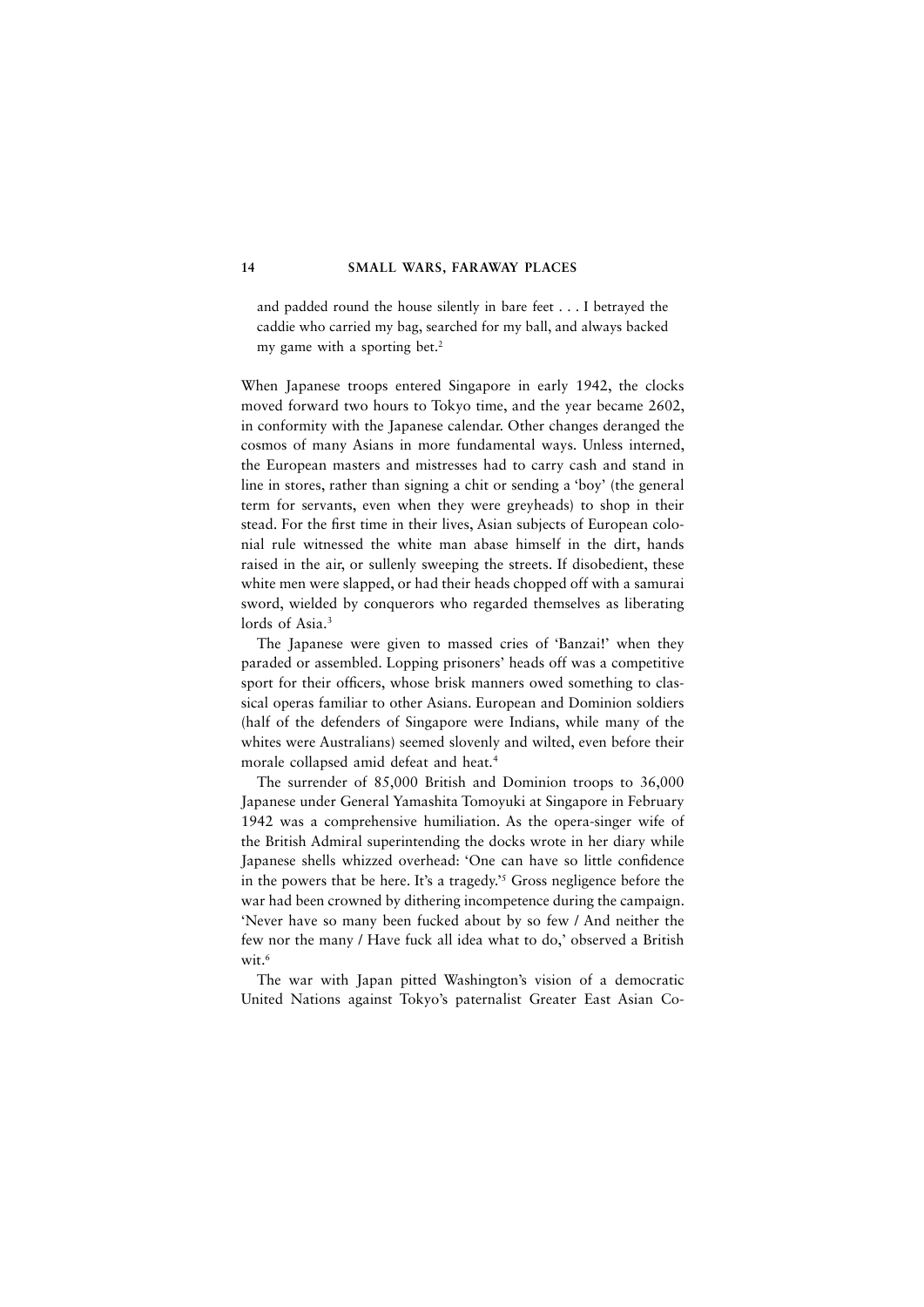Prosperity Scheme. The Indian Communist and nationalist Manabendra Nath Roy accurately described the conflict – in which he supported the democracies – as 'a war for the future of the world'.7 When the Japanese attacked Pearl Harbor in December 1941, the Christian Methodist Chinese Nationalist Generalissimo Chiang Kai-shek responded by playing 'Ave Maria' on his gramophone. He hoped, and the US hoped too, that a reunited and revivified China would emerge as the world's fourth major power, occupying the vacuum that would one day be left by the defeated Japanese. It was not to be under his leadership, and by the time the People's Republic of China finally replaced the rump Republic of China in Taiwan as a permanent member of the UN Security Council in 1971 the old 'progressive' concept of the great powers presiding over a world of self-determined and democratic peoples seemed like a distant hallucination.

Broader geostrategic calculations forced actions blatantly at variance with the rhetoric of the August 1941 Anglo-American Atlantic Charter, which affirmed 'the rights of all peoples to choose the form of government under which they shall live'. The Japanese responded by claiming that each people within its Greater East Asia Co-Prosperity Sphere would 'have its proper place and demonstrate its real character, thereby securing an order of coexistence and co-prosperity based on ethical principles with Japan serving as its nucleus'. The Japanese granted Burma qualified independence in 1943, offered it to the Philippines a year later and pursued a fairly successful hearts-and-minds campaign in Malaya, an approach they had essayed fighting Kim Il Sung in Manchuria in the 1930s.8 They also had some success in recruiting captured Indian Army troops to a new Indian National Army under their puppet Chandra Subhas Bose. Bose overstated the size of the INA for propaganda purposes, but at one point British intelligence estimated that it contained about 35,000 trained troops.

Some Asians regarded the Japanese as liberators, on the principle that 'my enemy's enemy is my friend', or believed the Japanese embodied an Asian form of modernity. They did, but it was racially supremacist and bound up with mystical nationalism, rather in the way of Nazi Germany. The benign view had gathered momentum ever since the crushing defeat Japan inflicted on Russia in 1904–5, proof indeed of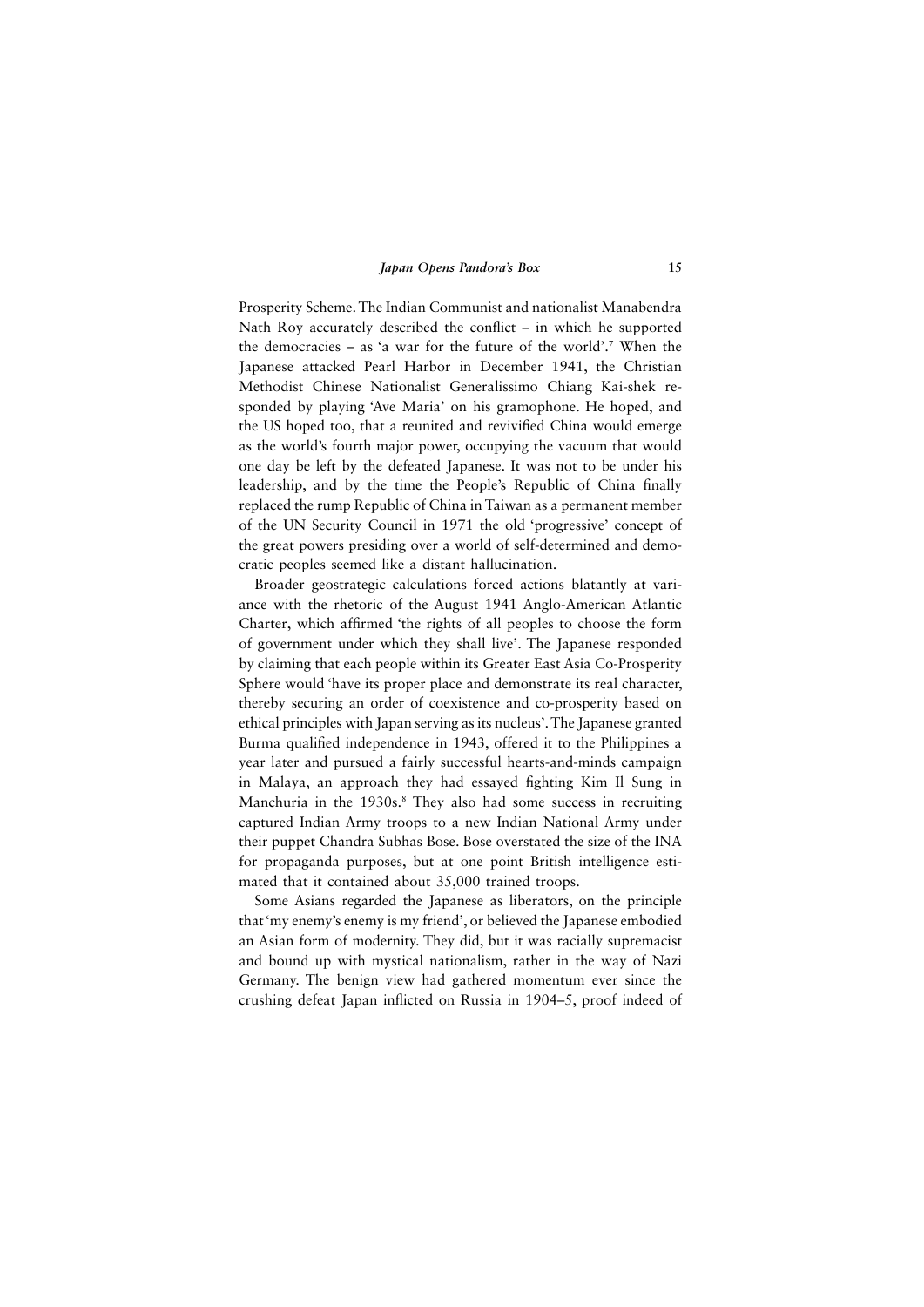the Meiji modernization of the previously backward island empire. That was why so many Asian nationalists sought to instrumentalize the Japanese against colonialism. This may seem remarkable in the light of the atrocities committed by the Japanese against civilians and prisoners of war, but from the point of view of Asian nationalists these were not greatly different to the methods employed on occasions by the Western powers, both before and after the war.<sup>9</sup>

The Japanese distinguished between what they called 'the rule of branches and leaves', meaning the day-to-day emergencies of fighting insurgents, and 'the rule of the roots', a metaphor for the fundamental social and political issues which needed to be tackled. Japanese policy in China included *minshin haaku* – winning the people's hearts – which went beyond mere propaganda to include reducing feudal dues, providing farmers with tools and seeds and above all ensuring competent government, in a land where officials were chosen and promoted on the basis of their calligraphy. The more intelligent Japanese officials were well aware that effective administration was the 'secret weapon' of the British Empire, and sought to emulate it. They also built on the foundations laid by Europeans to encourage opium addiction as a means of corrupting and pacifying the general population.

For all their belief in ancient paternalistic values, the Japanese employed modern techniques of mobilizing populations they claimed had been metaphorically emasculated by Western colonialism. Japanese propaganda films showed each martial triumph, from the blazing hulks of Pearl Harbor to victorious troops entering Rangoon or Singapore. When Chiang found himself ruling most of China after the Japanese capitulation, he popularized the rule of the Chinese Nationalist Kuomintang (KMT) with the aid of printing presses the Japanese had established in major Chinese cities.10

To the regret of some Japanese commanders, who appreciated the importance of winning popular support in a counter-insurgency campaign, the predominance of a purely military ethos ensured that these civilian-run programmes were never terribly effective and the bayonet was more conspicuous than the hand of friendship. Starting in 1934 the Japanese sought to isolate the guerrillas from the local population by corralling peasants in collective hamlets or *shudan buraku*,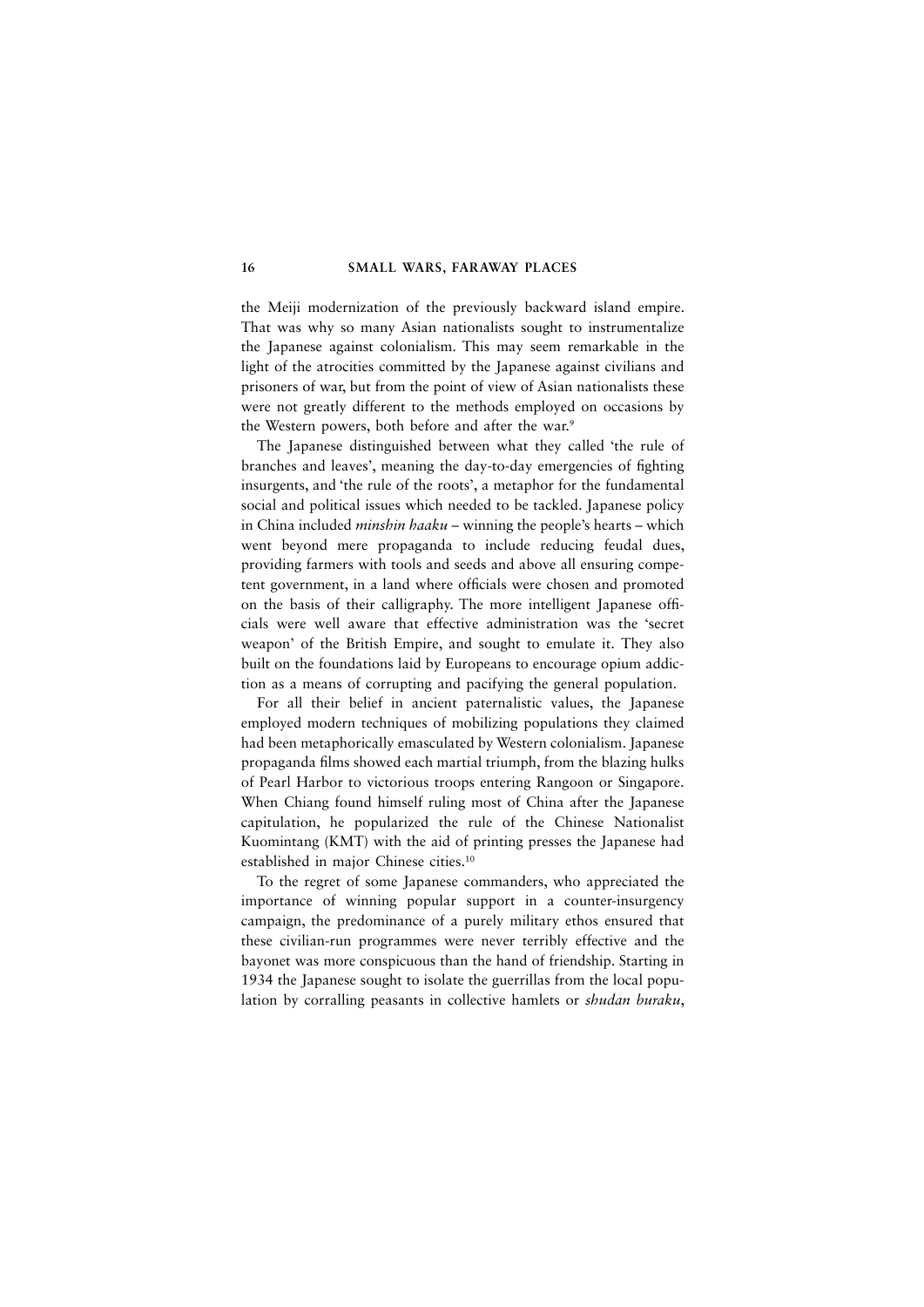after burning their villages. The loss, disruption and increased costs caused by such programmes won the Japanese few friends, to the detriment of their simultaneous programme of intelligence gathering and the deployment of local collaborators to track down and kill insurgents.<sup>11</sup>

Perhaps the principal reason why Bose, Aung San of Burma and Sukarno of the Dutch East Indies took a broad view of Japanese atrocities was that they were mainly perpetrated in China, or against overseas Chinese in other conquered lands, where they were universally resented. *Minshin haaku* stood little chance against the particular racist loathing felt by the Japanese for the Chinese, and by the end of the war they had killed fifteen million of a people they regarded as uncultured vermin. Ominously, General Yamashita Tomoyuki's men fought boredom on troopships steaming to Malaya by reading a booklet in which the 'extortionist' overseas Chinese were excluded from any notions of 'Asia for the Asians' or 'Asian brotherhood'. This was heady stuff amid the diesel fumes and stale air.12

# **China**

The Japanese military's aggression in South-east Asia and the Pacific was an extension of their earlier invasion of China, itself torn apart by ongoing civil war. In 1937, when the Japanese resumed their attempts to conquer China from the northern Manchurian bastion they had seized in 1931–2, the KMT and Communists only briefly stopped fighting each other. Even as the Japanese occupied most of the coastal areas, the two rival Chinese camps fought the invaders as competitors rather than allies. Nor were all Chinese opposed to the Japanese invasion. Wang Jingwei, a left-wing Nationalist politician who had fallen out with KMT leader Chiang Kai-shek, set up a collaborationist regime in Nanjing based on what he deemed the true principles of Sun Yatsen, the godfather of the Chinese Revolution that deposed the Manchu Qing dynasty in 1910. Sun had modernized the surface of Chinese life, with men cutting off their long pigtail queues and adopting collarless Sun Yat-sen suits, the prototype for the garb of Mao. He also met with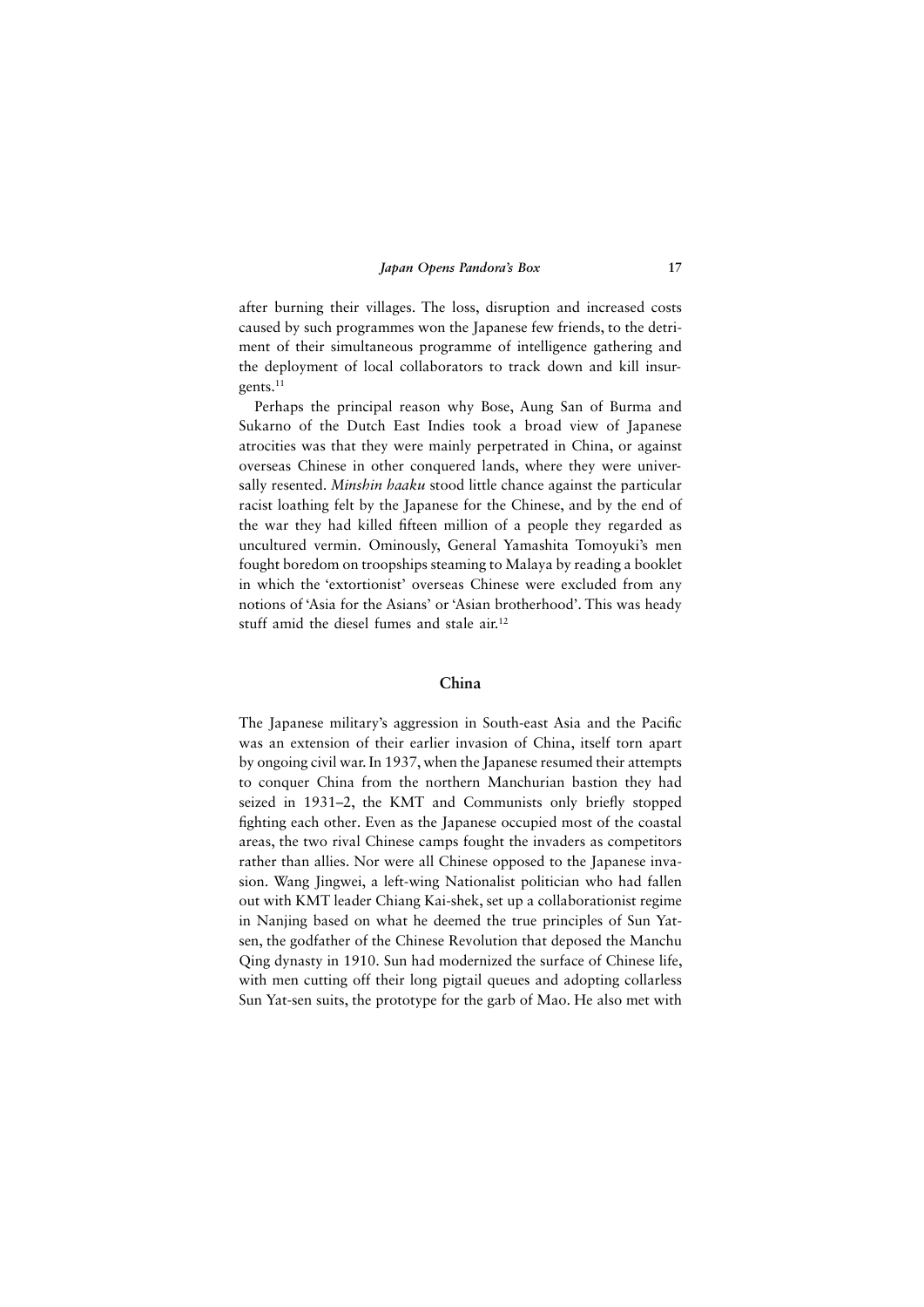the Comintern in 1923, which resulted in the United Front pact with the Communists<sup>13</sup>

In the mid-1920s the future Communist leader Mao Zedong had been one of Wang's political clients, a relationship subsequently obscured.14 Born in landlocked Hunan in 1893, Mao was given a name (Zedong) that meant 'shine on the East'. His peasant-cum-soldier father made enough money dealing in grain to subsidize Mao's peripatetic student idleness, which consisted less of formal study than of whiling away entire days in university libraries, much like Lenin in Zurich before 1917. Mao was a shabbily dressed, long-haired layabout with a big fleshy face, but he had already decided that peace and prosperity only suited little folk: 'People like me long for its destruction, because when the old universe is destroyed, a new universe will be formed. Isn't that better?'15

Mao was also a poet, composing more than competently, often about nature, in the Chinese classical style. Yet he believed that much of traditional Chinese culture should be destroyed, while Confucianism did not appeal to one who defined morality as whatever suited his interests. After a spell in Beijing he returned to Hunan, where he eked out a modest living as a teacher, with a sideline in journalism, having rejected the opportunity to study in France because he did not want to learn the language. In June 1920 the twenty-seven-year-old radical was asked to open a bookshop by one of the founders of the Chinese Communist Party. Soviet Comintern agents provided him with subsidies to become a full-time professional revolutionary, which meant sleeping most of the day and reading and plotting through the night. His total loyalty to the Soviets meant that he was given a key role in infiltrating the KMT. Encouraged by the Soviets to take an interest in peasant themes that he had hitherto ignored, Mao realized that only the peasantry had sufficient numbers for a revolution in a vast country where the industrial proletariat made up only 5 per cent of the population. The history of Chinese peasant uprisings – notably the genocidal Taiping Rebellion in the nineteenth century – led him to the view that the Party and People's Liberation Army needed to win over the peasantry, while the prospect of another bloodbath appealed to him.

The Nationalists were appalled by the systematic violence unleashed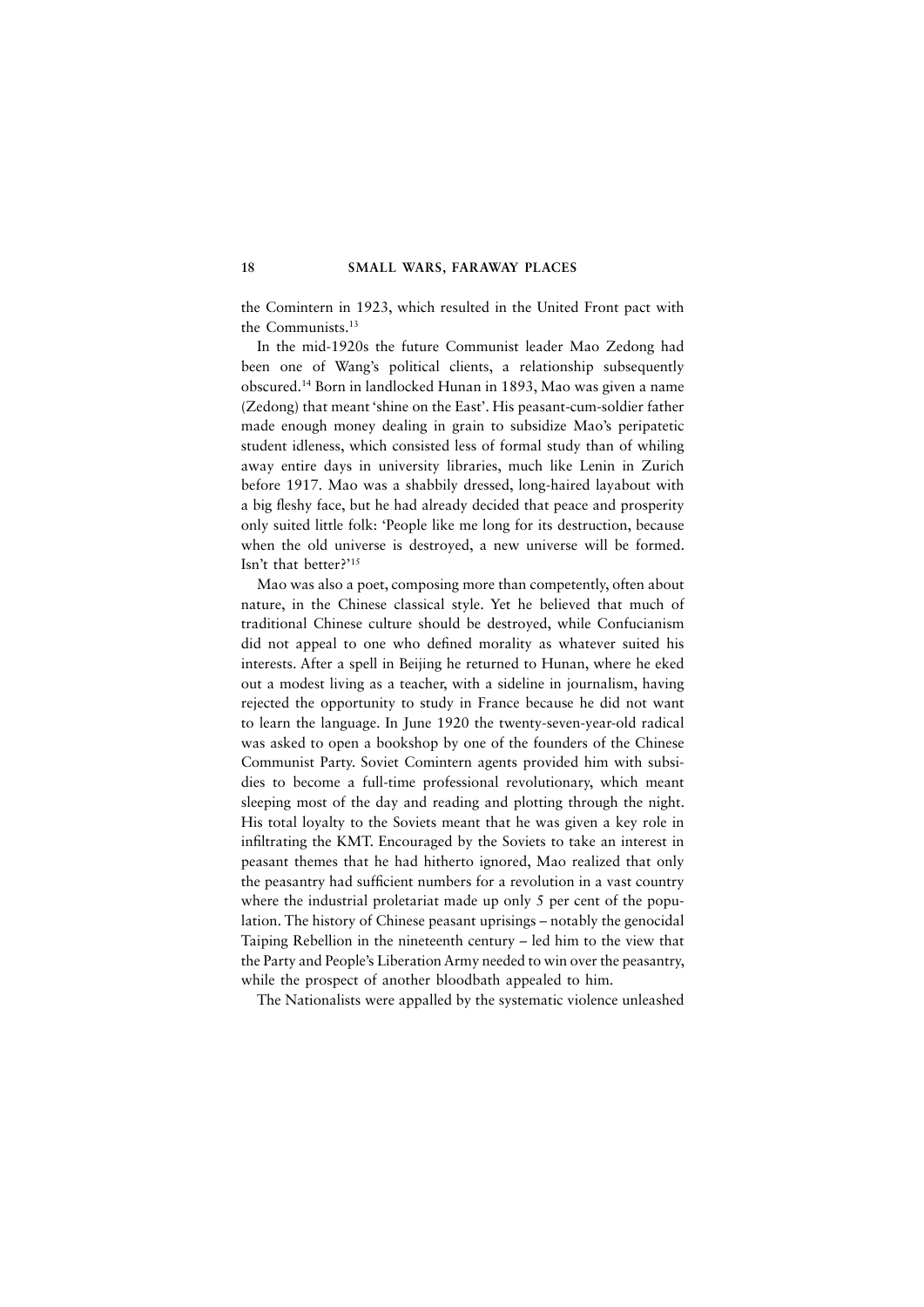by the Communists, and in 1927 Chiang Kai-shek, the head of the military section at the Soviet-inspired Whampoa Academy, moved against them, with an arrest list that included Mao's name. The Communists reverted to the defence of 'Soviet areas' in which their appetites for bloodthirsty purges of real and imagined opponents were indulged to the hilt and with indescribable cruelty. In 1934 Mao embarked on the 6,000-mile Long March, a year-long extraction of 82,000 Communist fighters from encirclement and destruction in the south, with 8,000 resurfacing as survivors in the remote north. There the Communists could pose as liberators and reformers without fear of attack by either the KMT or the Japanese. Mao gradually emerged as *primus inter pares* of a statelet that harked back to Plato, with the Party cadres being the philosopher kings while the guardians were the Red Army commanders and soldiers, below whom were the drones whose labour supported them. Since the majority of those who flocked to the remote Yenan redoubt did so merely from a patriotic desire to fight the Japanese, 'rectification' campaigns based on confessions and indoctrination were used to re-engineer their personalities, submerging the individual self in the collective as embodied by Mao himself.16

The KMT could not mobilize sufficient military power to defeat the Communists as well as resisting Japanese invasion. As elsewhere in East Asia, wealthy figures in cities such as Shanghai rallied to the Japanese cause.<sup>17</sup> But so did many collaborators who were also covert Communist agents, with instructions to direct the Japanese against their Nationalist rivals. While Chiang's armies fought the Japanese, Mao's Communists avoided main-force encounters, even when urged to fight them by Stalin, who feared that the Soviet Union could be crushed between the Japanese and German onslaughts. Mao's caution and evasiveness rankled with the Soviet leader and the only 'battle' against the Japanese, at Pingxingguan in September 1937, hardly features in the annals of warfare.<sup>18</sup>

Communist guerrillas did have an impact in Manchuria, historically a lawless place which contained the world's densest concentration of villages run by outlaws. But it was also the most industrialized region in China, which was why the Japanese had conquered it. The guerrillas who fought the Japanese in this wild, grey-brown place were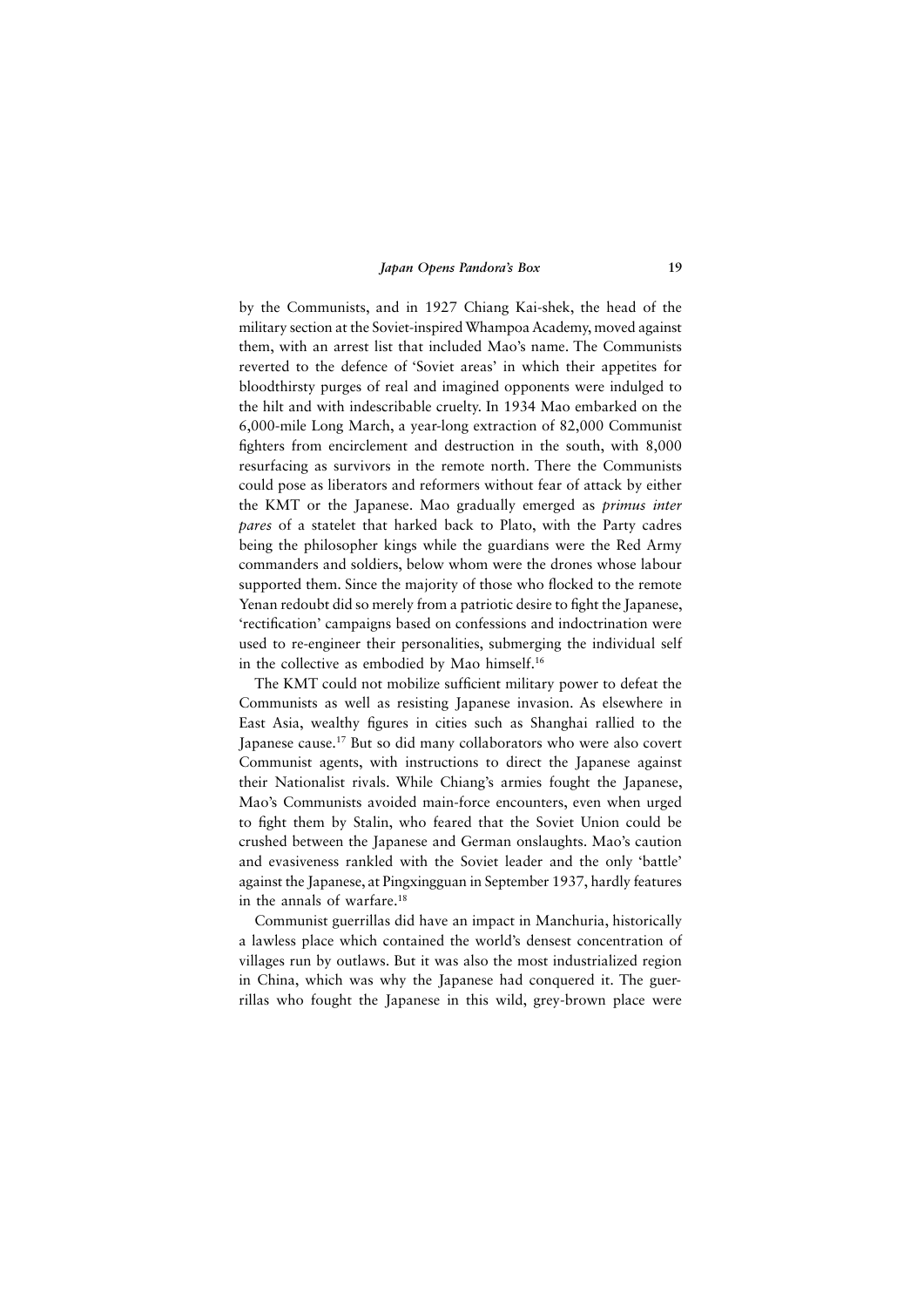ethnic Koreans, who also made up 90 per cent of the local 'Chinese' Communist Party. The ethnic Chinese Communists claimed to be fighting the Japanese as they husbanded their resources in their northern regional redoubt of Yenan for the anticipated showdown with Chiang.19

Mao's forces were sustained by subsidies from Stalin as well as by a revived opium industry, which they wisely kept secret from the 'Dixie Mission' sent to Yenan by the US Office of Strategic Services (OSS) in July 1944 out of frustration with KMT military incompetence and venality and in order to glean actionable intelligence on Japanese strength in northern China from POWs taken by the Communists.20 While a large pool of 2,000 American advisers stationed in Chongqing by turns publicly lauded and privately denounced Chiang Kai-shek, some of the Yenan Americans became admirers of the iron discipline of the Communists.21

## **Korea**

Japan's 'backyard' was Korea, which it had ruled since 1910. There, geography arguably played a greater role than politics in the long sequence of events that was to result in one of the most intractably divided nations of the world. The north of the peninsula was bleak and mountainous, and it was among the million or so Koreans who migrated to Manchuria in search of industrial jobs that the Korean Communist Party was born. Among them was Kim Il Sung, the future Great Leader of the People's Republic of North Korea and grandfather of Kim Eun, the third generation of Kims who assumed power in 2012. Born in a village near Pyongyang in 1912, Kim migrated with his family to Manchuria in 1919. From 1932 onwards, he led a small but lethal guerrilla force against the Japanese, striking at Japanese police bases across the Korean border. The Japanese murdered his first wife; his middle brother died at their hands; and an uncle spent thirteen years in Japanese prisons. Like Mao Zedong, Kim Il Sung was steeled by conflict and struggle, another way of saying that his capacity for human sympathy was severely diminished, though for a rare photograph he managed a wide smile as he bounced his unsmiling son and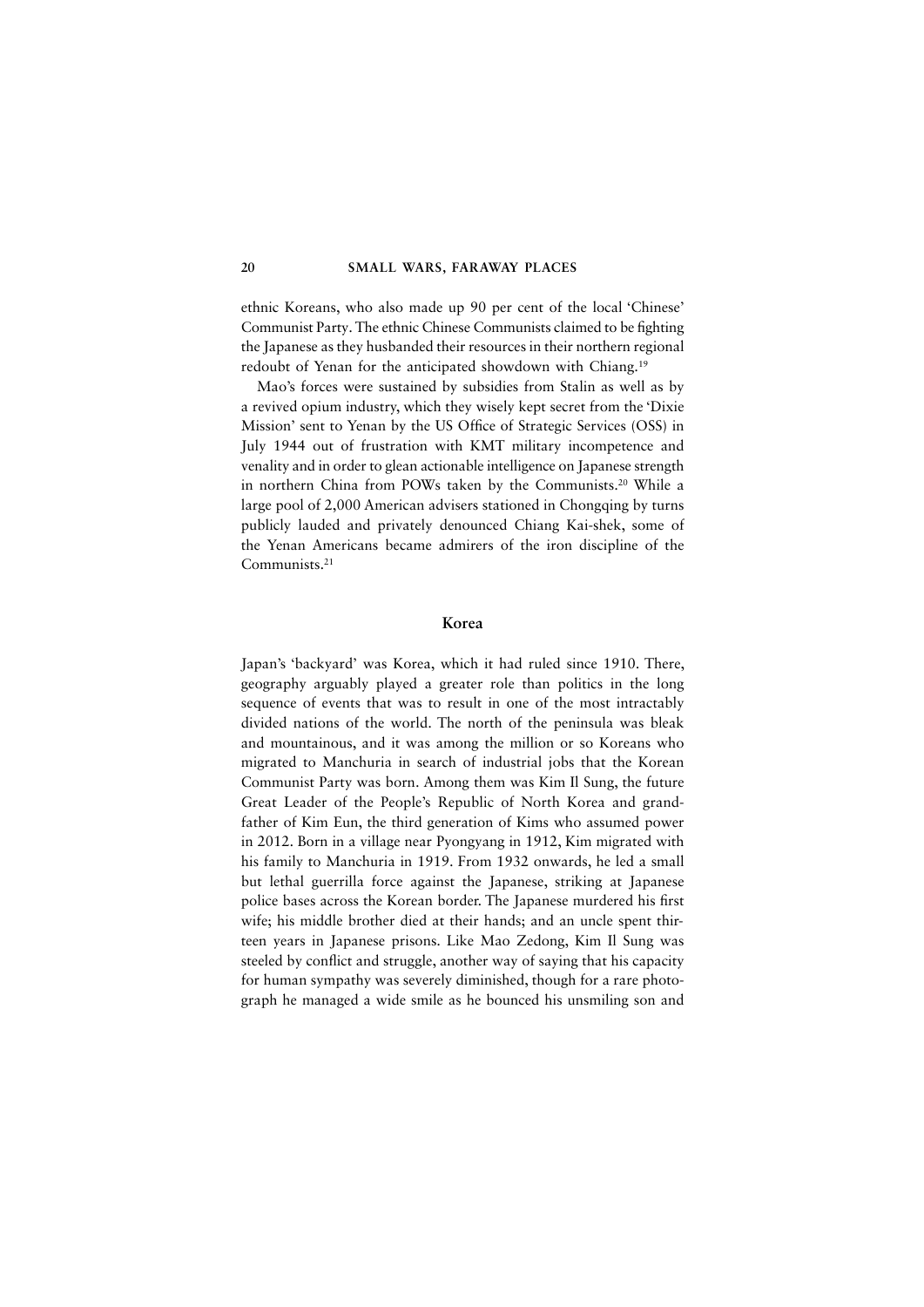successor Kim Il Jong on his knee.<sup>22</sup> In October 1939 the Japanese launched a huge punitive operation against the North-east Anti-Japanese Army, of which Kim's group was a part, forcing the latter to flee into Soviet Siberia.<sup>23</sup>

In the more agrarian south, many members of the Korean elite, including businessmen, landowners and soldiers, collaborated with the Japanese colonial regime, which in the late 1930s banned the Korean language entirely.<sup>24</sup> A different path was taken by Syngman Rhee, who had been an advocate of Korean independence since the late nineteenth century, while becoming a Christian in a Japanese prison. After release he travelled to the USA and he took a BA at George Washington University, an MA at Harvard and a PhD at Princeton, where he became a protégé of Woodrow Wilson. Although the 'Fourteen Points' expounded by President Wilson at Versailles after the First World War were not extended to the Far East, the principle of self-determination was the theme of a 1919 conference of Korean independence movements in Shanghai. Syngman Rhee was elected president of the provisional government of the Republic of Korea, a post he held until 1925, when he was impeached for behaving in a dictatorial manner. In a prefiguring of their attempt to foist the supposedly safe (because US-educated) Ahmed Chalabi on Iraq in 2003, Syngman Rhee was the obvious candidate when the Americans needed a sympathetic strongman to govern South Korea in the late 1940s.

As we shall see, the US preference for charismatic individuals (who spoke fluent English) over mass political movements was to colour policy far beyond Korea, and in the process betrayed a profound lack of faith that their grand declarations of principle were a useful guide to the exigencies of war and the post-war settlement in the Far East that mobilized immense numbers of ordinary people.

# **India**

With considerable high-handedness the liberal imperialist Viceroy John Hope, Marquess of Linlithgow, announced in 1939 that India was at war. When he refused the majority Indian National Congress party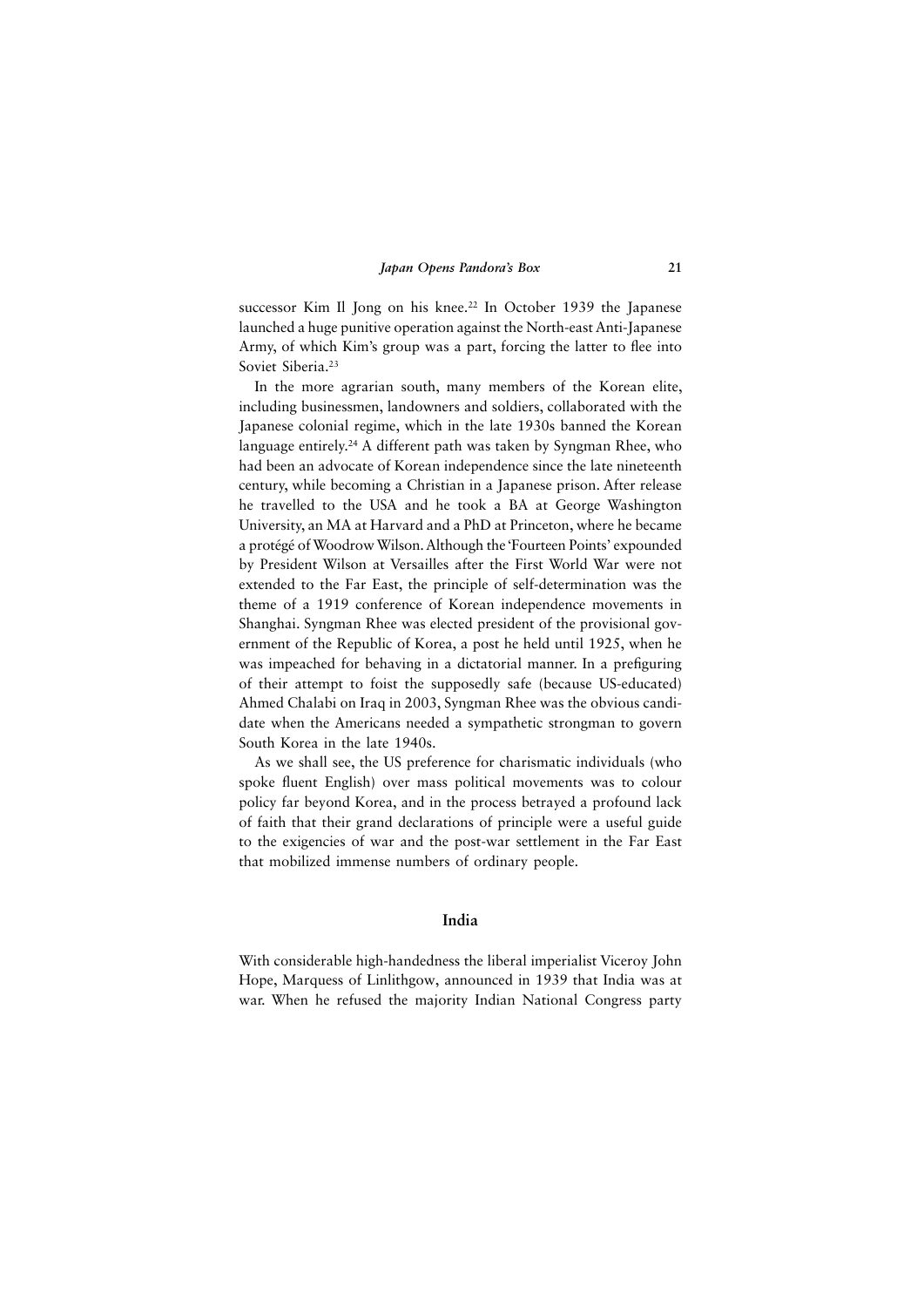any role in the central direction of the Indian war effort, its members resigned en masse from provincial governments, and British governors assumed direct rule. The interruption of what the British had hoped would be orderly (for which read as slow as possible) progress towards representative government made little difference while the war was far away, but the Japanese came close enough to induce widespread panic. In April 1942 they raided the Ceylonese capital of Colombo, killing 800 British sailors in two successive attacks on the naval base at Trincomalee. They struck next at southern Indian ports as well as coastal Madras, causing many British administrators to flee to the inter ior hills. Japanese agents were especially active in Calcutta, capital of Bengal, where Subhas Chandra Bose envisaged a nationalist army on the lines of the Irish Republican Army of the 1920s.

The fact that the US would undertake the main burden of reversing Japanese expansion in South Asia meant that Washington baulked at Prime Minister Winston Churchill's insistence that the affairs of India were none of their business. Large numbers of American servicemen were stationed in India, where, oblivious of their own racially segregated society, they criticized British racism.25 However, both American meddling and Churchillian obduracy were irrelevant – India was well on its way to independence before the war, and its massive contribution to the war effort made the case for prompt post-war independence overwhelming. Two million sub-continentals, the largest volunteer army in history, served with the British armed forces, many of them in North Africa or Italy. London agreed to underwrite the costs of Indians serving abroad, the result being that Britain owed India  $£1,321$ million by the end of the war, an often overlooked 40 per cent of its colossal £3,355 million post-war debt. Sixty-five per cent of the Indian Army troops were Punjabi Muslims from the north of the subcontinent, which in turn was to make a compelling case for a Muslimdominated area in the north of a loose, secular Indian federation. Events moved so swiftly and violently that the result was an independent Pakistan.

Indian nationalist politicians had long ago discovered the advantages of alternating constitutional politics with passive-aggressive non-violent protest. They knew the British close up, and saw their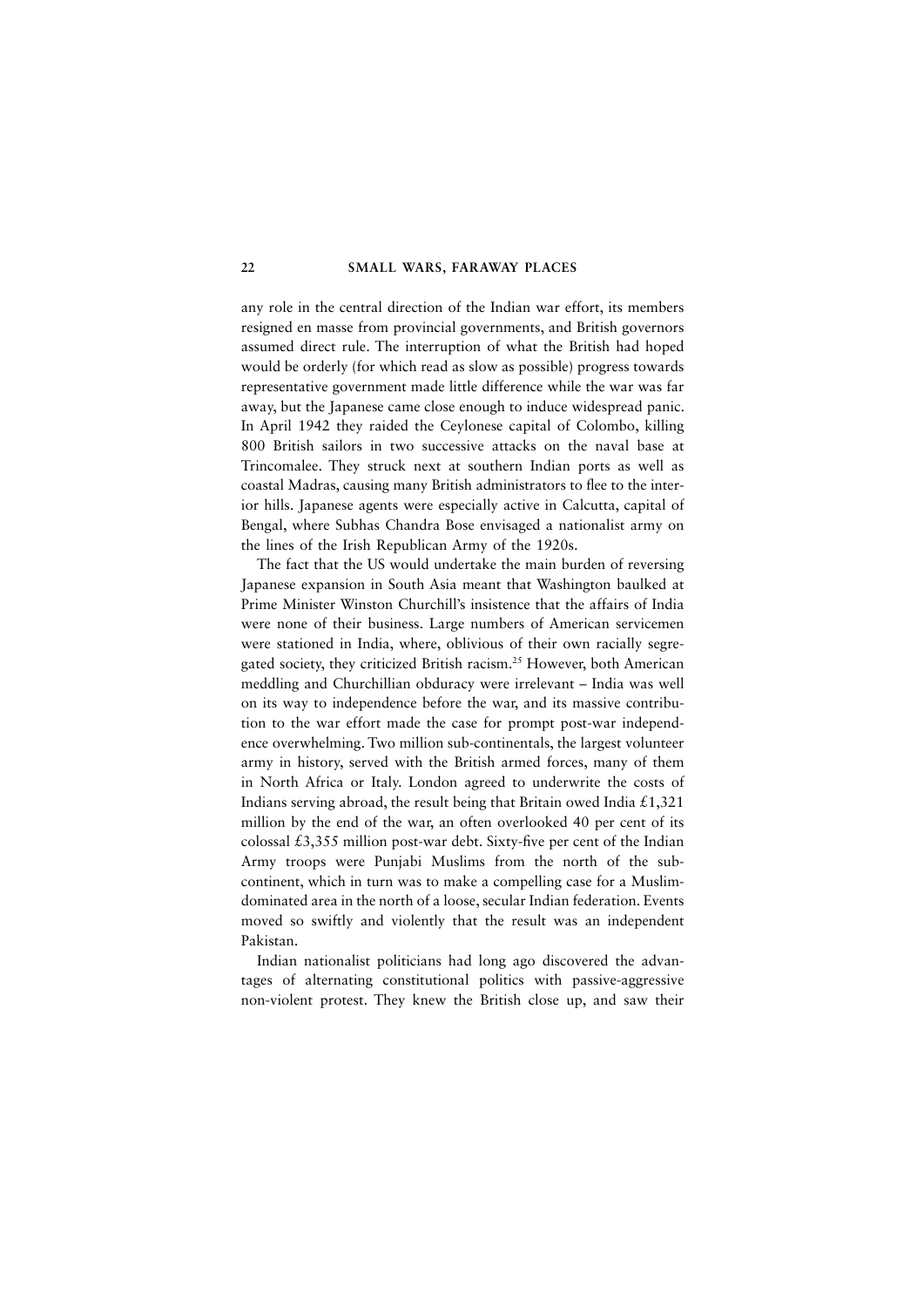weaknesses. Such a strategy had enabled them to occupy the moral high ground, with the British cast in the role of clumsy and violent oppressors.26 Once war with Japan began, Hindu leader Mahatma Gandhi – who knew Linlithgow well and judged him to be weak and out of his depth – launched a renewed wave of resistance, demanding immediate independence and neutrality, encapsulated in the slogan that the British should 'Quit India'. It was a tactical error that split the Congress and damaged Gandhi's prestige, not only because it was foolish to expect the Japanese to respect Indian neutrality but also because it gave Linlithgow no choice but to invoke emergency powers. British rule became an occupation, deploying more troops – fifty battalions – to quell Indian unrest than were being used to fight the Japanese.<sup>27</sup>

Beginning on 9 August 1942 the British rounded up 60,000 Congress supporters, including the leaders. Jawaharlal Nehru, the radical lawyer and nationalist politician, was comfortably installed in the old Mughal fort at Ahmednagar, but Gandhi was locked up in the Aga Khan's insalubrious prison at Pune. While Nehru read, gardened and wrote, Gandhi embarked on one of his carefully calibrated fasts. The 'Quit India' campaign degenerated rapidly from non-violent strikes into mass riots and acts of sabotage. A hundred police stations were burned down, and there were attacks on 250 railway stations. Track was dismantled and telegraph wires cut. The British response was robust, with 900 people killed and 600 flogged by their own estimate. In and around Patna, the capital of Bihar, RAF fighters were used to strafe Congress supporters who under the cover of lying down on the tracks were tearing them up.

The disparity between how India's two major religious groups responded to metropolitan Britain's existential crisis enhanced the claims of Muhammad Ali Jinnah and his Muslim League to an independent Pakistan following the war, drowning out the voices of Muslim members of the Congress party who disputed Jinnah's claims to speak for all of India's Muslims. Of course the Western-educated lawyers who dominated Congress did not speak for all Hindus either. British emissaries and viceroys vainly endeavoured to retain an all-Indian framework as Hindus, Muslims and Sikhs slid towards an inter-communal bloodbath. In addition the 562 independent feudal princes, some ruling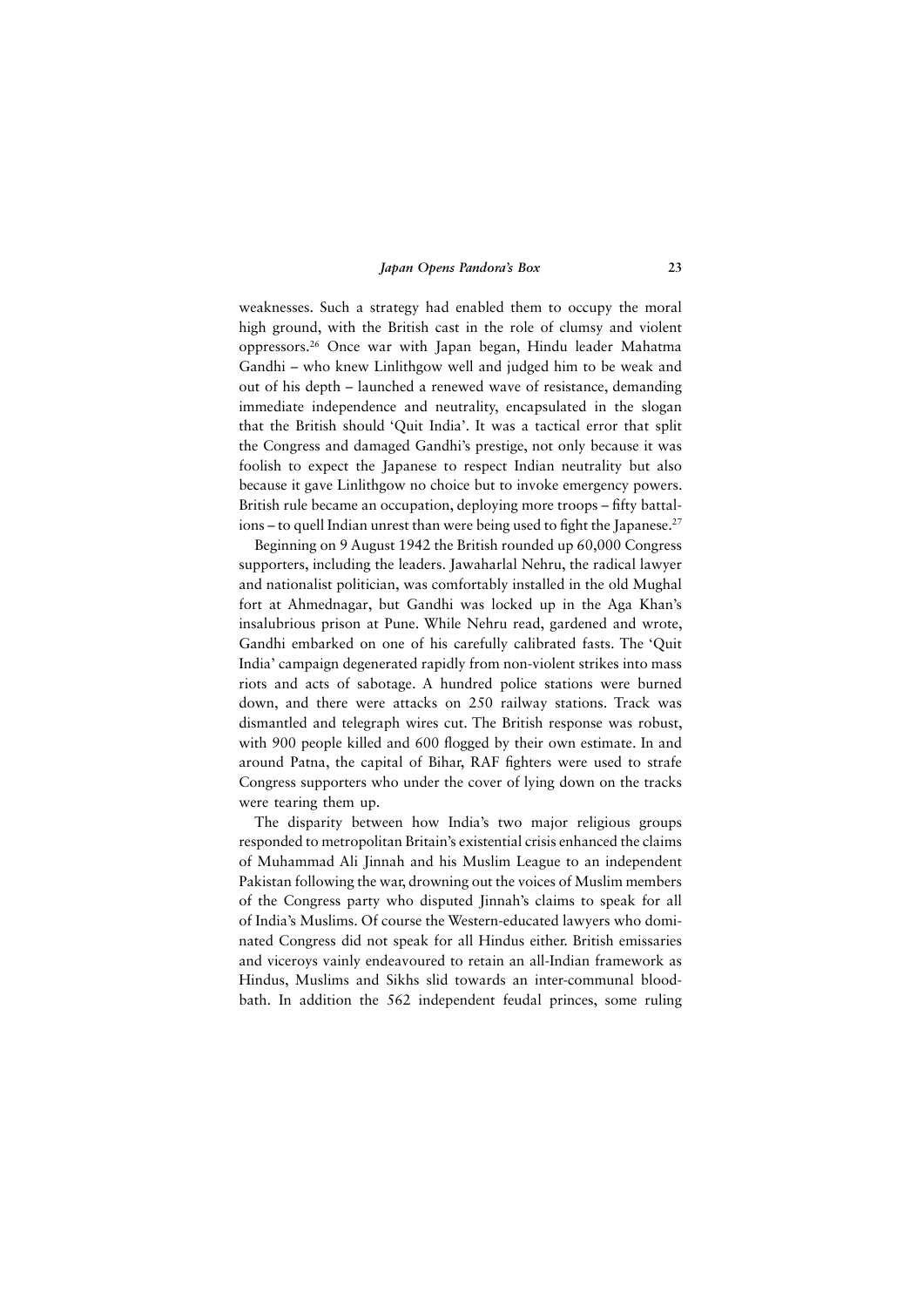enormous territories such as Hyderabad, represented a further layer of complexity because Britain acknowledged their autocracies through the doctrine of paramountcy.

In the course of 1943 these political problems were joined by a humanitarian one, as some two million Bengalis starved to death when a combination of hoarding-induced inflation and bureaucratic bungling by mainly Indian civil servants resulted in famine. Six million tons of wheat, reserved for military use, bobbed on ships in the Indian Ocean, while other shipping capacity was reserved for the planned D-Day landings in Normandy.28 Churchill insisted that Indians should 'feel the pinch in the same way as the Mother Country has done'. If humiliating military defeat stripped away the illusion of British power, and emergency laws revealed the mere force that underpinned it, the Bengal famine revealed the supposed efficiency of British administration to be a sham.29

India was, of course, the jewel not only in the crown of the British Empire but also by an order of magnitude (with nearly 400 million people) the most intrinsically powerful possession of any of the colonial powers. As such it was able to defend its own frontiers and so buy time for the British to make a swift exit in 1947, once they realized that more was to be gained from a free India within the Commonwealth than from trying to hang on in a situation where the balance of effective power had already tipped to the native population, whether in provincial politics or in the composition of the Indian Civil Service. Unfortunately, in the phrase employed by Field Marshal Lord Wavell, who replaced the hapless Linlithgow as viceroy in 1943, the momentum of past prestige prevented the imperial boat from slowing before it hit the rocks.

Other minds turned from the Raj to an independent future, although much of that future would retain the DNA of the Raj. The key problem, as Nehru acknowledged, was how to create a secular state in a religious country. The future Prime Minister was a Harrow- and Cambridgeeducated leftist lawyer. He was well travelled, including Russia in his peregrinations, and well imprisoned, since he spent nine years of his adult life in the Raj's jails. How on earth, he asked, was he to deal with a society in which the questions whether cow dung should be left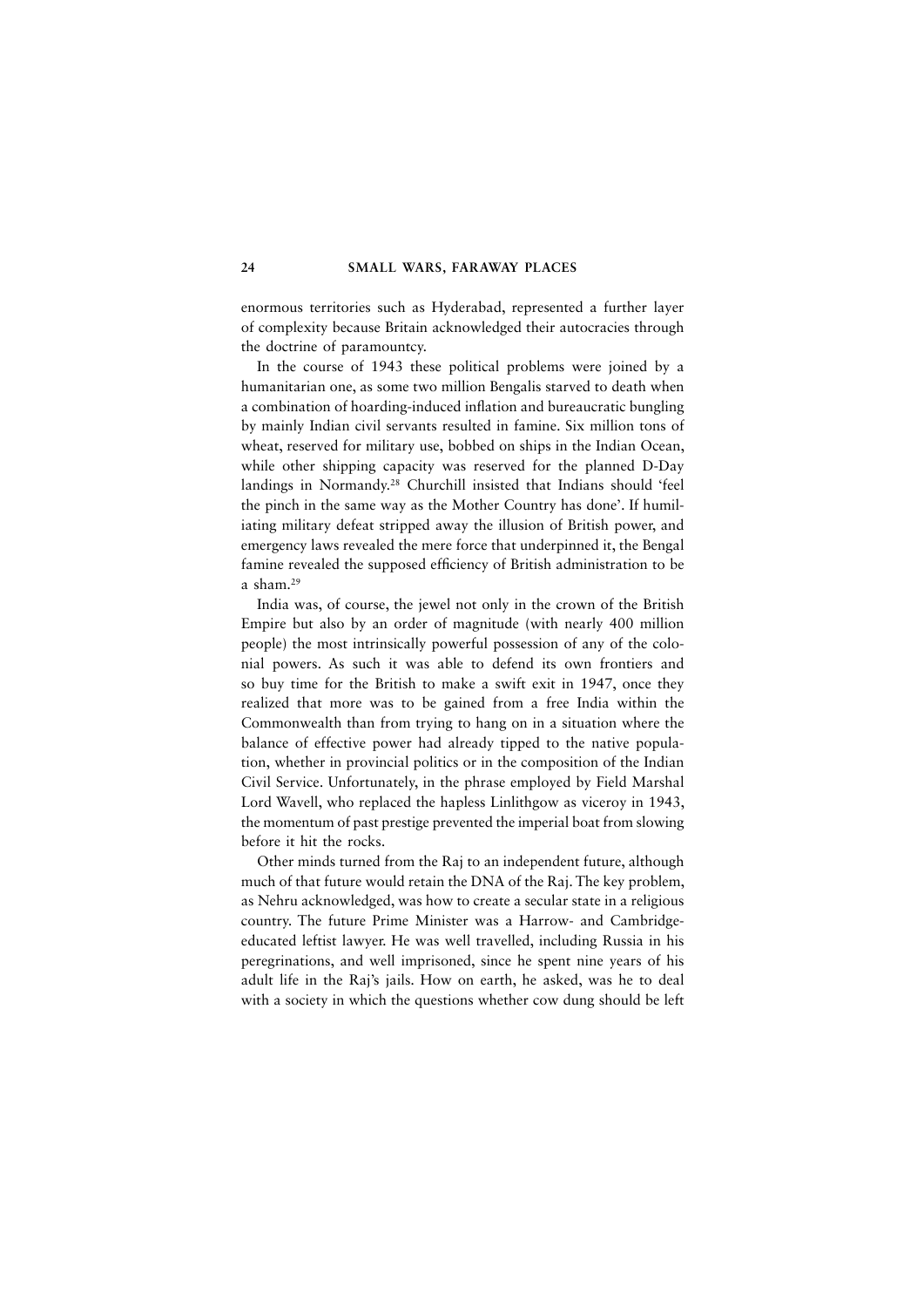piled up in the streets or rabid sacred monkeys should not be shot were regarded as issues of fundamental import, and for which human life could be lost in instantly combusting riots.30 Although many of his Congress party colleagues resented it, the British valued Nehru's dispassionate approach, sharing his concern that Partition would lead to the wholesale Balkanization of the sub-continent as micro-communities descended into religiously inspired anarchy and violence.

The British withdrew in 1947 amid scenes of horror in which a million people were slaughtered and another fifteen million physically displaced, with many women subjected to rape. One Sunday in September 1947 the last Viceroy, Lord Mountbatten, took Nehru in his Dakota to get a close look at the mass exodus of refugees fleeing communal violence. They swooped down to 200 feet above one such column, of Muslims heading north to Lahore. It took a quarter of an hour at 180mph to fly along the forty-five-mile length of the  $\text{column }^{31}$ 

Unsurprisingly, the British retreat from India bulks large in many British accounts, but other Asian empires were more directly victims of Imperial Japan's rampage. European authority in the lesser Far Eastern colonies was irretrievably destroyed by the ease with which the Japanese had conquered them. However, as with the Nazis in Eastern Europe, Japanese assumptions of racial supremacy caused them to behave in most respects worse than the Europeans they had defeated.

# **The Philippines**

The US conquest of the Philippines in 1898 had been followed by a decade-long counter-insurgency against Filipino nationalists. Having previously and piously denounced the use of 'reconcentration camps' by the Spanish in Cuba and the British in South Africa, the Americans adopted them in the Philippines, along with the routine employment of torture including the 'water cure' of drowning and reviving guerrilla suspects, a practice they had learned from the Apaches. US imperialists regarded the Philippines as the key to the door of China and an unsatisfactory post-conquest settlement resulted, with local Hispanic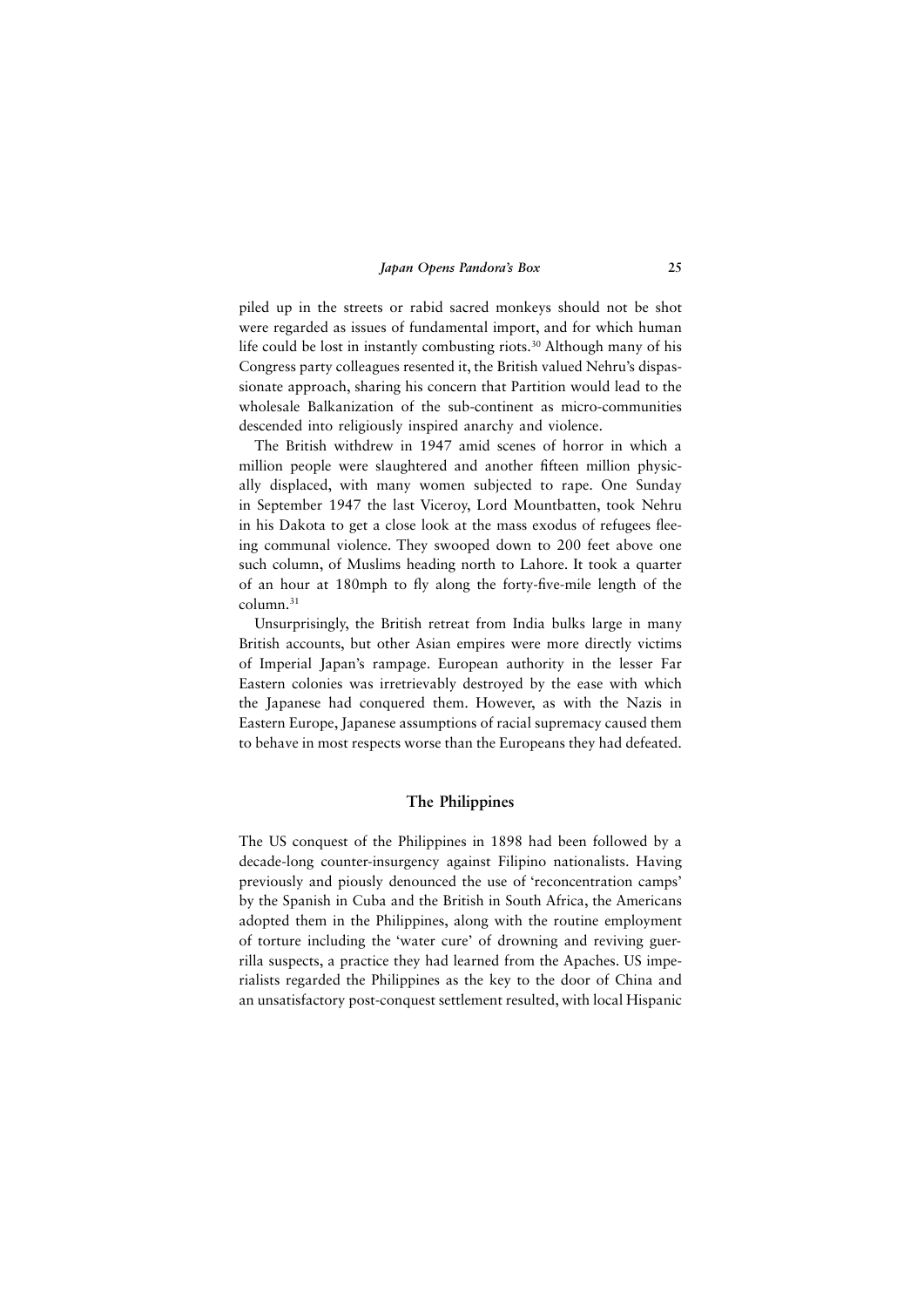elites utterly dependent on US patronage using the rhetoric of nationalism. As always the Americans talked the talk about democracy, but deferred independence while ensuring that the tame and corrupt native elites remained in power. In the mid-1930s the Tydings–McDuffie Act promised the so-called Commonwealth of the Philippines independence, but with its external relations controlled by the US. The archipelago's defences were entrusted to the ambitious General Douglas MacArthur, son of a former US military governor, who was loaned to Manila to organize a Swiss-style citizens' army.32

In the event, by May 1942 the Japanese had overrun the Philippines, forcing the US to surrender its forces after dogged rearguard actions at Bataan and Corregidor. MacArthur was evacuated, accompanied on his retreat to Australia by the Commonwealth's President Manuel Quezon. The Japanese stationed an enormous occupation force, some 625,800 soldiers, in the Philippines, which were rightly regarded as crucial to defence of the home islands and to the entire Japanese position in South-east Asia. Few members of the Hispanic elites who had collaborated with the Americans had qualms about switching their allegiance. The Japanese met them halfway, explaining, 'Like it or not you are Filipinos and belong to the Oriental race. No matter how hard you try, you cannot become white people.'33 Tokyo offered its collaborators independence more rapidly than the defeated Americans had done. In July 1943 they were instructed to draft a constitution, the *quid pro quo* being that they declare war on the US, which after much foot dragging they did in September 1944.

Meanwhile, large numbers of brave Filipinos retreated to the hills to wage guerrilla war against the occupiers. The largest group was the Hukbong Bayan Laban sa Hapon (People's Anti-Japanese Army), known as Hukbalahap (Huks) for short. The Huks had their roots in several pre-war militant peasant groups that had coalesced to defend the traditional rights of peasant tenant farmers on the central plain of Luzon, in an area bounded by the Candaba Swamps, the lone peak of Mount Arayat, and the longer ranges of the Sierra Madre and Zimbales. Their desire was to 'get what was just if landlords were honourable and good men'; for, like most peasant movements in history, they were nostalgic for supposedly venerable customs and times when the *patron*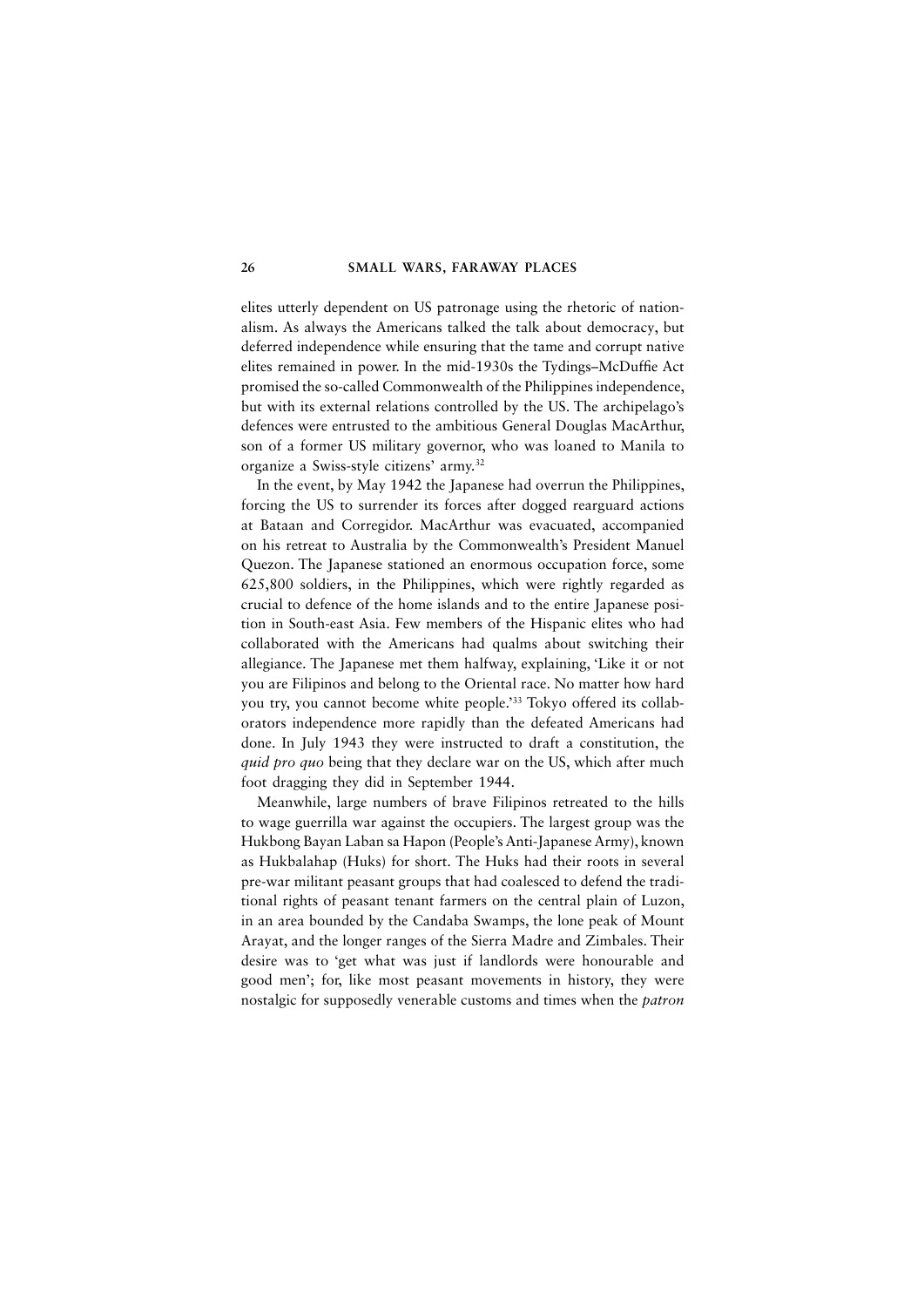wore a human face. The trend was otherwise: landlords took up to 50 per cent of each rice harvest, charging extortionate interest rates in return for emergency loans, and introduced machines to replace men. They also abused land registration to appropriate land with insecure titles, getting away with it because of their corrupt influence in the courts and the Constabulary. On haciendas they had their own strongarm squads to rough up troublesome peasants.<sup>34</sup>

The complex relationship between the Huks and the Philippines Communist Party will be discussed separately. Many of the Huks were in their twenties and had witnessed Japanese brutality at first hand when their relatives were raped, tortured or shot. One in ten of them were young women, although they usually acted as couriers, instructors and nurses rather than as guerrilla fighters. Their weapons were those they took from the Japanese, which they taught themselves to use. It was a desperately savage conflict, in which the Japanese relied on hooded informants to identify Huk sympathizers, while the Huks kidnapped, tried and shot local mayors and policemen who collaborated with the occupiers. The US also inserted its own force into this conflict, recruiting guerrillas whose task was to keep a watching brief on Japanese troop movements, but increasingly they also came into conflict with the Huks. All of this would be replayed after MacArthur's grandiose return and the liberation of the Philippines, when the prewar elite was restored to power.<sup>35</sup>

# **Indochina**

Indochina was a French colony, consisting of the petty kingdoms of Cambodia and Laos, as well as the southern colony of Cochin China, and the protectorates of Annam and Tonkin in the north. These last three comprised 'Vietnam' in the eyes of nationalists, a very long country about a thousand miles north to south, and wider in the north and south than in a middle, where it narrows to thirty miles. It is roughly the length of California but half the width, and much of it consists of mountainous jungle. Forty thousand French ruled twenty-three million indigenous peoples, the bureaucrats mostly ensconced in the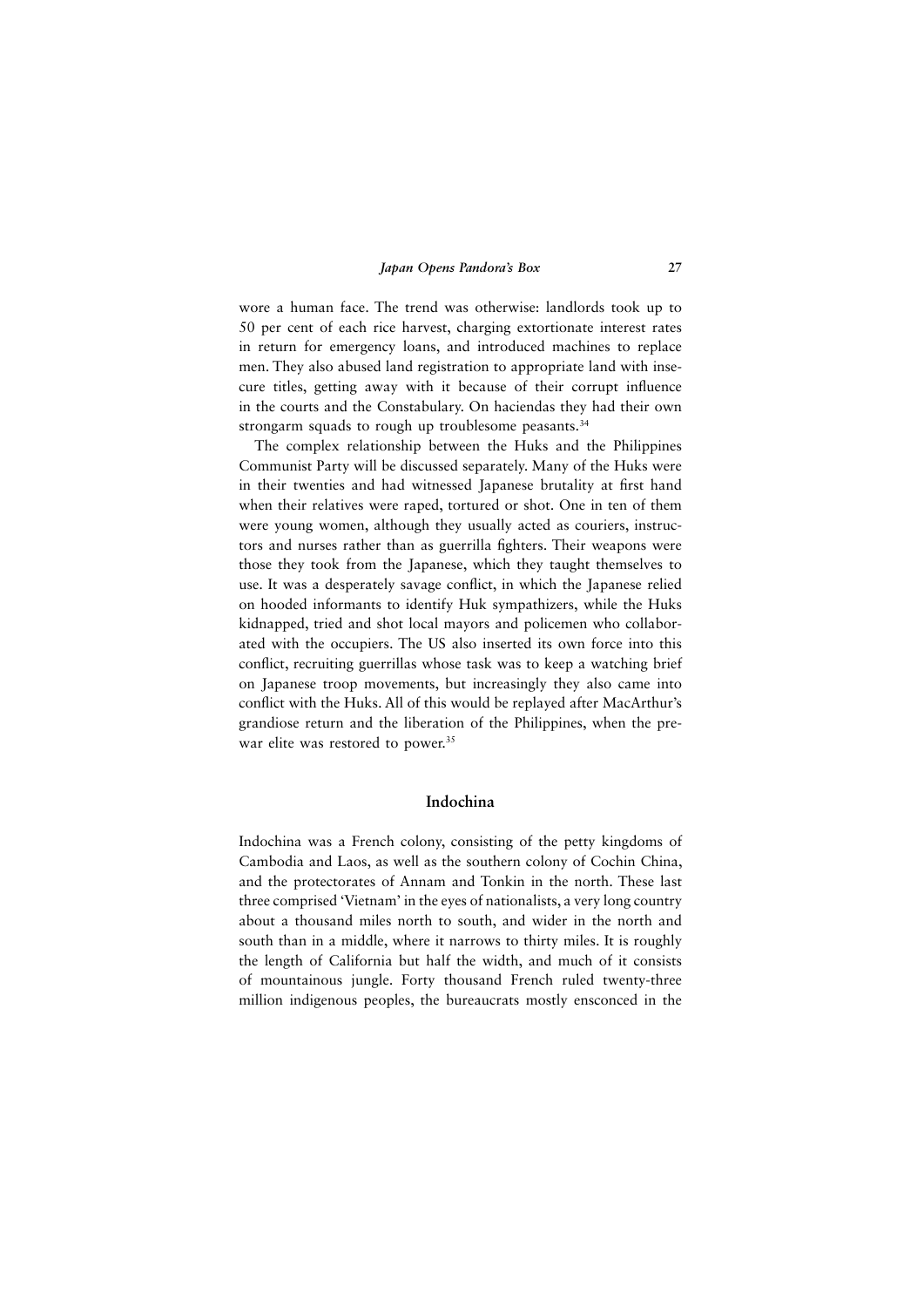administrative capital of Hanoi in the north, and the settlers concentrated in Saigon in the south, to be near their coffee, rubber and tea plantations. The overseas Chinese constituted the majority of the urban entrepreneurial class.36

In 1943 Franklin Roosevelt famously commented to Stalin that 'after a hundred years of French rule in Indochina, the inhabitants are worse off than they had been before'.37 This was because the ramified interests of the Banque d'Indochine syphoned off the nation's wealth, so that Indochina was actually an economic and political liability. Roosevelt's preferred solution was to place such dysfunctional colonies under international trusteeships, to be supervised by the United States, the Soviet Union, Britain and China, for in his view France did not merit a place in such exalted company. China's manifold incapacities were the first blow to this solution, while on the altar of inter-Allied solidarity he eventually bowed to Churchill, who supported the exiled Free French leader Charles de Gaulle from 1940 onwards as much to pre-empt US threats to Britain's own colonial interests as to restore France. As Churchill said, he had not become prime minister to preside over the liquidation of the British Empire. Roosevelt also reluctantly awoke to the probability that the colonial issue might compromise the larger security architecture he envisaged for the post-war world, chiefly by weakening the already debilitated imperial metropolises by stripping away their overseas resources.38

Wartime Indochina had special complexities, largely because the colonial power fractured into two inimical groupings: adherents of Marshal Pétain's Vichy regime and the Free French followers of Charles de Gaulle. From 1940 to 1944, Vichy French forces coexisted with 65,000 Japanese troops, a minor concession being that they were not obliged to salute each other. For the Japanese, Indochina was the pivotal hinge of the fan they used to spread across South-east Asia, as well as a means of preventing Allied supplies reaching Nationalist China overland. As the war turned against them, the Japanese feared a US invasion from the liberated Philippines, which might be co-ordinated with a local French uprising, after Vichy influence had been subverted by de Gaulle's Free French.

In March 1945 Japanese commander General Tsuchihashi Yuichi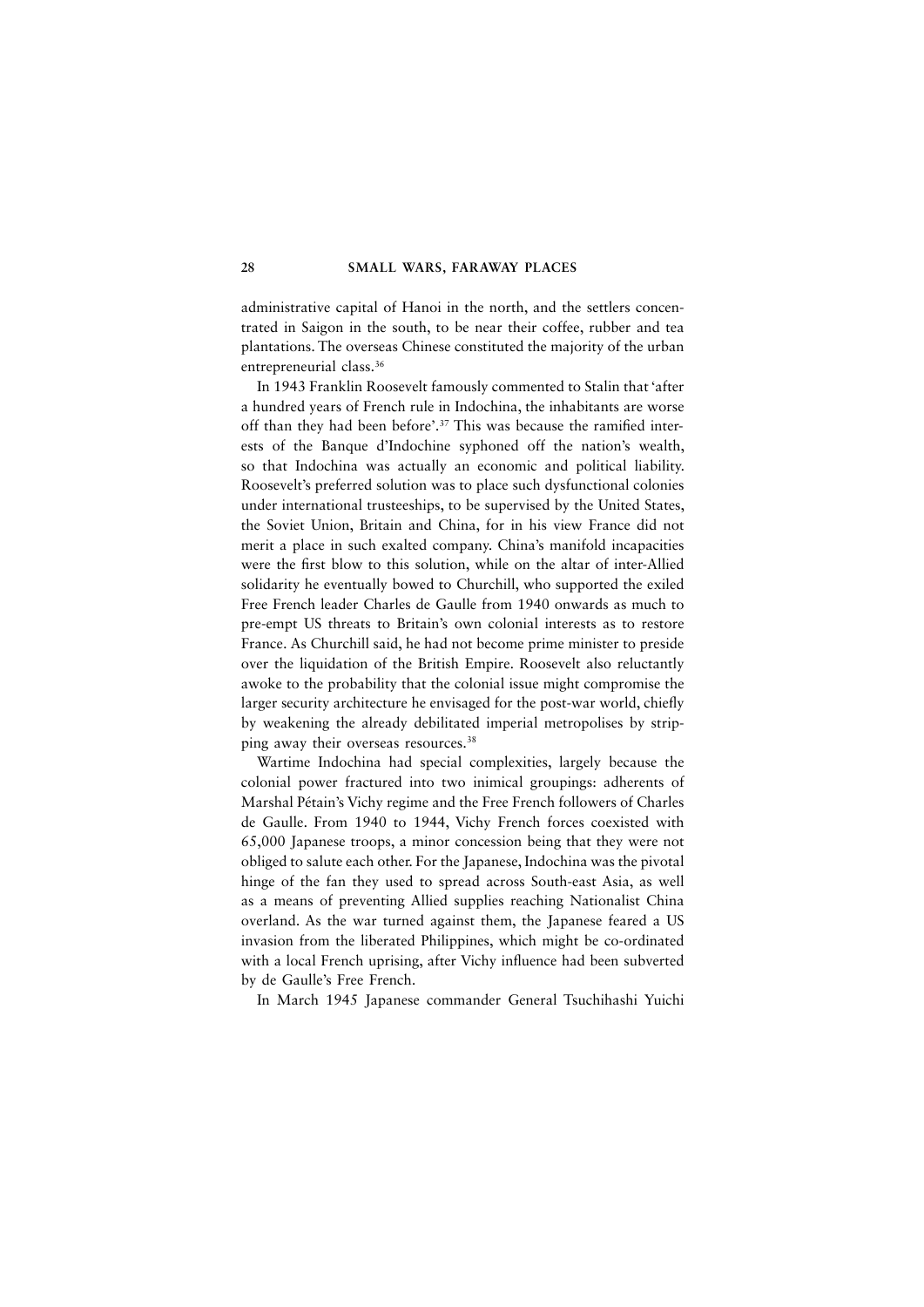swept the colonial regime aside. He gave Admiral Jean Decoux two hours to ponder whether to subordinate French troops to the Japanese. When Decoux asked for more time, the Japanese took over all French bases and installations, crushing such French resistance as arose. Wherever French troops baulked at this coup, as they did at Lang Son in the far north, they were captured and beheaded, poignantly singing the 'Marseillaise'. Those French troops who escaped to a remote northwestern airfield at Dien Bien Phu found that their requests for US arms fell on deaf ears. They eventually straggled into southern China, barefoot and hungry.

In Indochina the French had ruthlessly suppressed every manifestation of anti-colonial sentiment, from mutinous troops via rebellious peasants to striking schoolboys, but there was one implacable opponent who eluded them for three decades: Ho Chi Minh. This was the final iteration of multiple aliases Ho would use. Nguyen Tat Thanh (He Who Will Succeed) was born in about 1890 to a farmer's son who had joined the mandarin elite, achieving the equivalent of a doctorate. Whether because of pride or temperament, Ho's father refused to work directly for the puppet emperor who ruled supposedly autonomous Annam, working instead as a rural teacher and then as a magistrate. In 1910 in a drunken rage he caned the wrong person to death and was dismissed from office. He died poor in Saigon.

The future Ho was a bright boy who shed the long hair that marked him out as a country bumpkin at school. He realized early on that a mastery of Western culture – including its revolutionary tradition – was the way to defeat Western imperialism. By his late teens Thanh was involved in anti-French demonstrations, which resulted in expulsion from his French school. Already marked out by the colonial police, he eventually embarked for France, as 'Ba', an assistant cook and stoker on a small liner bound for Marseilles. A truly remarkable odyssey had begun.39

When Ho arrived in Marseilles in July 1911, he noted that 'the French in France are better and more polite than in Indochina'. In cafés waiters called him 'Monsieur'. He applied without success for a scholarship to attend the Colonial School. After he had opted for the merchant marine his movements were necessarily opaque; but, wherever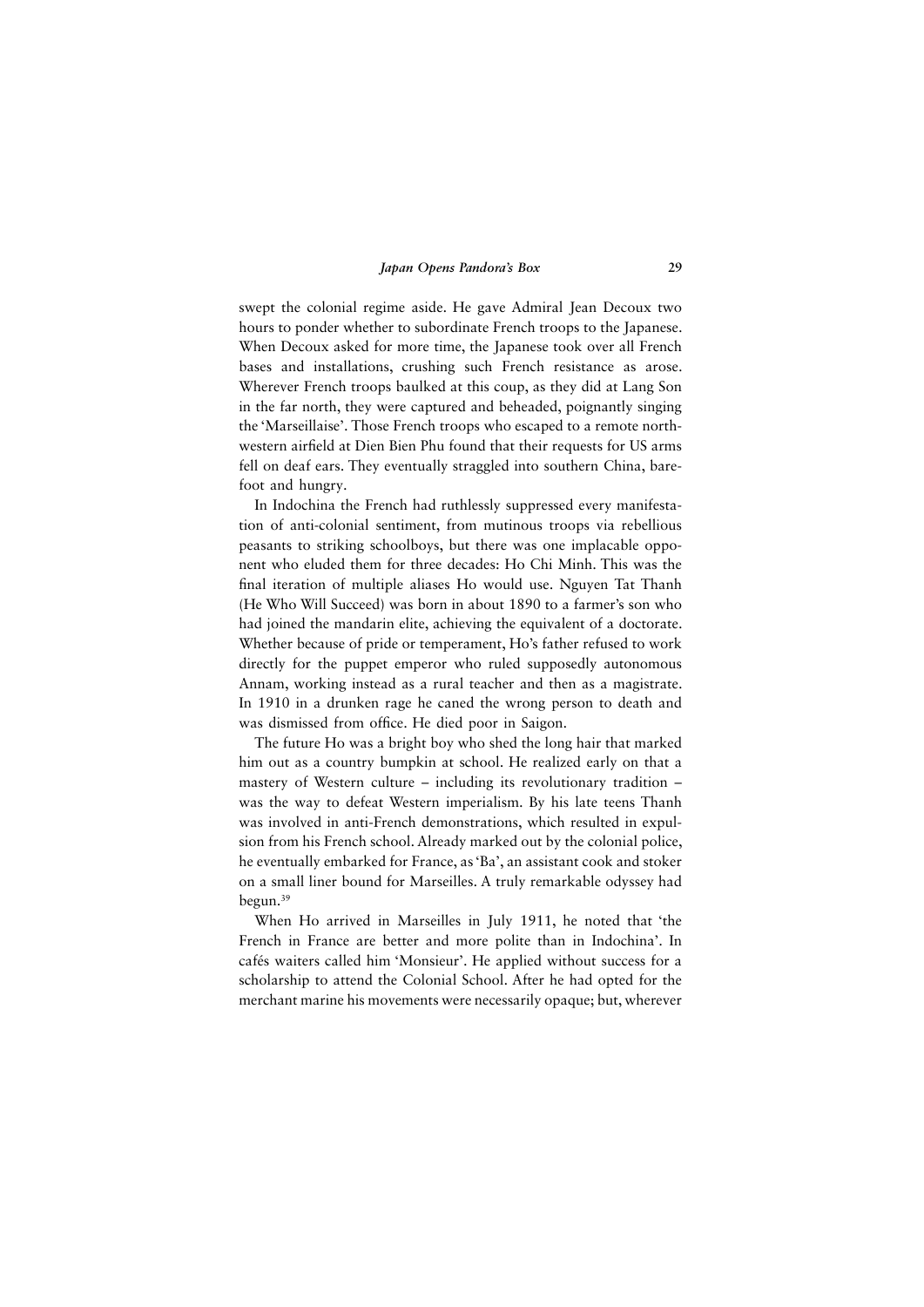he ventured ashore, he moved in political circles as Nguyen Ai Quoc (Nguyen the Patriot).

In July 1923 he slipped his French police shadows through the rear exit of a Parisian cinema and boarded a train to Hamburg and on to Russia by ship as the Chinese merchant 'Chen Vang'. In Moscow he enrolled in the University of the Toilers of the East, which was informally known as the Stalin School since it was under his Commissariat of Nationalities. By July 1923 Ho was deemed important enough to move into the Lux Hotel, albeit into a small room with a bed infested with bugs. In January 1924 his face and fingers were damaged after queuing for hours in deep winter to view Lenin's body. After impressing his Comintern comrades at the Fifth Congress in 1924, speaking of the need to strike imperialism in the colonies from which it drew its resources, he persuaded his superiors to send him to Canton to organize exiled Vietnamese revolutionaries.40

Ho moved into the Canton villa of Mikhail Borodin, the leader of twenty Bolshevik agents attached to the United Front of the KMT and CCP (that is, the Chinese Communist Party). He became 'Ly Thuy' to confuse the French Sûreté officers operating from the French enclave. Officially a journalist, his covert Comintern activities involved recruiting members of an exiled Vietnamese Anarchist group called Tam Tam Xa (Society of Beating Hearts) who, shortly before his arrival, had attempted to assassinate Martial Merlin, the new Governor-General of Indochina, at a banquet, with a bomb that sent knives and forks into the bodies of five other guests. These radicals became the initial recruits of an Indochinese Nationalist Party attached to the CCP and the KMT, but also the covert kernel of a separate Vietnamese Communist group. In early 1925 Ho founded the Vietnamese Revolutionary Youth League, the feeder pool for a future Vietnamese Communist Party. The man darin's son gave a distinctly Confucian ethical stamp to a movement that blended nationalism and Marxist-Leninism, at a time when the relationship between the two was unresolved by the Soviets.

His relatively stable life in Canton with wife and child ended when in 1927 Chiang Kai-shek's KMT broke with the Chinese Communists, many of whom were tracked down and shot. Ho fled to Hong Kong, where he was refused entry, then to Vladivostok and back to Europe.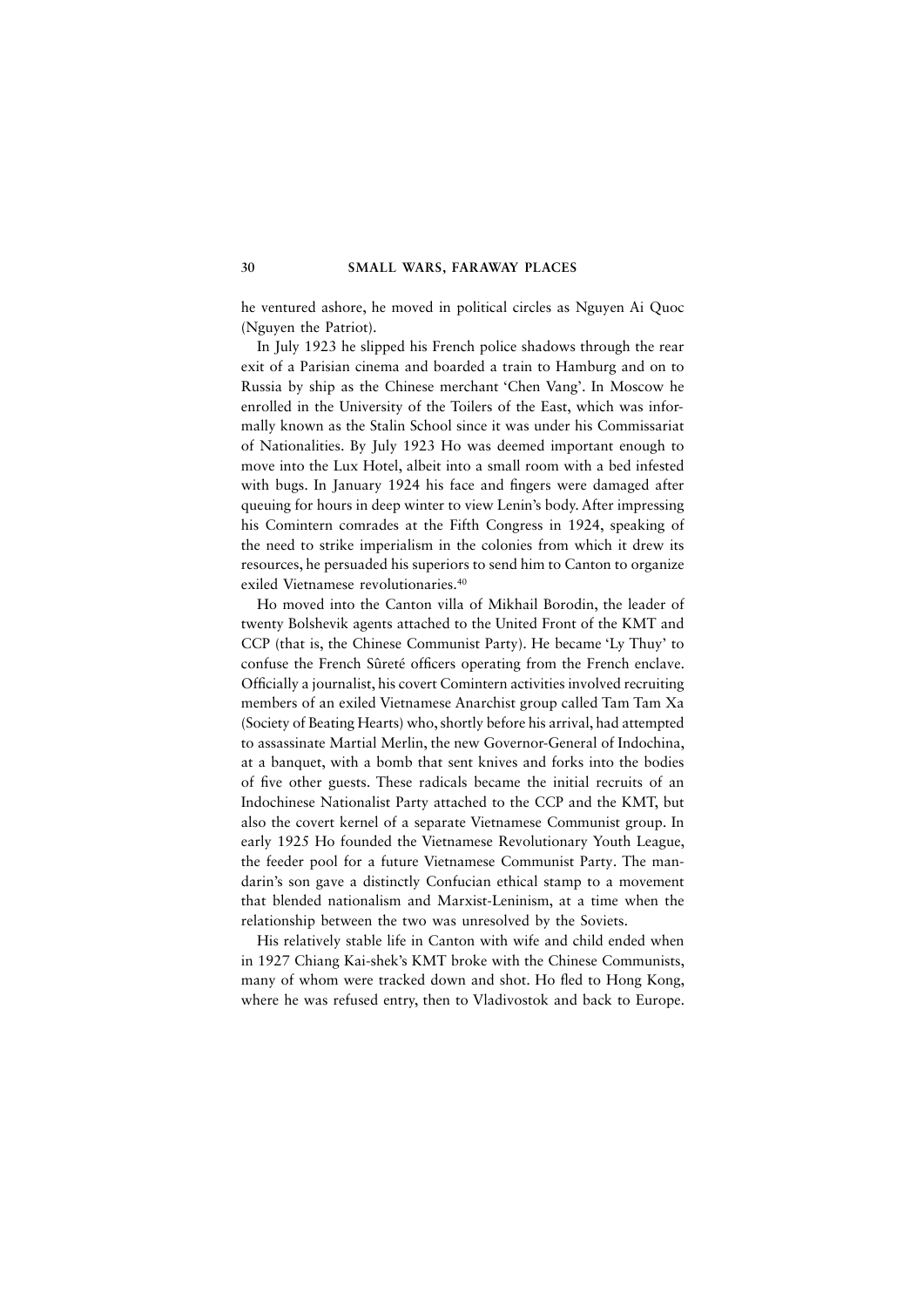One night in Paris a friend met him on a bridge, looking down sadly into the Seine. 'I always thought I would become a scholar or a writer, but I've become a professional revolutionary,' he said. 'I travel through many countries, but I see nothing. I'm on strict orders, and my itinerary is carefully prescribed, and you cannot deviate from the route, can you?'<sup>41</sup>

He eventually took ship to Siam, home to 20,000 Vietnamese exiles. In 1929 the French colonial authorities sentenced him to death *in absentia*. When three rival Vietnamese Communist parties emerged, Ho was smuggled into Hong Kong in February 1930 to resolve their differences. This resulted in the formal foundation of the Dang Cong san Viet Nam, the Vietnamese Communist Party. Arrested and put on trial by the British, Ho eventually fled to the Soviet Union, where he remained until 1938.

Lengthy British custody meant that he laboured under suspicion of being a spy in the years when Stalin murdered 650,000 of his comrades, in purges which reached into the foreign denizens of the Lux Hotel, who got used to sleeping with one eye open. Ho survived because Stalin did not regard Indochina as a serious place, and by shrinking into near invisibility. In 1938 he was allowed to leave for China, where the CCP and KMT had re-formed their alliance to resist the Japanese. He used the name Hu Guang first in Yan'an, where the CCP were massed, and then in Guangxi, whence he repaired to establish closer links with his homeland.

By 1940 he was in Kunming, the capital of Yunnan, where he met two fellow sons of Vietnamese mandarins: Pham Van Dong and Vo Nguygen Giap. The former had spent years in the notorious 'tiger cages' of the French prison of Poulo Condore, the latter was a law graduate who had developed a fascination with military history, in particular guerrilla warfare. Giap's father and sister had died in, or just after release from, French jails by the time he reached ten years of age. His sister-in-law was executed by the French and in 1943 his young wife would perish in Hanoi's Central Prison – later known to captured Americans as the Hanoi Hilton. These experiences left him a cold, unforgiving man wholly dedicated to the cause of armed struggle, in which he was to reveal military genius.<sup>42</sup>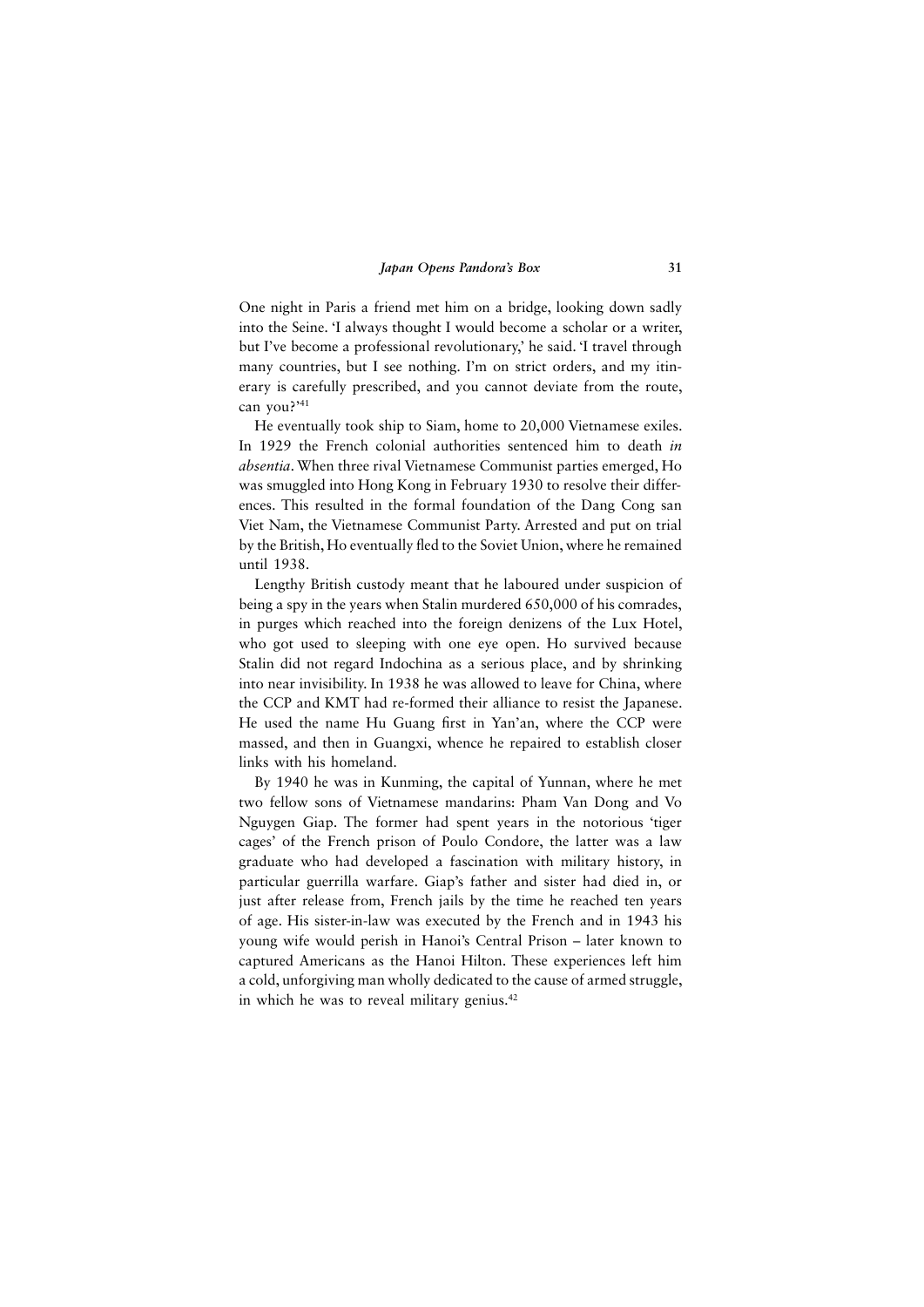The fall of France in June 1940 triggered a new stage in a hitherto spasmodic revolution. By then Ho had thoroughly studied the strategy and tactics of the Chinese Communist Party and he had read Mao's works on guerrilla warfare. He decided that the first priority should be to build a political infrastructure throughout the country, while creating a small military force that, when the moment came, could launch insurrections which would trigger a general uprising. While Ho had close contacts with the Chinese Communists, and in particular with Zhou Enlai, he also needed to maintain good relations with the Kuomintang, who would be providing Ho's forces with a safe rear area in southern China. He cleverly negotiated his way through the complex eddies of Chinese politics, by stressing a simple anti-imperialist line, in which the enemy was the Japanese and the French. Moving nearer to the border with Tonkin, Ho helped form a united patriotic front or League for the Independence of Vietnam, which in Vietnamese was the Viet Nam Doc Lap Dong Minh – better known as Viet Minh. In 1941 he was the lead instructor at a camp at Jingxi on the Vietnamese border at which Giap provided the military training. The course ended with a kiss of the red flag with its gold star, after which graduates were sent back to Vietnam, gathering in a mountainous area called the Viet Bac. In early 1941 Ho returned to Vietnam for the first time in thirty years, setting up an HQ in a limestone cave near the remote village of Pac Bo. By this time he had adopted the identity of a Chinese journalist and the name Ho Chi Minh (He Who Enlightens).<sup>43</sup>

Although Ho was not Party general secretary, the French police had eliminated most of his internal Vietnamese rivals and he enjoyed enormous prestige not just as the Comintern's senior man, but because of the sacrifices his life had manifestly entailed. In Vietnamese terms he was also quite old, and hence deserving of the affectionate name Uncle. The final incarnation had occurred: Uncle Ho. Ever in character, he dodged French checkpoints and patrols by pretending to be a shaman, dressed in a black robe and equipped with magic texts, joss sticks and a live chicken for sacrifice.

Japanese destruction of French rule forced crucial decisions on the Viet Minh. It also provided the Americans with an opportunity to use the Vietnamese to fight the Japanese. The US began dropping arms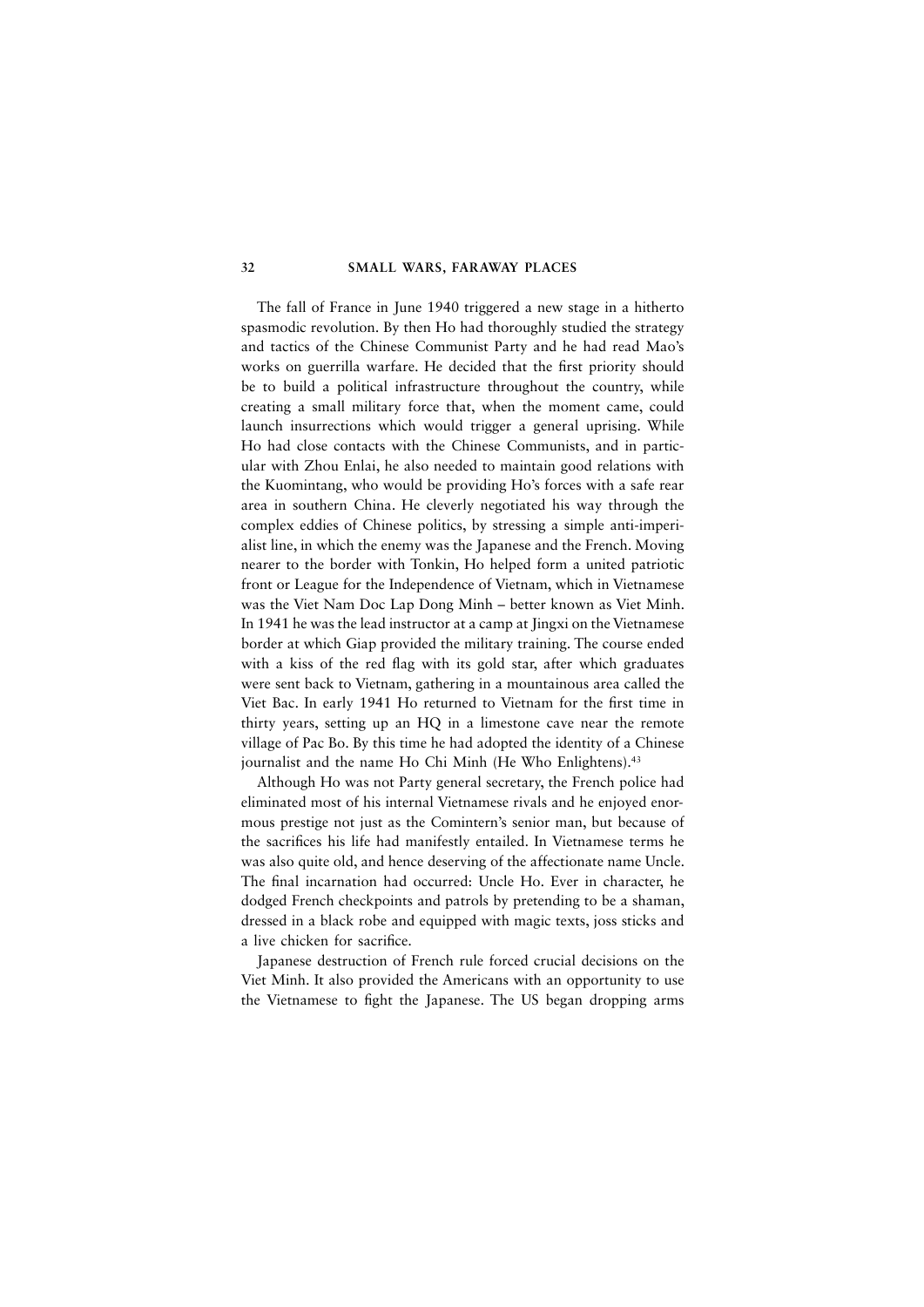from aircraft based in southern China, while the Viet Minh provided valuable weather reports and helped locate shot-down US aircrew. In March 1945 the OSS sent 'Deer Team' into Vietnam to liaise with the 'old man' who led the Viet Minh. One of these agents, Archimedes 'Al' Patti, penned an account of their stay in a jungle encampment. The emaciated Viet Minh leader, already tubercular, lay ill with dysentery and malaria, but rallied enough to chain-smoke Patti's Chesterfields after the team doctor had treated him.<sup>44</sup> The OSS agents taught guerrillas, commanded by Giap – 'a wiry little man with large calculating eyes and a perpetually angry look' – how to use modern weapons. The Americans spent many agreeable hours with Ho Chi Minh, who at one point inquired in English: 'Your statesmen make eloquent speeches about helping those with self-determination. We are self-determined. Why not help us? Am I different from Nehru, Quezon, even your George Washington? Was not Washington considered a revolutionary? I, too, want to set my people free.'45 Privately he thought that the Americans were all about business. As Ho heard news of the dropping of the atomic bombs and the Japanese surrender that August, he and Giap decided to launch their insurrection, their task aided by widespread peasant anger over a famine in the winter of 1944–5 that killed a million people, after the Japanese had refused to stop exporting rice to Japan from their state granaries.<sup>46</sup>

Then the Japanese managed to cause a political crisis. Following their disarming of the French in March 1945, they encouraged Emperor Bao Dai to declare Vietnamese independence, a step they urged neighbouring Cambodia's Prince Sihanouk to follow. Bao Dai's authority was entirely notional in northern Tonkin, where real, lethal power was increasingly exercised by the Viet Minh from their Viet Bac bases, from which they sortied to cut communications and terrorize government officials and policemen.

The Potsdam conference arranged in the summer of 1945 to reorder the world is often viewed through an exclusively European optic, as reflected in the fact that the Big Three were actually the Big Four, for Generalissimo Chiang Kai-shek was present along with Harry S. Truman (Roosevelt's successor), Stalin and Churchill. The conference was concerned with winning the ongoing war with Japan and unmaking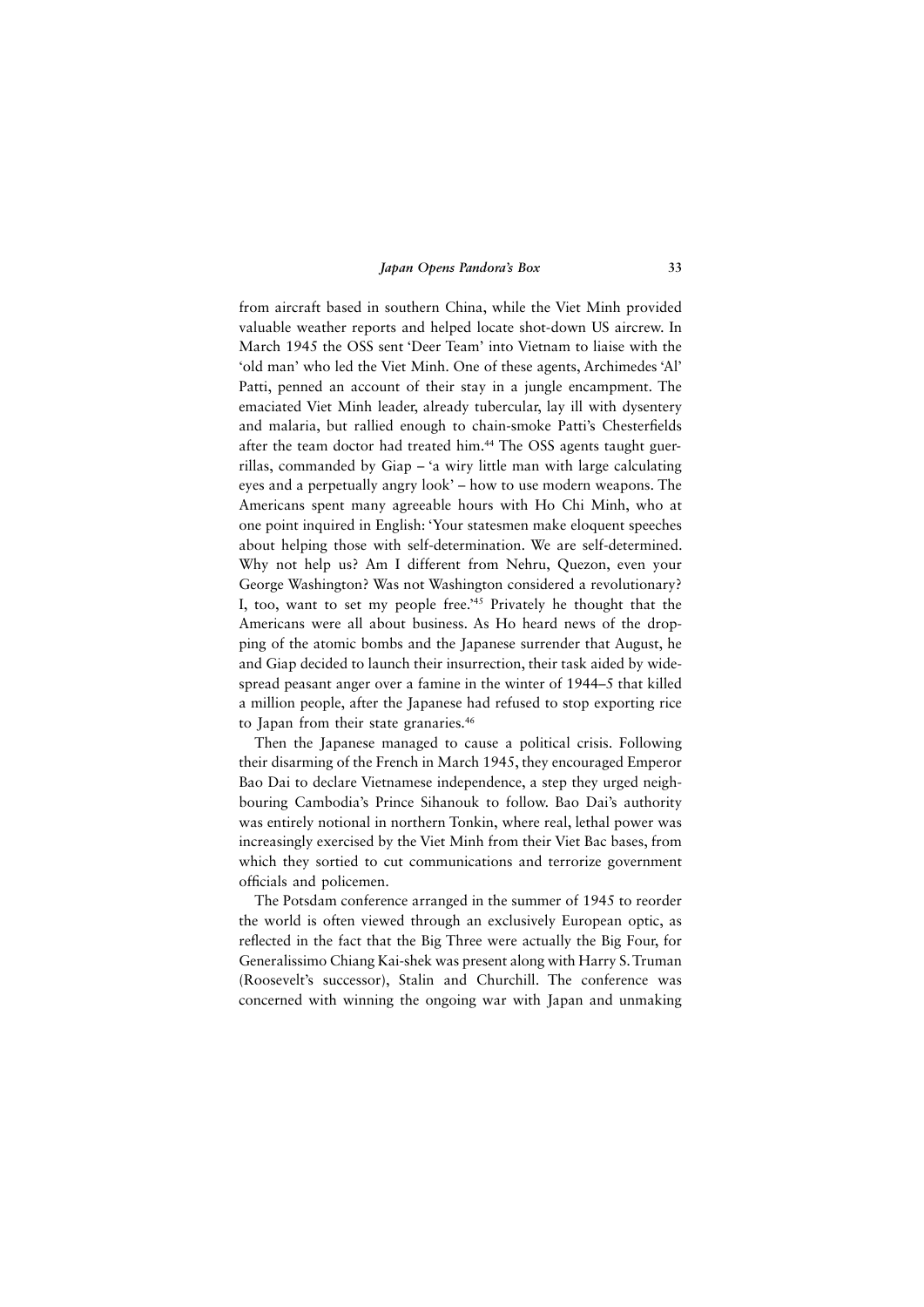its empire in South-east Asia. It was decreed that China and Britain should occupy Indochina above and below the 16th parallel, but Al Patti's OSS units returned to Vietnam, nominally to secure Allied POWs and civilian internees still in Japanese captivity. This gave them a ringside seat to observe how Ho created a *fait accompli* to pre-empt the restoration of colonial authority. He sent his men into Hanoi across the Doumer Bridge over the Red River to force the abdication of Bao Dai. The capital of Tonkin was bedecked with lanterns, flowers and red banners with the five golden stars, all under the eyes of 30,000 Japanese troops. On 2 September 1945 at a massed meeting on Place Puginier in front of the former Governor-General's Hanoi Palace, Ho proclaimed Vietnamese independence. There were some deliberate nods to his OSS friends in the wording of his speech:

'All men are created equal. They are endowed by their creator with certain unalienable rights; among these are life, liberty, and the pursuit of happiness.' This immortal statement appeared in the Declaration of Independence of the United States of America in 1776. In a broader sense, it means: All the peoples on earth are equal from birth, all the peoples have a right to live and to be happy and free. The Declaration of the Rights of Man and the Citizen, made at the time of the French Revolution, in 1791, also states: 'All men are born free and with equal rights, and must always remain free and have equal rights.<sup>247</sup>

He asked the crowd, 'My fellow countrymen, have you understood?' 'Yes!' the crowd roared back. Standing alongside Patti, General Giap gave a clenched-fist salute when the band struck up the 'Star Spangled Banner'. The French were appalled by this. A more senior US team tried to pin down Ho's political views, but was fobbed off with eva sive vagaries: 'I have difficulty remembering some parts of my long life. That is the problem of being an old revolutionary.' Meanwhile his regime in Hanoi made short work of any ideological opponents. In addition to a new state security apparatus, the Communists encouraged the creation of 'traitor elimination committees' and an 'Assault Assassination Committee' whose victims were liberal nationalists, Trotskyites and women who had married French men.<sup>48</sup>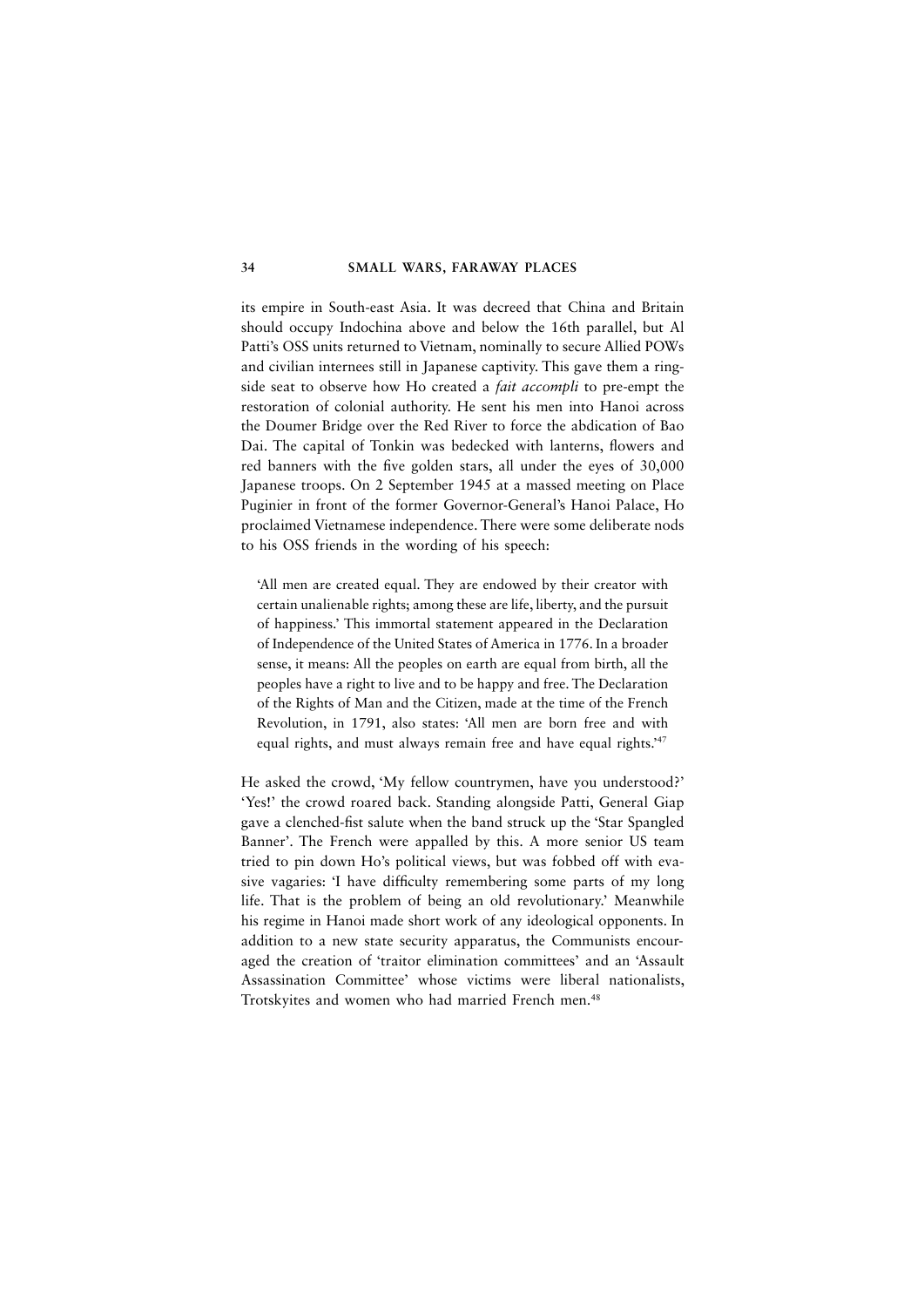As the new government established itself, 150,000 Chinese KMT Nationalist troops crossed into Vietnam under a drug-addict warlord Chiang was keen to divert from China. The Viet Minh tried to secure their good conduct by supplying him with opium, but the Chinese looted everything up to the roof tiles. Meanwhile, in the southern capital of Saigon, where the Viet Minh played a much weaker hand as part of a broader nationalist coalition, attempts to celebrate Independence Day led to violent clashes between French and Vietnamese residents. Watching the celebrations from high vantage points, the French ostentatiously refused to join in the applause when independence was proclaimed. French snipers started shooting, and in retaliation Europeans were assaulted and their business premises looted.

Four days later 600 men from the 20th Indian Division arrived in Saigon under General Douglas Gracey to disarm 50,000 surrendered Japanese troops. He was not a political general and inflexibly followed his orders, with disastrous consequences. One of his first acts was to use his Gurkha guard to evict the Southern Provisional Executive Committee from the former Governor-General's Palace, after they had tried to welcome him. He next rearmed liberated French internees, who promptly attacked any 'native' they encountered. Angry Vietnamese retaliated, slaughtering 150 Europeans. With fresh French troops slow to arrive, Gracey relied on his Gurkhas and surrendered Japanese to expel the Viet Minh. He declared martial law to break a general strike and used liberated French Foreign Legionnaires to impose their simulacrum of civil order.

In a remarkable example of intra-Allied incivility Gracey ordered Lieutenant-Colonel Peter Dewey, the senior OSS officer in Saigon, to leave Indochina because of the OSS's 'blatantly subversive' involvement with the Viet Minh. Dewey was shot dead en route to the airport after Gracey forbade him to fly the Stars and Stripes on his Jeep and the Viet Minh mistook him for a Frenchman. The following day Gracey threatened Japanese General Numata with prosecution for war crimes if he did not order his men to help the British and French fight the Viet Minh; and so it was that the British coerced the soldiers who had humiliated them in 1942 to reimpose French rule over Vietnam, which the Japanese had overthrown seven months previously.49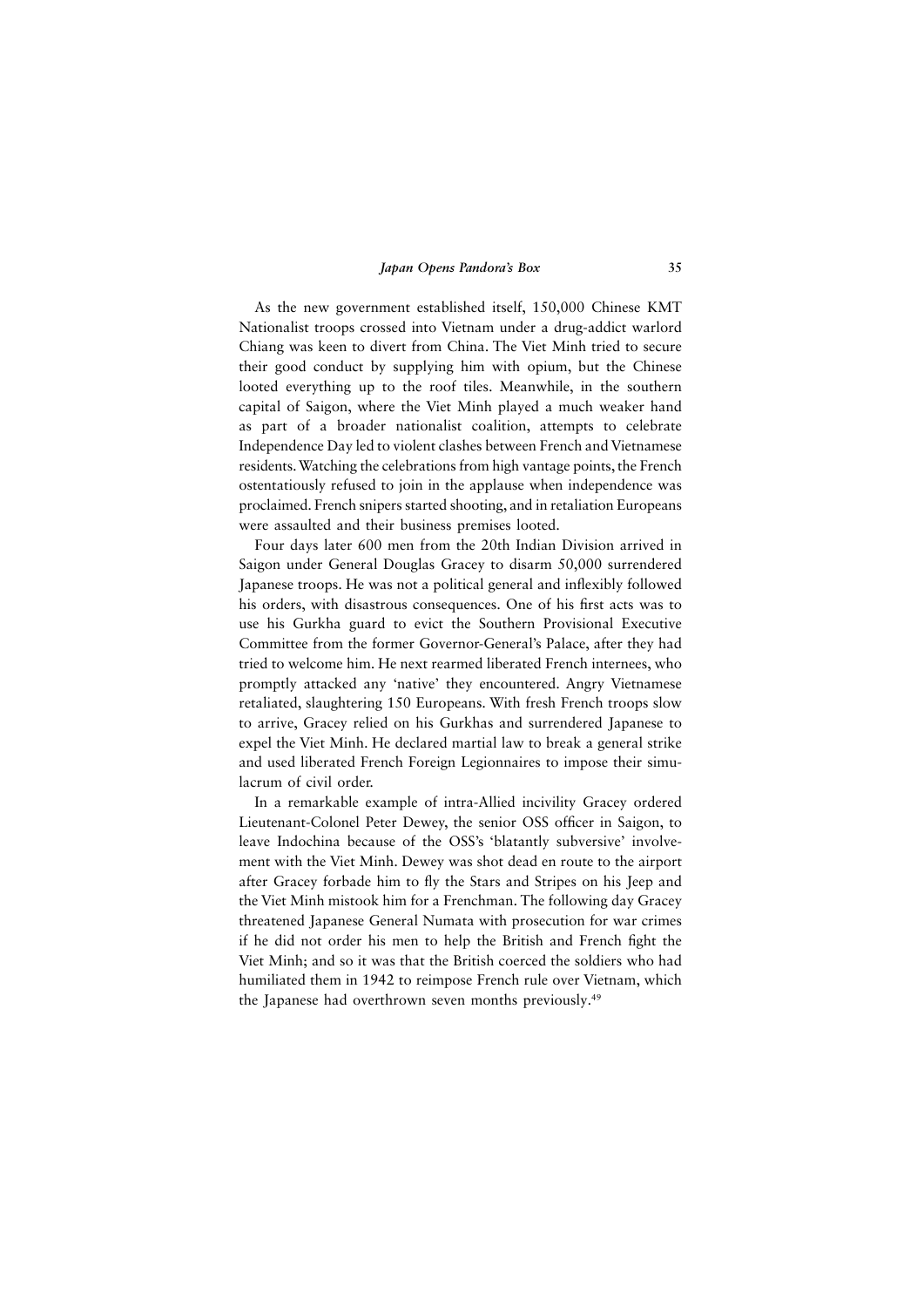By early October 1945 there were sufficient French forces in Cochin China for Gracey to relinquish authority south of the 16th parallel to the Free French war hero General Philippe Leclerc, who re-established French rule in Cambodia and Laos, before turning his attention to the northern Democratic Republic of Vietnam. By 20 January 1946 the British forces were gone. A French high commissioner designate, Jean Sainteny, was flown to Hanoi accompanied by Patti's OSS team. They noted that Hanoi was swathed in red banners and bedecked with other banners which, in English, read 'Independence or Death' and 'Vietnam for the Vietnamese'. Only a cordon of Japanese troops prevented the French from being lynched, but Patti and his team settled into a comfortable and unthreatened existence at the Hotel Metropole.

Sainteny was bitter about the role of the Americans: 'We seemed to the Americans incorrigibly obstinate in reviving a colonial past to which they were opposed, in the name of an infantile anti-colonialism which blinded them to almost everything.'50 Nothing is so simple, for there were also OSS agents of French-American extraction, or passionately Francophile veterans of the Gaullist resistance. But the Americans were certainly more popular than anyone else. One night Ho invited a relatively junior OSS agent to dinner. Major Frank White noticed to his horror that he was seated next to Ho himself in a room awash with Chinese and French dignitaries. The Chinese quickly became drunk and the French were uncommunicative and as stiff as broomsticks. When White remarked on the resentment caused by the seating plan, Ho replied, 'Yes, I can see that – but who else could I talk to?'

Leclerc despatched motorized and waterborne columns, one commanded by Colonel Jacques Massu, whom we will encounter later, to surprise Viet Minh troops in the countryside, which was then ravaged by follow-up infantry sweeps. Otherwise he was careful to minimize civilian casualties in ways which prefigured British hearts-and-minds efforts in Malaya. As far as northern Annam and Tonkin were concerned, Leclerc prevailed on the Chinese to withdraw – they were needed by Chiang Kai-shek to fight the Communists – in return for a renunciation of French concessionary enclaves in China. Ironically, Chiang had earlier declined Roosevelt's offer to take over the whole of Vietnam.

Ho was careful to do nothing to upset the Franco-Chinese negoti-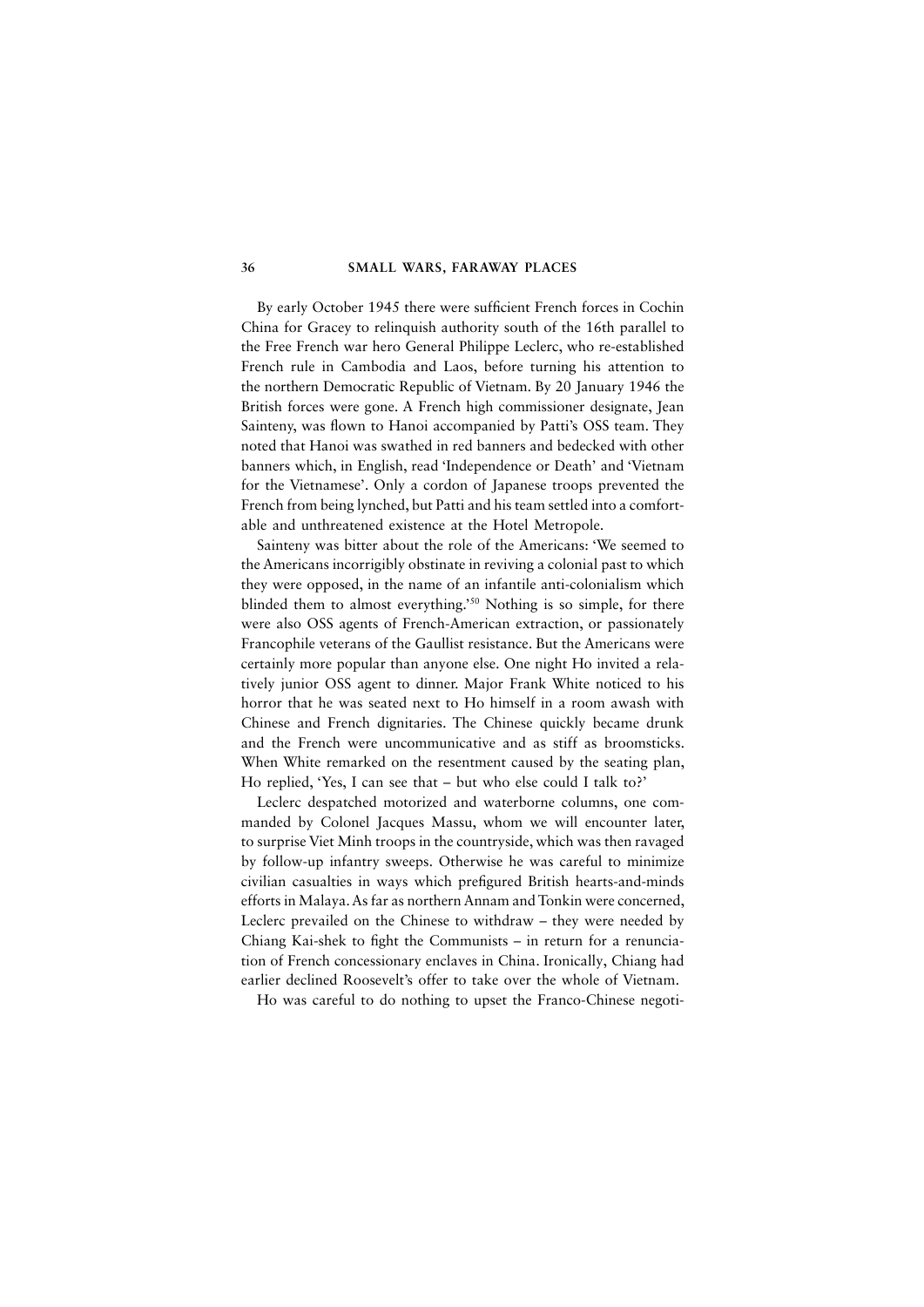ations. As he explained to his sceptical Party comrades: 'Can't you understand what would happen if the Chinese stayed? You are forgetting our past history. Whenever the Chinese came, they stayed a thousand years. The French, on the other hand, can stay for only a short time. Eventually they will leave.' His summing up was less delicate: 'Better to sniff French shit for a while than to eat China's for the rest of our lives.'51 To that end Giap led talks with Sainteny at the mountain resort of Dalat, although there was little trust on either side. The French agreed to a Democratic Republic of Vietnam, within the French Union, with the possible future inclusion of Cochin China subject to a referendum – although in reality the French had no intention of relinquishing control. Almost as soon as the Vietnamese thought they had a deal, the French tried to write their continued control of justice, economic planning and communications into it. Ho even agreed to allow the French to station 15,000 troops in the north for a five-year period. At a rally where Ho explained his strategy to activists, someone threw a grenade, forgetting to take the pin out.

While Leclerc was commander-in-chief Indochina, de Gaulle's new High Commissioner was Admiral Thierry d'Argenlieu, a militant rightwing Catholic and former Carmelite friar. A member of his staff said he 'had one of the greatest minds of the twelfth century'. He intended to restore French rule in Cochin China and, unlike Leclerc, refused to negotiate with Ho over the fate of the North. While Ho flew to Paris to finalize the settlement drafted with Leclerc, on 1 June 1946 d'Argenlieu returned from home leave and unilaterally proclaimed a new Autonomous Republic of Cochin China to scupper the talks in France. While he had the backing of businessmen and colonists, the Admiral had no authorization from Paris to do this. In November 1946, when Ho was still engaged in talks at Fontainebleau, the Admiral ordered the French cruiser *Suffren* to shell Haiphong, killing around 6,000 people, under the pretext of interdicting arms shipments.

In retaliation, Giap ordered the killing of about 350 village headmen who refused to co-operate with the Viet Minh, and the slaughter of the entire leadership of the nationalist movement who were mem bers of the coalition government of the Democratic Republic. At Fontainebleau the talks collapsed and after Sainteny had stated that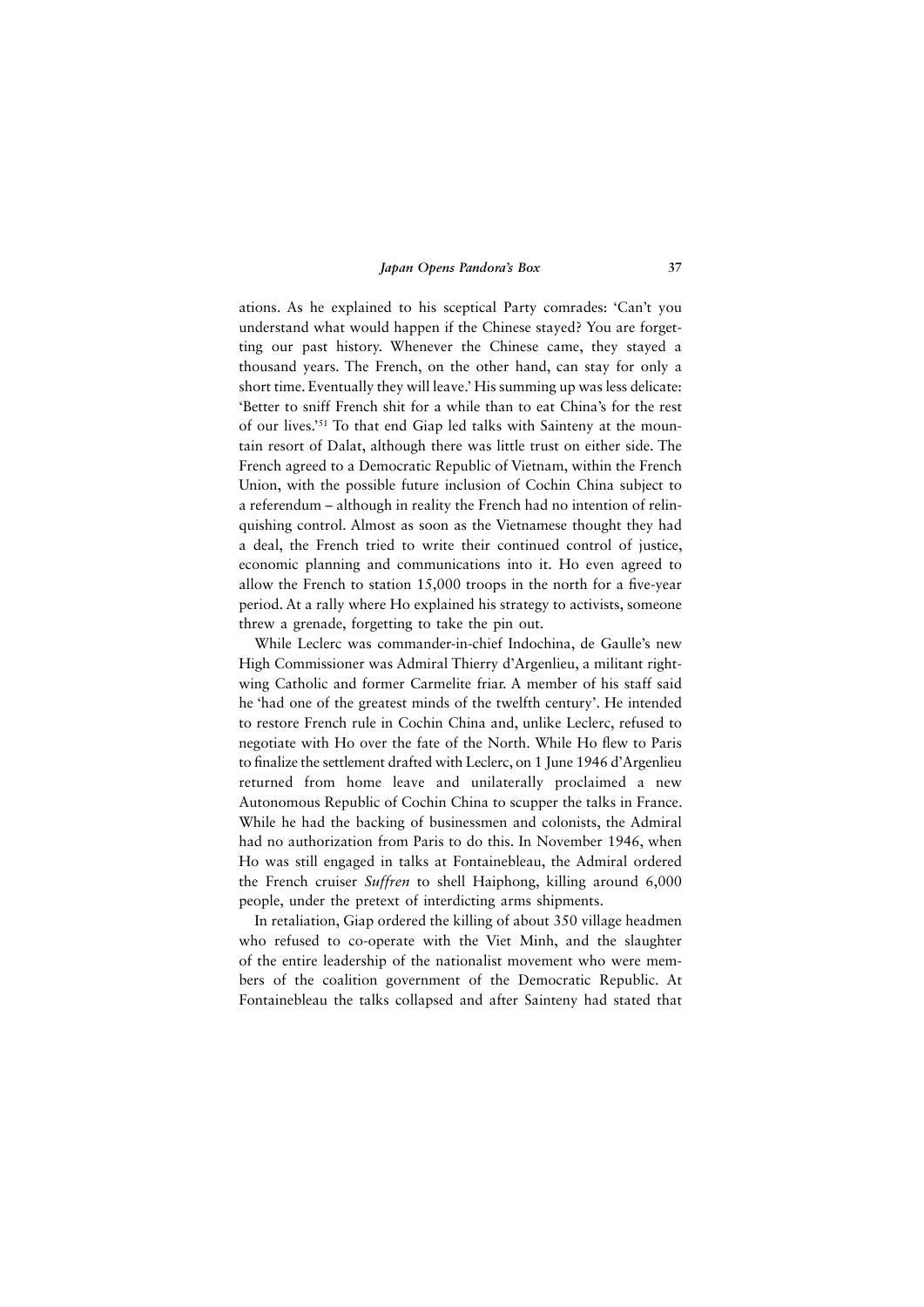the French must triumph militarily, Ho replied: 'You will kill ten of my men while we kill one of yours, but you will be the ones to end up exhausted.' The larger irony involved in this story was that the Radical, Socialist and Christian Democrat French politicians who were at the forefront in advocating a federal Europe were the most intransigent supporters of an authoritarian and centralized colonial empire. Empire was essential to France's ongoing pretensions to be a global power after years of defeat and humiliation and dependence on the Anglo-Saxons for liberation.<sup>52</sup>

Emboldened by increasing numbers, in Hanoi the French troops acted in a cavalier fashion towards what was a democratically elected northern government. Giap readied the population for rebellion, with holes drilled in trees into which dynamite could be inserted to create instant roadblocks. After Ho returned in December, he reluctantly called for a war of resistance. Sainteny was an early casualty when a mine destroyed his armoured vehicle, and another forty French nationals were also killed. Although the French gained control of the capital, the night of 19–20 December 1946 was when the first Indochina war between the French and Viet Minh formally began.

The Communists fell back on their former liberated areas in Viet Bac near the Chinese border, around eighty miles from Hanoi, in a country where moving a couple of miles could take a month. *Ad hoc* arms factories churned out weapons to supplement old British or Japanese stocks, or those purchased from the Chinese, who also supplied modern radio communications equipment. Japanese instructors taught the Viet Minh how to use modern weaponry, and in some cases joined operations against the French. Giap rigorously applied the basic principles of modern insurgency warfare which he had acquired through a reading of Mao's works on guerrilla warfare. He added some tactical tips of his own:

> *If the enemy advances, we retreat. If he halts, we harass. If he avoids battle, we attack. If he retreats, we follow.*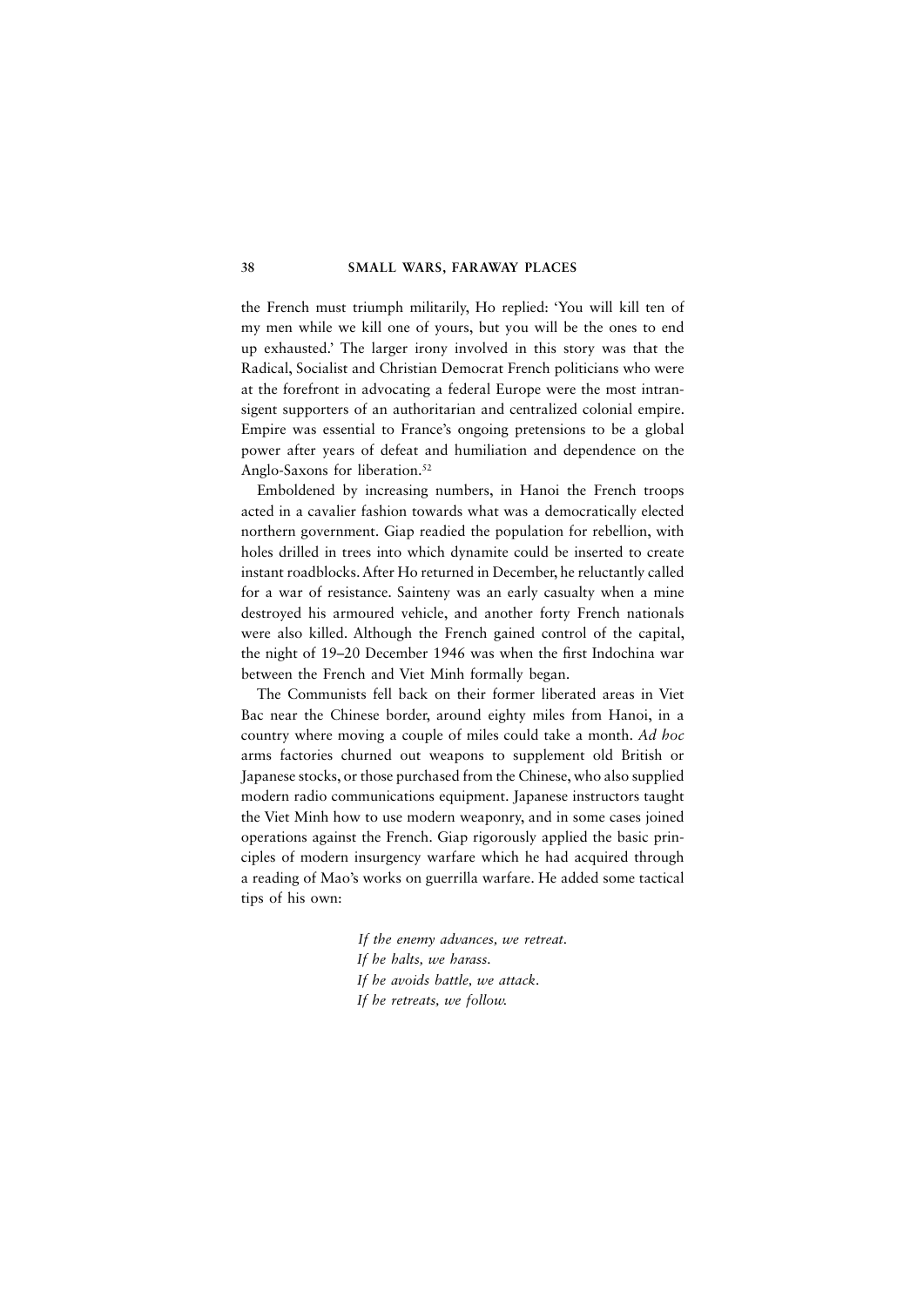He was a keen student of domestic French politics and knew that the here-today, gone-tomorrow caravanserai of squabbling Fourth Republic politicians would always go for a quick fix, that the French public had little appetite for the drip of death thousands of miles away, and that much of the equipment that arrived in Vietnam would be sabotaged by a fifth column of French Communist workers. In this war of wills, it would be a rash man who would put money on the French. Leclerc was among those who realized that there was no military solution. Shortly before his death in Africa in 1947 he wrote: 'France will no longer put down by force a grouping of 24 million inhabitants which is assuming unity and in which there exists a xenophobic and perhaps a national ideal . . . The main problem is political.'53

The French drifted into war against a masterly tactician leading a people whose warlike propensities had been evident – to their neighbours – since the Middle Ages.<sup>54</sup> But there were signs that the French would not be fighting alone. As Al Patti's OSS team was withdrawn from Indochina on 30 September 1945, he had already realized how far US policy was changing from Roosevelt's coolness towards colonial regimes. He felt that a new policy had evolved almost by stealth after Truman took over. By January 1946, this favoured the French, as evidenced when the State Department approved a British request to give the French 800 US military vehicles from their Lend-Lease pool. The 'Made in America' markings disappeared, in a minor concession to the disregarded anti-colonial line. This was the first step on a winding road, which would lead, over the protracted agony of France's involvements in Indochina, to the US taking on Giap and his steely troops themselves.<sup>55</sup>

# **Indonesia**

Starting in late December 1941 and concluding in March 1942, successive attacks by the Japanese resulted in their conquest of the resource-rich archipelago of the Netherlands East Indies (modern Indonesia). In March 93,000 men of the Dutch colonial army surrendered, not bothering to consult their Australian and British allies, who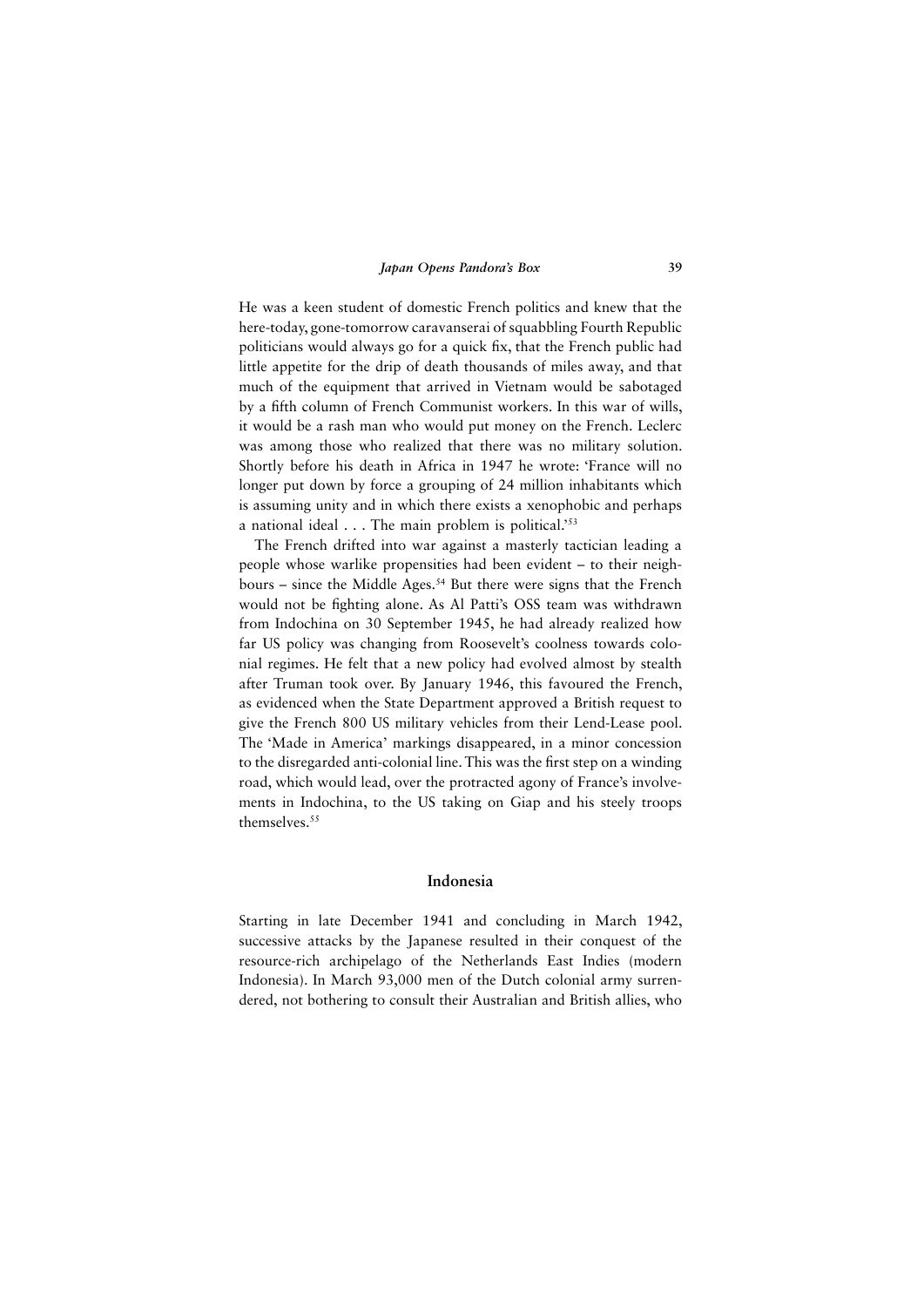joined many European and Australian civilians in brutal and degrading captivity. The Dutch had made no attempt to arm native Indonesians, typical of a colonial regime that had managed to educate 207 native children a year to high-school level from a total population of sixtyseven million.

The 300,000 Japanese troops based on these islands managed to make Dutch neglect seem benign. Native women were abducted to work in military brothels, while men were deployed as slave labour on railways, roads and the like. Of a quarter of a million Javanese abducted to work for the Japanese, only 70,000 came home alive. Drought, typhoons and Japanese rice requisitioning caused the death by starvation of two and a half million Javanese. Sumatra was administratively detached and merged into a Southern Region with Malaya, all ultimately governed by Tokyo from Singapore, renamed Syonan or 'Light of the South'. Suspected of aiding Chiang or Mao, the large ethnic Chinese community was treated with appalling brutality, with 40,000 of them murdered. Richer Chinese saved their skins by paying a \$50 million levy in 'atonement' for past support of Chiang Kai-shek. This was not the only respect in which domestic Chinese politics had contaminated the diaspora. In Malay forests, the Japanese corralled villagers in stockades to isolate them from Communist guerrillas who were supported by Force 136 sent by the British Special Operations Executive (SOE).<sup>56</sup>

By a unique accident, the Japanese occupation of the Dutch East Indies laid the foundations for an independent nation. Although the Japanese navy swept the Dutch and their British and American allies aside with ease, one Allied submarine managed to sink a transport carrying half the trained administrators sent by Tokyo to take over the government of the vast Indonesian archipelago – it is as wide as the United States, and Sumatra alone is the size of California. Among some Indonesians the Japanese, and their erasure of Dutch-language street signs and place names, were welcomed, although their earliest actions included the dissolution of political parties and the prohibition of the red and white Indonesian nationalist flag. However, the mass internment of Dutch administrators and the deaths of their Japanese replacements meant that educated Indonesians filled thousands of middle- and upper-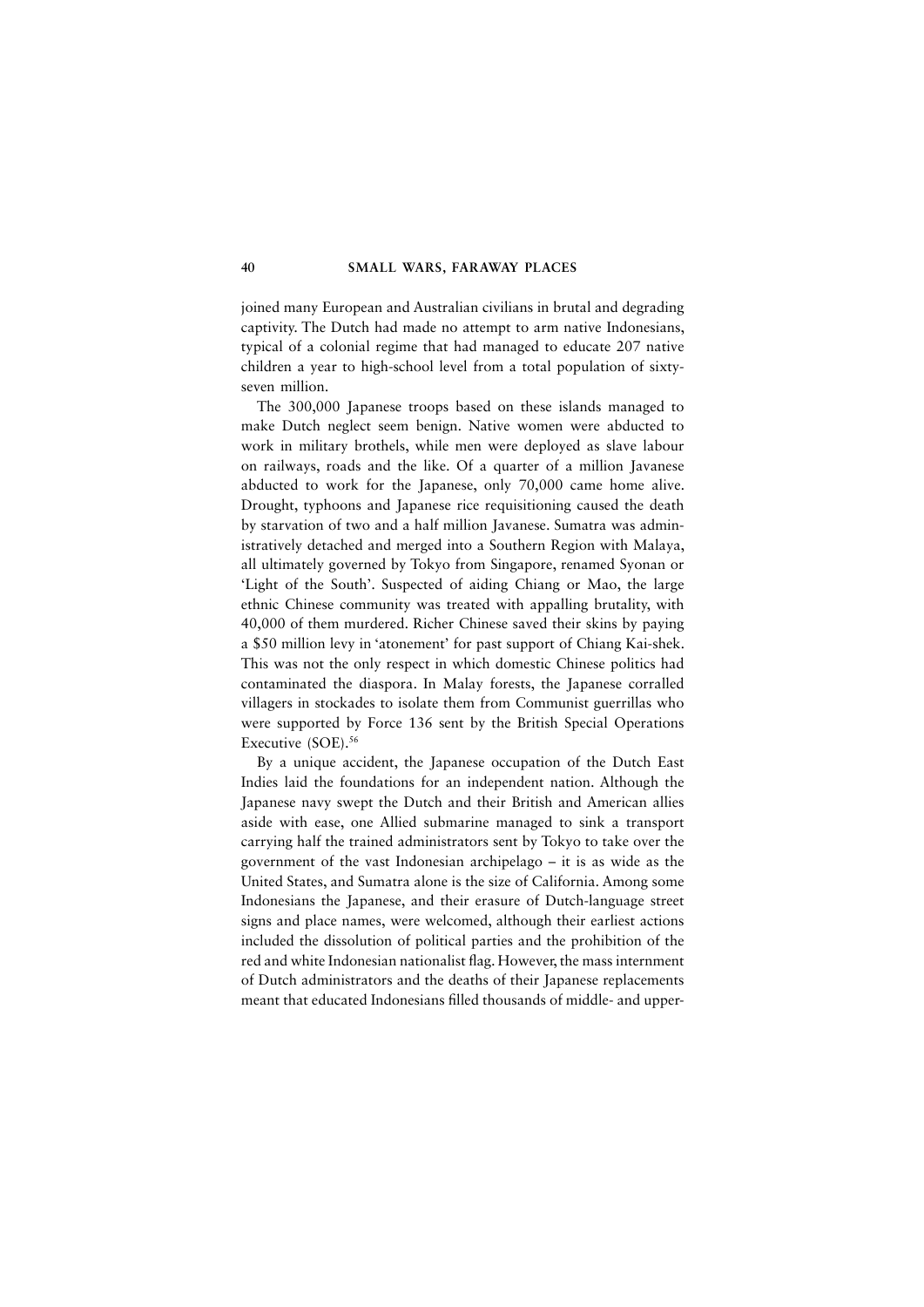echelon administrative and technical jobs. These officials soon gained confidence and realized that they did not need Dutch – or Japanese – tutelage to run their country.<sup>57</sup>

The middle-aged civil engineer and nationalist activist Sukarno (Javanese has no first names) was one of the first to beat a path to the Japanese high command; he left the meeting in a Buick loaned to him to facilitate his collaborative activities. Yet he was not quite the Quisling the Dutch claimed him to be to discredit him with the Americans. With one eye towards a post-imperial future, Sukarno calculated that it was better to collaborate with the Japanese, whose overstretched empire seemed potentially ephemeral, than to support what even in defeat he regarded as more durable European empires. Although he was as aware as many other nationalists of the nature of Japanese imperialism, unlike the others he had not been educated in metropolitan Holland and had no residual loyalty to the Dutch, who had repeatedly imprisoned and exiled him in the preceding years.

Everywhere they conquered, the Japanese authorities created submissive local claques to replace nascent political parties. They invariably involved the word 'New' in their titles. In China there was Wang Jinwei's New Citizens' Movement; in the Philippines the Association for Service to the New Philippines. In Indonesia the Japanese crudely tried to co-opt both modernized and traditional Islam by requiring their adherents to bow towards Tokyo's Imperial Palace rather than Mecca. They also established a Triple A movement: Japan the Leader of Asia; Japan the Light of Asia; and Japan the Protector of Asia. The limited appeal of this movement afforded Sukarno his chance; he offered to associate Indonesian nationalism with the conqueror-liberators through a movement called Centre of the People's Power or Putera, the Indonesian word for Son of his Mother. 'Long Live Japan! Long Live Indonesia!' was its slogan.

As the tide of war turned, the Japanese conceded limited representative institutions, perhaps with a view to lumbering the Allies with the most awkward customers among the latter's former colonial subjects while reducing the number of problems they had to deal with themselves. In September 1943 Sukarno was appointed president of a Central Advisory Council, at whose sessions Indonesians could raise grievances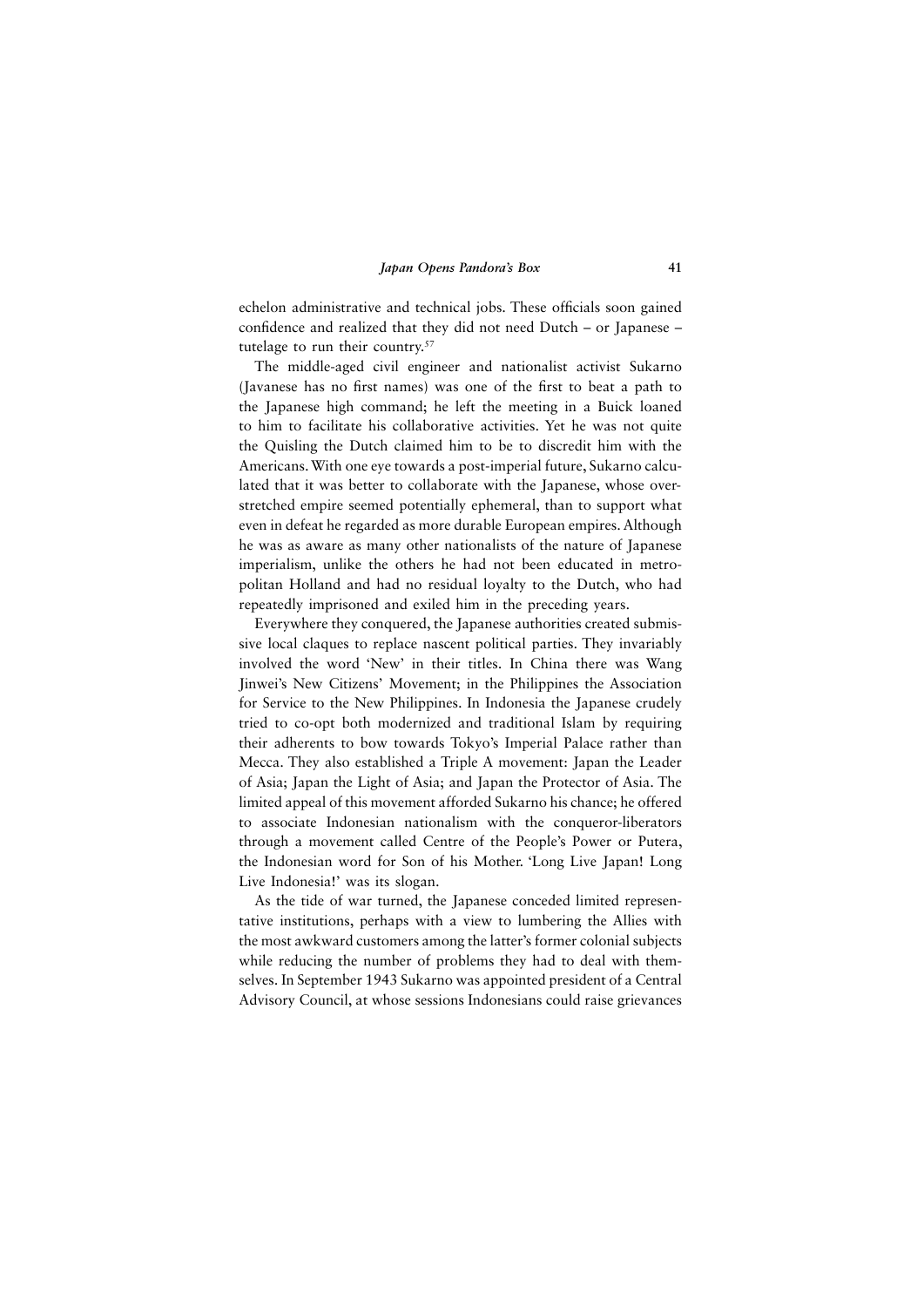as they simultaneously rubber-stamped Japanese demands for labour or rice levies. As similar bodies were elaborated down to local level, so an embryonic national administration emerged. Collaborating also licensed Sukarno to traverse Indonesia, which in itself enabled him to become a national figure. He may have been strident in his denunciations of the Americans and British, and extravagant in his praise of the Japanese, but he did so in an elliptical Indonesian tongue via a national network of 'singing trees' or village radios suspended from branches. It was easy in these speeches to bamboozle the largely monoglot Japanese, but they had also learned – too late – that a policy of ruthless exploitation was counter-productive. One senior Japanese commander wrote:

If we judge the trend of native sentiments correctly and, while advancing their education, promise in the near future to meet their desires, the extremely sensitive natives will be impressed and although there may be material shortages they will tolerate this and steadily strengthen their cooperation . . . On the other hand, if we regard the natives as ignorant people and err in the ways of winning their hearts, we shall receive an unexpected counterblow – as the saying goes, 'Even a small work has a large spirit' – and we must then be prepared to partake of the same bitter cup suffered by the former Dutch regime at the time of its collapse.<sup>58</sup>

In accordance with this new line, the Japanese formed quasi-military youth movements and an Indonesian volunteer army which would become the core of a future republican Indonesian army. In November 1943 Sukarno made his first foreign trip to Tokyo, where he was decorated by Emperor Hirohito and entertained by Prime Minister Tojo. In May 1944 he attended a conference in Singapore, where he publicly enunciated the five principles which would guide a future Indonesian state. These were belief in God, social justice, representative government, internationalism and unity of the archipelago from Sumatra to Papua New Guinea. In a complex society of sixty-seven million people, this was probably the maximum aspiration.59

Sukarno's strategy appeared to pay dividends as in September 1944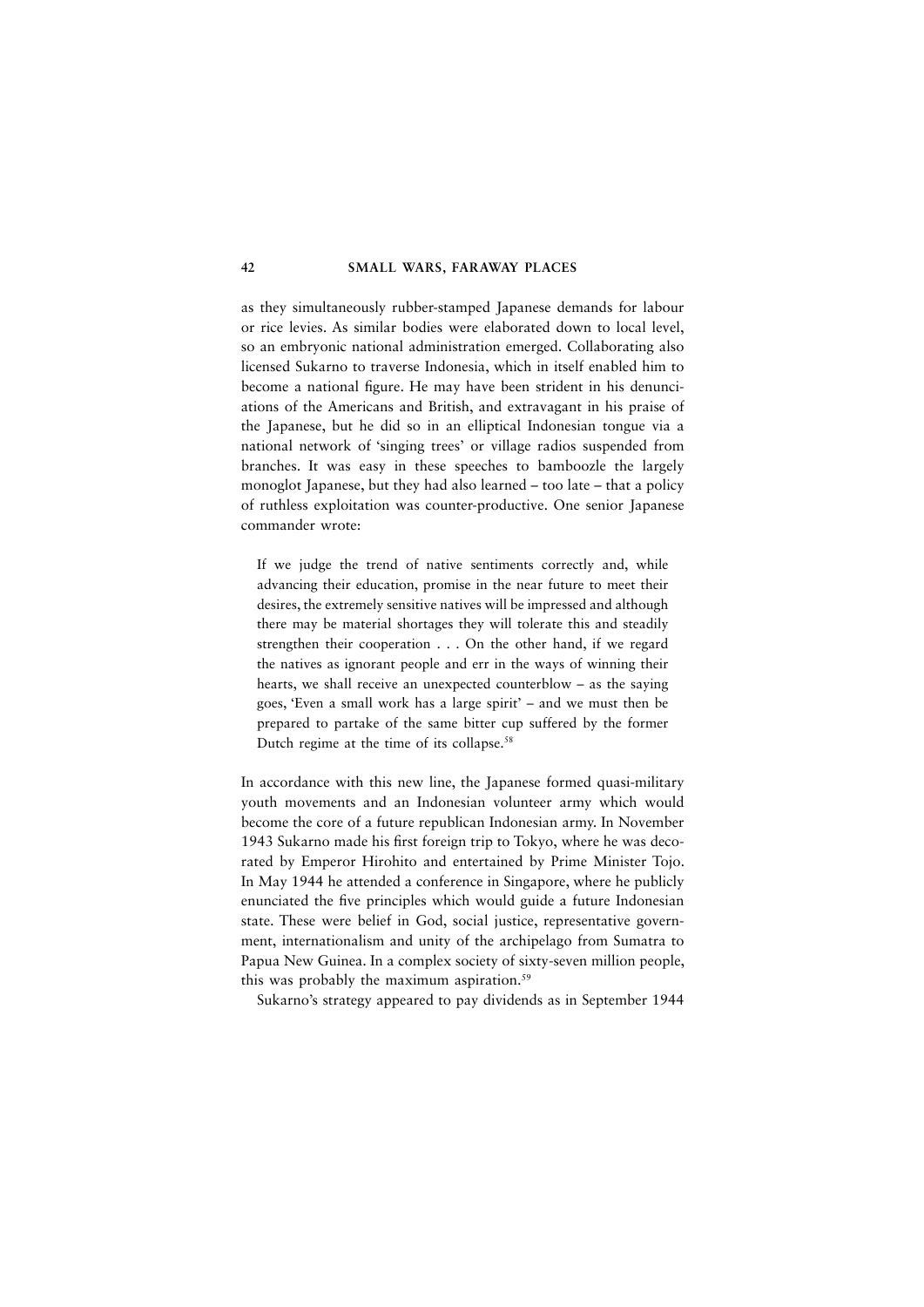the Japanese promised independence to what they had hitherto called the Southern Regions, meaning all the territory they had conquered in South-east Asia. In March 1945 they established an Investigative Committee for the Preparation of Independence. That August they appointed Sukarno chairman, and Mohammed Hatta his deputy, with 24 August set to be the date when power would be formally transferred – a date rendered irrelevant by the abrupt end of the war following the dropping of atomic bombs on Hiroshima and Nagasaki.

After 8 August Sukarno took matters into his own hands and on the 17th in the courtyard of a house in Jakarta simply declared, 'We, the people of Indonesia, hereby declare Indonesia's independence.' This was followed by demonstrations, under the nervous eyes of Japanese troops, in the lengthy interval before the Allies arrived to take their surrender. As originally planned, that should have been the Americans, with the Dutch East Indies destined to become a part of MacArthur's vast Pacific command. He fully intended to restore Dutch rule, but while an invasion of Japan was still on the cards US Chief of Staff General George Marshall had decided that MacArthur should not dissipate forces he needed for Operation Olympic, the invasion and occupation of Japan. Marshall's growing dislike of MacArthur gave him a further reason to cut him down to size.

Following agreement at Potsdam, the British had already subsumed the Dutch East Indies into Mountbatten's hopelessly overstretched South East Asia Command (SEAC), an enterprise known to American cynics as 'Save England's Asian Colonies'. This sleight of hand resulted in some confused loyalties in Indonesia two months later, when Australian and Indian Army troops landed, the delay caused by the US reluctance to provide ships. Red and white flags flew openly and 'Merdeka!' (Freedom!) was daubed on walls; but there were also such pro-US slogans as: 'We are fighting for government for the people, by the people, of the people.' A British officer sourly noted to an American observer: 'Your damned American revolution is still giving us trouble.' After Indonesian nationalist gangs tried to kill anyone with a white face, a larger force of Seaforth Highlanders was despatched under General Sir Philip Christison. With demobilization beckoning, none of these British or Indian soldiers wished to tarry in Indonesia and, since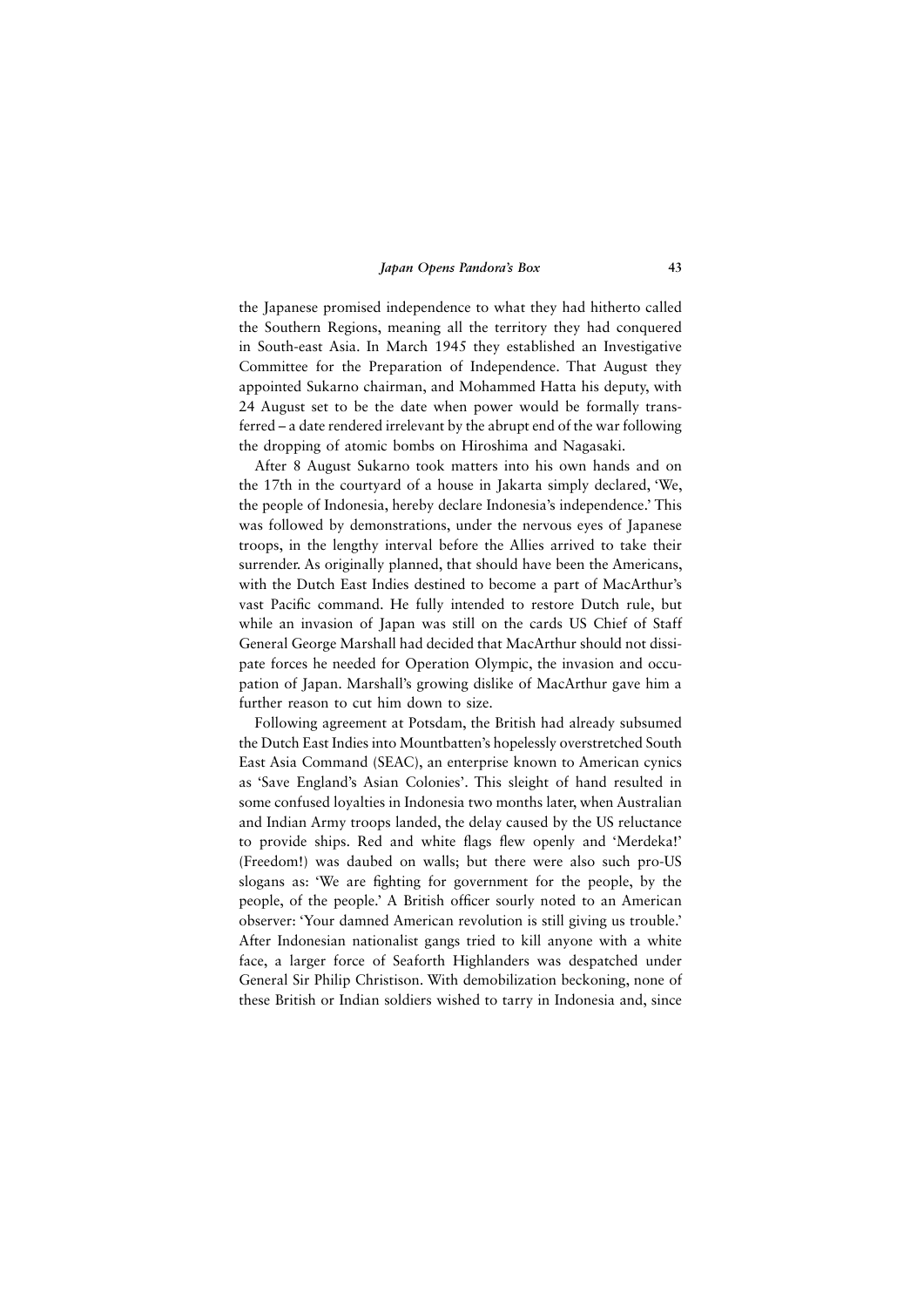his Muslim Indian troops would be highly unlikely to coerce Muslim Indonesians, Christison wisely announced that 'British and Indian troops will not become involved in internal politics,' leaving the maintenance of civil order in the hands of the Japanese. His aim was to fulfil only the limited role of freeing 100,000 Europeans from atrocious conditions of confinement, but circumstances dictated otherwise.

The new Labour government in London endorsed Mountbatten's proposal that the Dutch negotiate with the Indonesian nationalists. Unwilling though they were, the Dutch had little choice, since their homeland was devastated and the country had no armed forces to speak of. Negotiations were complicated by the fact that the government in The Hague was provisional, and unwilling to wave farewell to a colony that was at least as important to the Netherlands economy as India was to Britain. Overseas colonies also bolstered Dutch pretensions to being a significant player in newly liberated Europe. Not unreasonably, Sukarno pleaded with the British: 'Indonesians will never understand why it is, for instance, wrong for the Germans to rule Holland if it is right for the Dutch to rule Indonesia. In either case the right to rule rests on pure force and not on the sanction of the populations.' Mohammed Hatta put it more bluntly: 'the Dutch [are] about as popular as the pox'.<sup>60</sup>

The British tried to stand aside from the murderous tensions between Indonesian nationalists and incoming Dutch officials, who behaved as though they would simply take up where they had left off three years earlier. However, in Surabaya in eastern Java a British force was surrounded and shot up by a much larger number of Indonesian militiamen after they tried to extract civilian internees. A British general based in Batavia made the mistake of leafleting these militias from the air, telling them to disarm. When the British commander on the spot, Brigadier Aubertin Mallaby, tried to negotiate an exit for his forces, he was killed. The 5th Indian Division, supported by aircraft and tanks, went in to avenge the Mallaby's death and killed around 9,000 Indonesian fighters.

Since the Dutch lacked the forces to reoccupy Indonesia, the fate of their colony devolved on the Americans and the British. US policy initially reflected the anti-colonial sentiments of the late President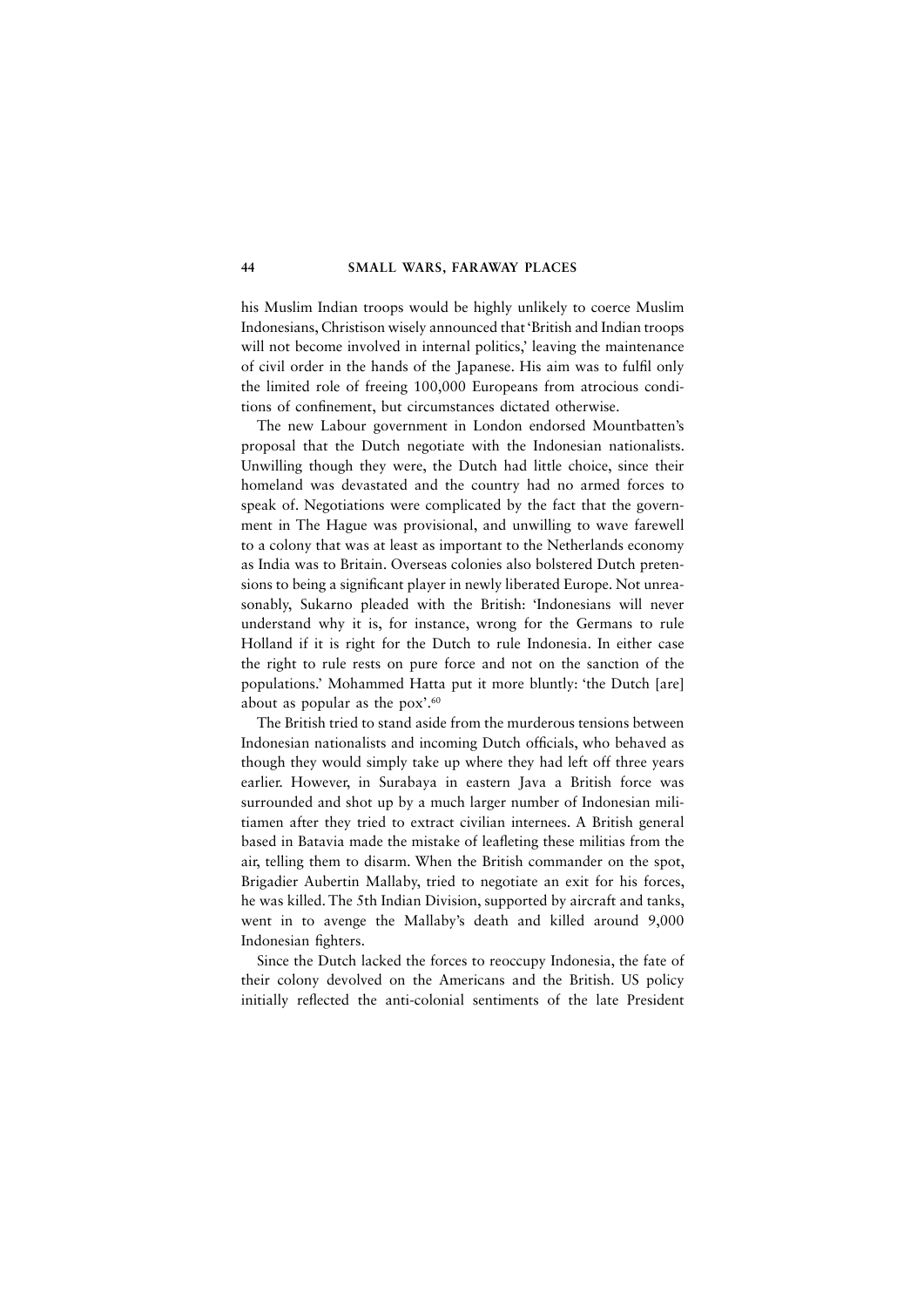Roosevelt, but his idea of international trusteeships for former European colonies was quietly abandoned, partly because the Joint Chiefs of Staff in Washington did not want this logic extended to the new overseas bases the US had acquired, and also because US corporations had a keen interest in Indonesia's oil, rubber and tin.

But Indonesia was affected by a more fundamental clash over policy between different departments of the US foreign service, which was to bedevil the making of policy towards other parts of the world in the post-war years. The State Department was bitterly divided between Europeanists, who wanted to support Britain, France and the Netherlands, and Asianists, who thought that the (outrageously circumscribed) independence the United States granted to the Philippines on 4 July 1946 should be paradigmatic for all former European colonies. A compromise formula that sought to reconcile the 'natural aspirations' of indigenous peoples and the 'legitimate rights and interests' of the colonizers revealed some of the tensions in US policy-making. The advent of Harry Truman with his less cynical and more broadbrush view of the world enabled the Europeanists to quietly bury Roosevelt's more ambivalent policy, which, in truth, would have unravelled anyway under the weight of its own contradictions.

The main British concern was that the spirit of independence evident in Indonesia should not spread to Malaya, but at the same time the British wished to withdraw their forces as rapidly as possible. The solution was to rely on 65,000 Japanese troops to maintain order, as they were legally obliged to do under the terms of the surrender agreement. They were good soldiers, as a British officer noted when he used them to rescue European hostages taken in Bandung. 'I watched the Japs closely as they went in. Couldn't fault 'em – absolutely first class!' When Mountbatten visited in April 1946, the guard of honour consisted of a thousand Japanese with their officers presenting arms with Samurai swords.<sup>61</sup>

The threat of peremptory British withdrawal forced the Dutch into negotiations, not with Sukarno, who was unacceptable to them, but with Premier Sutan Sjahrir, who met with them at Linggadjati under the chairmanship of Lord Killearn. The agreement, concluded in November 1946 but not ratified until six months later, accepted the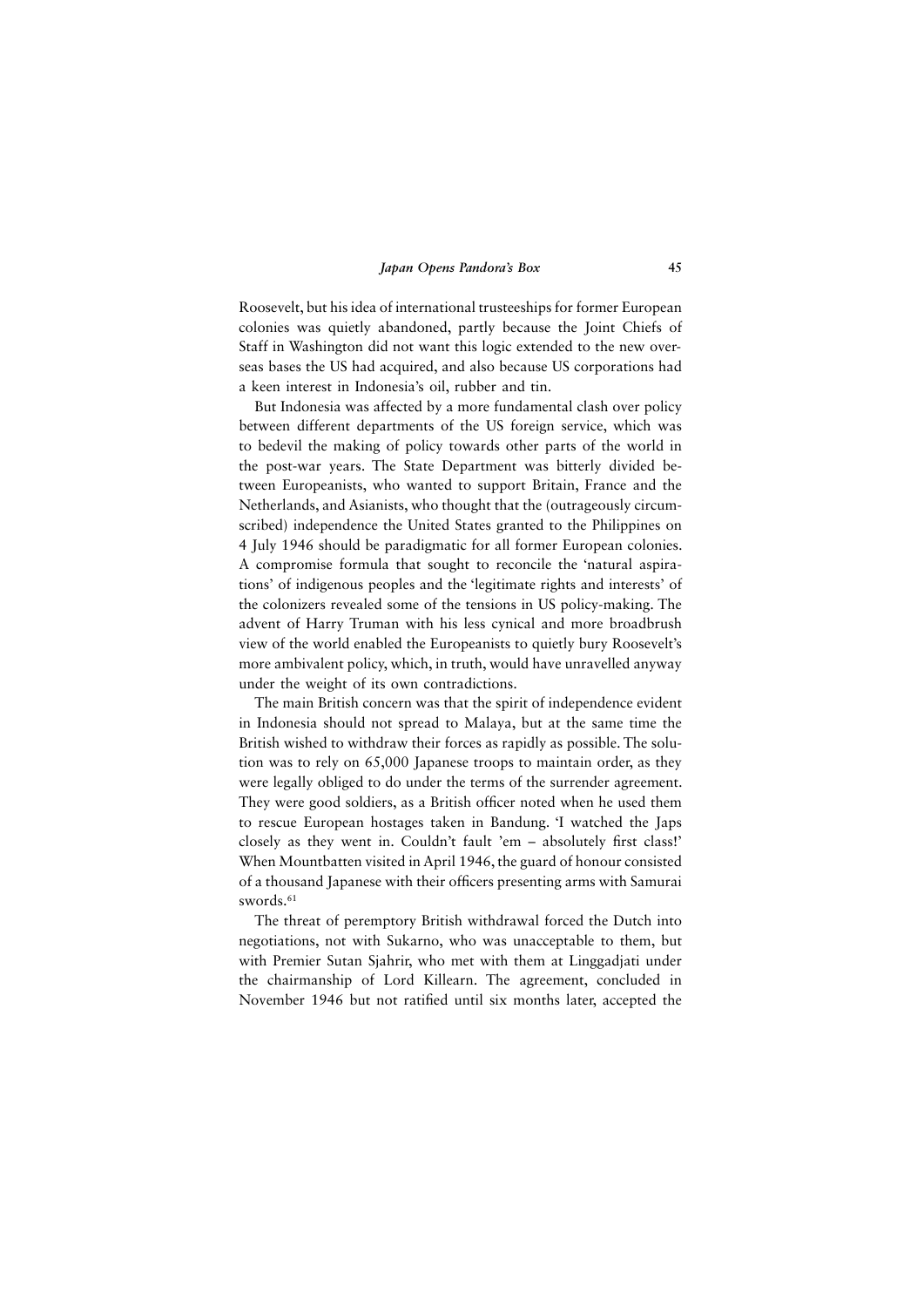existence of an independent Indonesian Republic as part of a Netherlands Union headed by the Dutch Crown, with joint control of defence and foreign affairs. Pausing only long enough to slip 55,000 Dutch troops into Java, the British withdrew.62

The Dutch hoped to establish a series of puppet states organized as an Indonesian federation under Dutch control. This resulted in fighting between the Dutch troops, who took major cities on Java and Sumatra as well as the Outer Islands including Bali, and the army of the Indonesian Republic and *ad hoc* militias. The Dutch launched two major 'police' campaigns in July 1947 and December 1948, the first called Operation Product, the second Operation Crow, after an intervening armistice known as the Renville Agreement broke down. These operations were extremely brutal. On 9 December 1947 Dutch forces massacred all 431 men in the village of Rawagede after they refused to betray the whereabouts of a leading independence fighter – tragically, they did not know who he was. After the Indonesian nationalists also breached the Renville Agreement, in December 1948 the Dutch launched a surprise attack on the nationalist capital of Jogjakarta, their actions aided by their having broken the enemy's military codes. They took the city and captured Hatta and Sukarno, who were about to depart for a meeting with Nehru in India, and exiled them to Bangka island.

The Dutch had failed to spot the significance of an earlier event. Between September and November 1948, Soviet-backed Indonesian Communists had launched the Madiun revolt in Central Java, which the Indonesian army had suppressed with considerable violence. This brought the Americans into play. A senior agent of the CIA (which had succeeded the OSS in 1947 as America's main external intelligence agency) arrived in Jogjakarta, one of his tasks being to select members of the Police Mobile Brigade, who were flown to US bases for advanced training. The US was not going to allow a minor power like the Netherlands to mess up the incipient United Nations and used the threat of ending the Netherlands' participation in the European reconstruction assistance plan known as Marshall Aid to to induce the Dutch to comply with UN ceasefire demands. Under the terms of the final settlement which gave the Indonesian Republic its independence, the